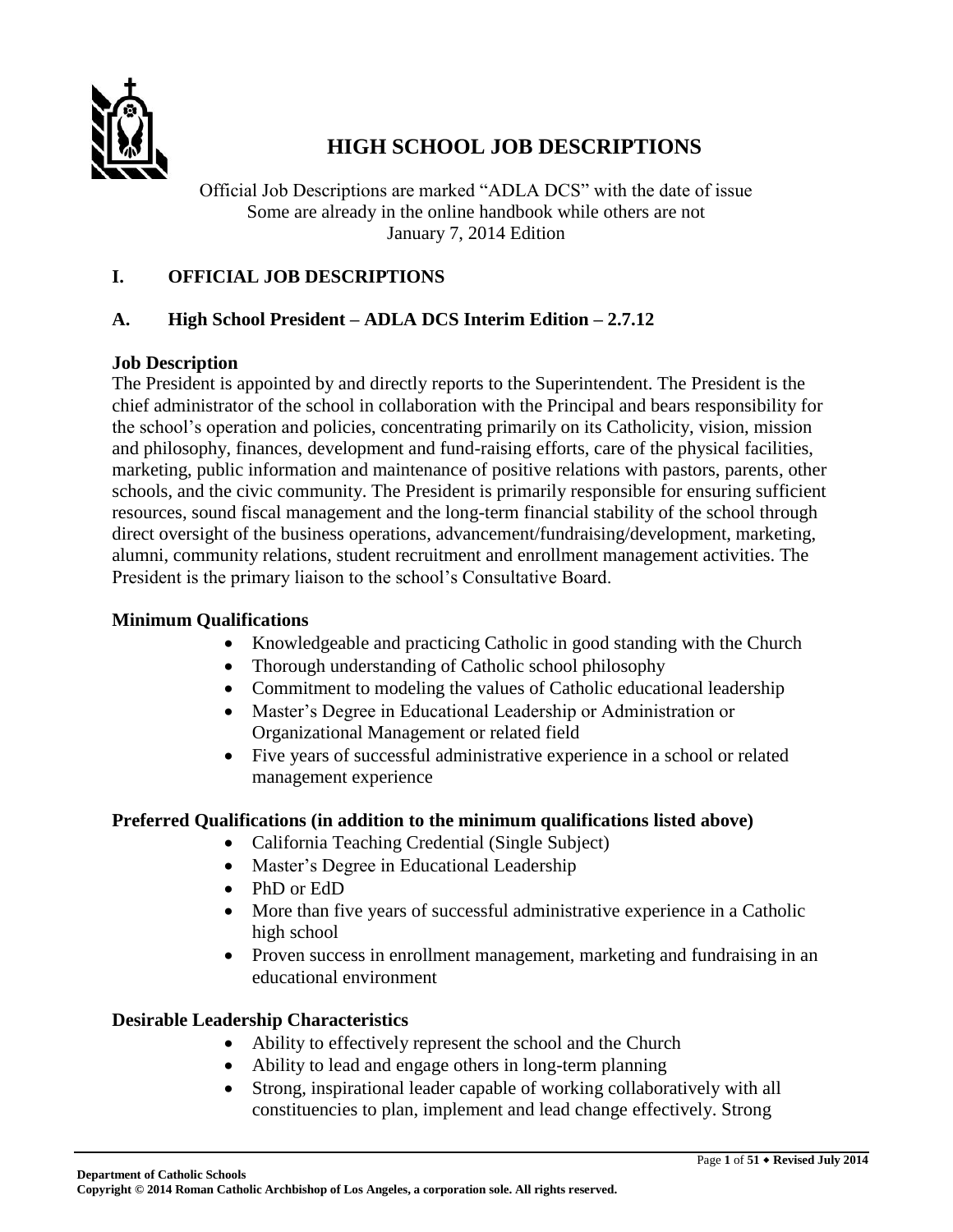interpersonal, motivational and team-building skills—ability to work with all stakeholders and the external community.

- Passionate and committed to the education of young people and the needs of a diverse school community
- Success at marketing and recruitment, management, budgeting and finance, administration, fundraising and communications
- Able to make sound business decisions and demonstrate good judgment
- Excellent listening, written and verbal communication and presentation skills
- Intellectual, organizational, and managerial skills
- Attitudes characterized by creativity, initiative, and optimism
- Innovative and facilitative
- A person of integrity, honest, inclusive and of excellent character

# **Roles, Responsibilities, Tasks**

# **Spiritual**

*The spiritual section in the list of Roles, Responsibilities and Tasks belongs to the President if the President is a priest or Religious although the first duty applies to both the President and Principal. The Superintendent may assign the spiritual section to a lay President or to a lay Principal.*

- 1.\* Act as the spiritual leader of the school in collaboration with the Principal and serve as a model of a practicing Catholic for all members of the school community. This includes daily prayer, Sunday Mass, regular Confession, and living a life in conformity with the Commandments, Beatitudes, and Precepts of the Church.
- 2. In collaboration with the Principal, ensure that the school community is in conformity with WCEA and archdiocesan Catholic identity standards and ensure that all faculty members attend annual faith formation days and meet annual ongoing faculty faith formation requirements.
- 3.\* Act as the delegate of the Archbishop in the Church's ministry of Christian teaching.
- 4.\* Provide for the maintenance of the chapel in accordance with the norms of Canon Law and provide daily Mass for the school community if a priest is a member of the faculty.
- 5.\* In collaboration with the Principal, appoint a Campus Minister/Christian Service Director to coordinate programs for the spiritual formation of faculty and students. Collaborate with the Principal in developing campus ministry programs to advance the spiritual life of students and staff. These programs include monthly school wide Masses, faculty in-services, annual retreats, Christian service activities, prayer experiences, Vocation awareness and the regular celebration of the Sacrament of Penance.
- 6.\* In collaboration with the Principal, appoint the chairperson and teachers of the Religion Department [after receiving approval from the Department of Catholic Schools (DCS) Religion Supervisor] and ensure that the Religion Department offers a comprehensive four year program of instruction in authentic Catholic teaching based on the Catechism of the Catholic Church and the curriculum established by the United States Conference of Catholic Bishops (USCCB) and mandated in the Archdiocese of Los Angeles (ADLA).

# **School Vision, Mission, Philosophy**

1. Ensure that the statement of vision, mission and philosophy reflects the Catholic, academic, social, and co-curricular goals of the school. Ensure that the school manifests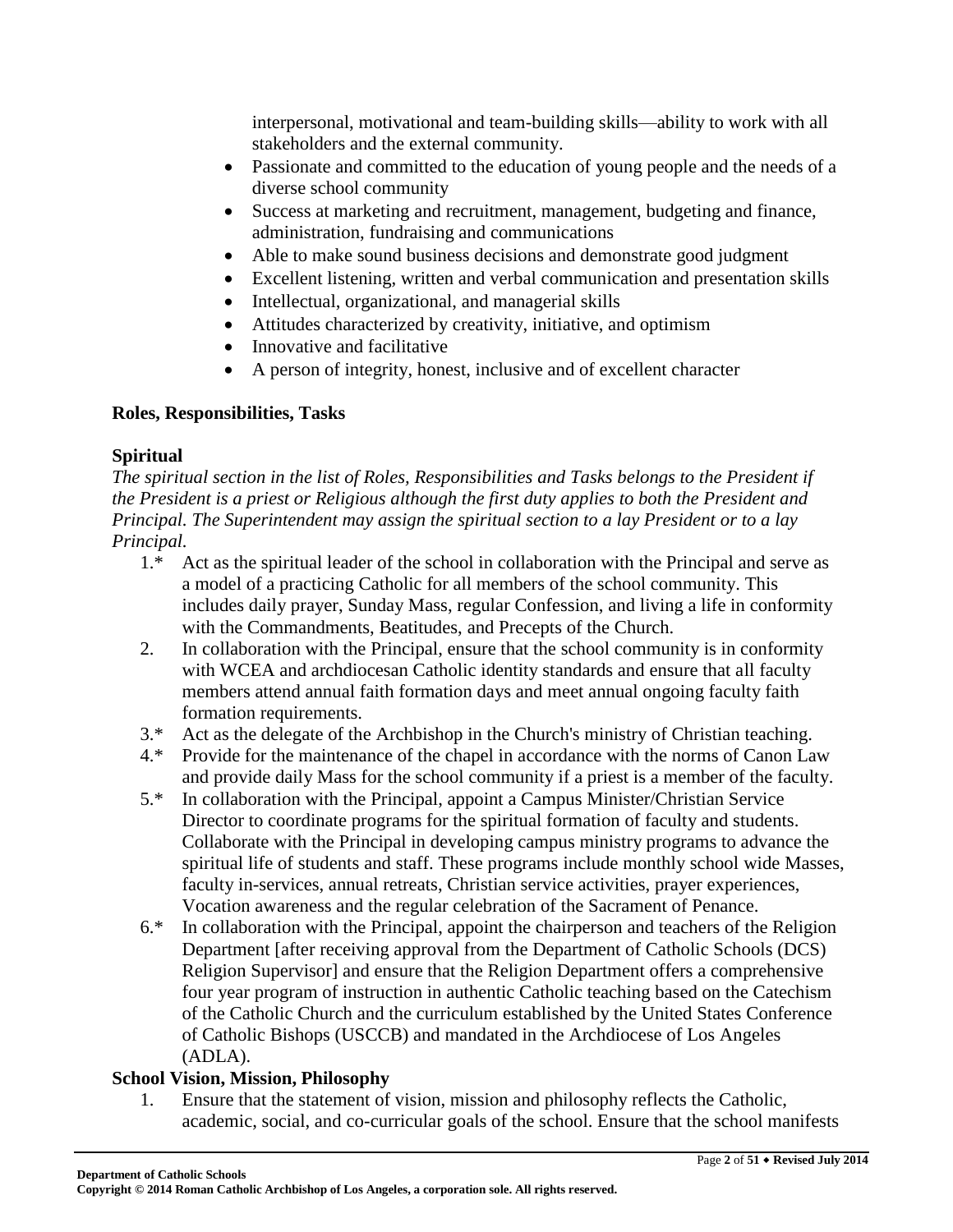and deepens its Catholic identity. Interpret and implement the school's vision, mission and philosophy in a manner which is consistent with Catholic practice and spirituality.

- 2.\* In collaboration with the Principal, direct the process by which the school arrives at its statements of vision, mission, philosophy and ESLR's and implements the process by which they are periodically reviewed and evaluated.
- 3.\* Ensure that all constituencies of the school community have roles in the process of formulating the statements.
- 4.\* Secure the approval of the vision, mission and philosophy by the Superintendent.
- 5. Uphold and model a moral code which is consistent with the teachings of the Roman Catholic Church and the school's vision, mission and philosophy.

# **Development**

- 1. Meet or exceed annual fundraising goal as set by the Superintendent. Ensure that the Development Office reflects the mission of school and that it meets annual fundraising goals and functions smoothly.
- 2. With the Development Director, the President is the primary person involved in the ethical cultivation of major donors. Responsible for the solicitation of grants and donations from foundations, trusts, organizations, benefactors, parents, alumni, past parents, individuals and the public at large.
- 3. With the Development Director, oversee the establishment and support of the endowment/pious trust, annual giving, planned giving, deferred giving, sponsor-astudent program, capital improvements and the other major fund raising activities conducted by the Development Office.
- 4.\* Oversee and implement all DCS guidelines respective to the operation of marketing, development and fundraising programs appropriate to the financial needs of the school. Work with the Principal, Development Director, Consultative Board and support organizations in the preparation and implementation of a comprehensive development plan for the school.
- 5. Appoint and directly supervise the Development Office staff.
- 6. Coordinate with the Alumni Director the activities of the Alumni Association.

# **Enrollment, Marketing and Community Outreach**

- 1.\* Ensure that enrollment has increased, meets or exceeds target set by the Superintendent.
- 2. Set and approve the overall enrollment management plan and program including student recruitment and retention.
- 3. Collaborate with the Principal in the admissions process of incoming students.
- 4. Appoint and supervise the marketing and admissions staff.<br>5.\* Review and evaluate efforts of the school marketing team a
- Review and evaluate efforts of the school marketing team and bi-annual marketing and public relations strategic plan as defined in the DCS Marketing and Public Relations Policy in order to ensure that the strategic plan enhances the image of the school in the local community, promotes cooperation with local parishes, parish schools and community groups and assists in the recruitment of students.
- 6. Seek to develop an understanding of the religious, demographic, and socio-economic composition of the County as it impacts upon the school and its future.
- 7. Along with the Archdiocesan Director of Media Relations, serve as the Chief Public Relations Officer and spokesperson for the school and ensure appropriate communication with various audiences and media.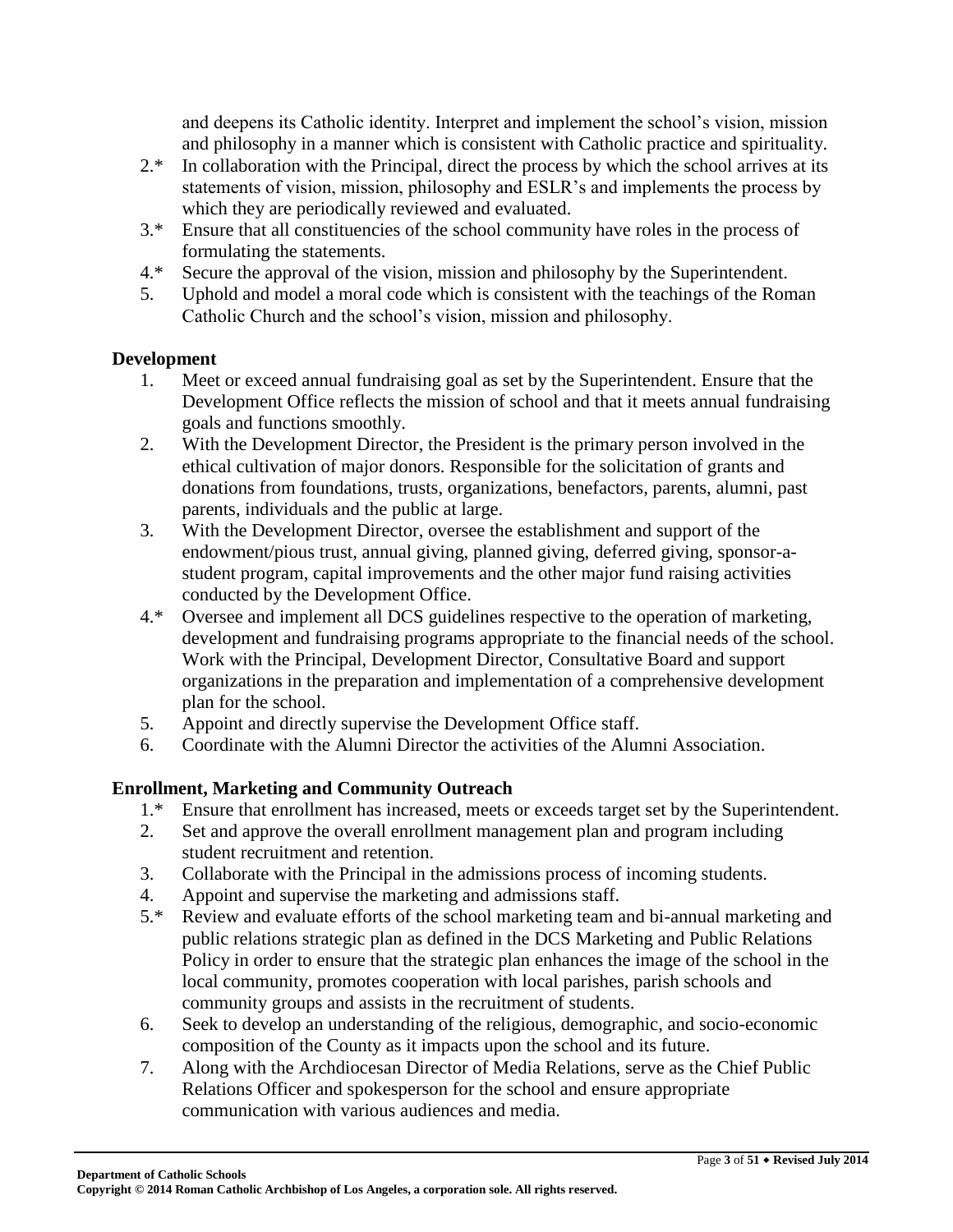- 8.\* Provide for the development and communication to the public of information designed to highlight the school's programs and accomplishments. Coordinate the general public's view of the school through advertising, newsletters, correspondence, website, personal appearances and the media. Approve the annual report, all school publications, merchandising, branding, school website, and all school and departmental fundraising.
- 9.\* In conjunction with the Principal, maintain good working relations with archdiocesan authorities and with other Catholic, private and public schools.
- 10.\* Promote and maintain open channels of communication on matters of mutual concern with local cities and public school districts.
- 11.\* Represent the school at a variety of public and social gatherings.
- 12. Complete any other duties as assigned by the Superintendent and submit an annual selfevaluation to the Superintendent.

### **School Operations and Policies**

- 1. Ensure the implementation of the strategic plans and other plans as recommended by the Consultative Board.
- 2. Ensure that archdiocesan policies related to the President's duties are followed by the school.
- 3. In collaboration with the Principal, establish an organizational structure through which working relationships and lines of authority and responsibility for the operation of the school are clearly defined.
- 4. In collaboration with the Principal, establish and maintain effective channels of communication among administrators, staff, students and parents for the purpose of developing, implementing and evaluating school regulations, policies and procedures.
- 5. Participate in the search/hiring process for the Principal in consultation with and at the discretion of the Superintendent.
- 6. Maintain a consultative, collaborative relationship with the Principal. Meet with weekly and support, and communicate regularly with the Principal on an individual basis.
- 7. Secure resources to enable the Principal to provide an academic program which meets the standards established by the Archdiocese of Los Angeles, the State and the University of California.
- 8. In collaboration with the Regional Supervisor and the Principal, appoint and renew contracts of the Vice Principal and Assistant Principal.
- 9. Appoint, supervise and renew contracts of the Marketing Director (after interview with and approval of DCS), Development Director, Alumni Director, Alumni Associate, Business Manager/Bookkeeper (after interview with and approval of DCS Finance Supervisor), other Business Office staff, Plant Administrator, and Executive Assistant to the President.
- 10. Provide input to the Principal regarding the publication of the faculty, student/parent and classified staff handbooks.

### **Finance and Physical Facilities**

1.\* With input from the Consultative Board, take responsibility for the sound fiscal operation and management of the school according to the norms and regulations established by the Archdiocese.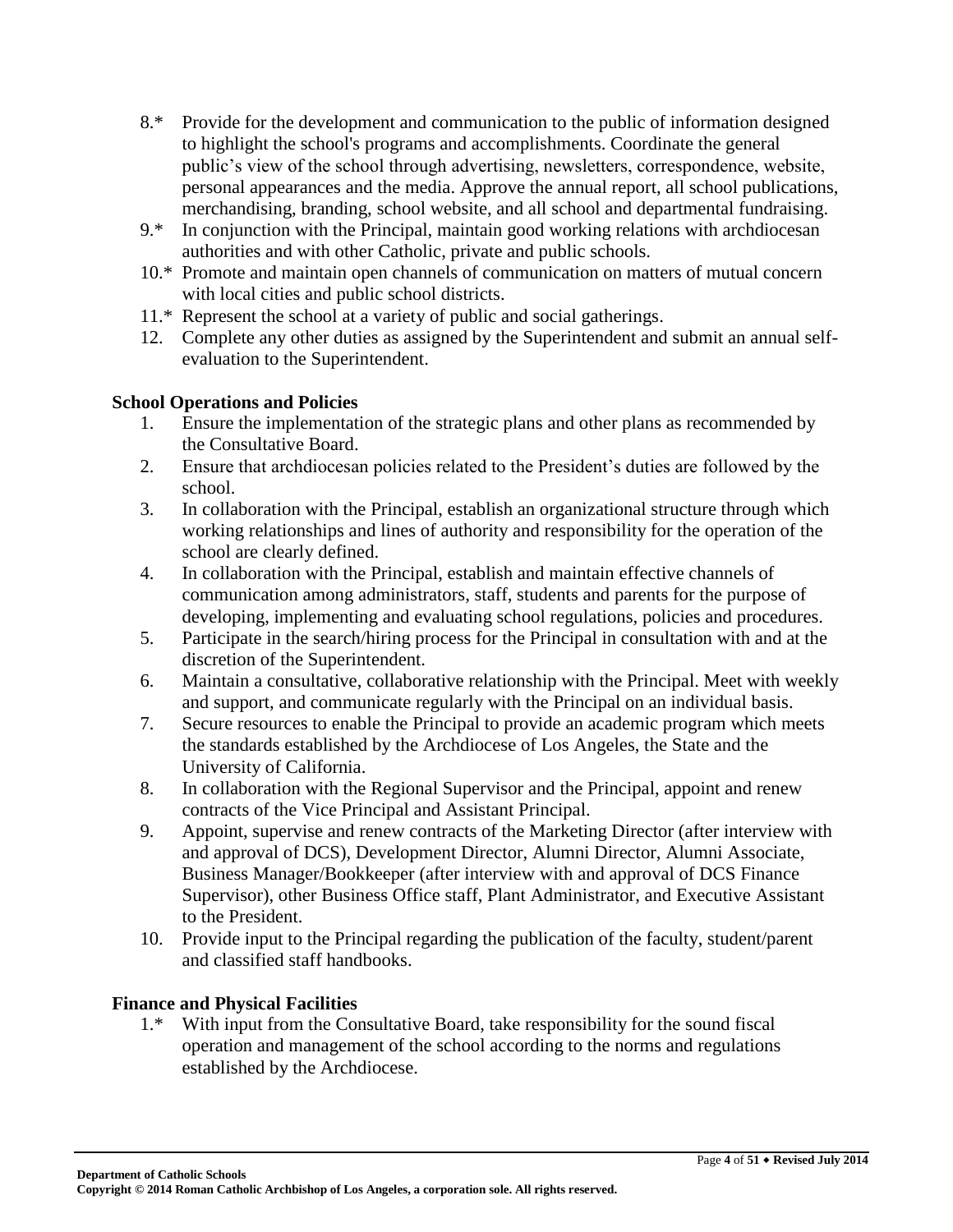- 2.\* In collaboration with the Principal, plan the budget strategically based on the needs of the school's programs and philosophy and prepare and send a detailed annual budget to the Superintendent for approval.
- 3.\* Implement the provisions of the budget on a daily basis and authorize all expenditures to be incurred by the school.
- 4.\* Authorize and approve a detailed monthly report of income and expenditures which is forwarded to the DCS.
- 5.\* Coordinate the compilation of the financial reports required by the Internal Revenue Service and other state and federal agencies.
- 6.\* Supervise and monitor the general bookkeeping procedures of the school.
- 7.\* Maintain and safeguard financial, personnel and student records.
- 8. Along with the DCS Finance Supervisor, appoint and supervise the Business Manager/Bookkeeper. Work closely with the Consultative Board's Finance Committee in financial planning, responsible stewardship and appropriate reporting of information about school finances to constituencies.
- 9. Review monthly bank and investment statements, open and review all bank correspondence, oversee all financial activity, and review all cash inflow. Review all cash transactions and closely monitor use of school credit card.
- 10. Oversee investments and payroll; ensure that archdiocesan policies related to employment and business practices are followed.
- 11. In collaboration with the Principal, develop and direct the student tuition assistance program.
- 12. In accord with archdiocesan procedures, approve capital expenditures and projects and expenditures from the endowment/pious trust.
- 13. With the Principal [and Plant Administrator], ensure that a proper program for maintenance and improvement in the school's facilities is conducted and that adequate resources are available. Develop a five year plan for the development and maintenance of all buildings and facilities and submit for DCS approval.
- 14. With the Principal [and Plant Administrator], follow the archdiocesan procedures for any major construction on campus, including permits, insurance, proper plans and City approvals.
- 15. Provide for the maintenance of health and safety standards throughout the plant.
- 16. Provide for campus landscaping and beautification.

# **Administration and Human Resources**

- 1. Meet with administrative leaders at least twice monthly.
- 2. Oversee annual updates of employee contracts for the Campus Minister, Marketing Director, Development Director, Alumni Director, Business Manager/Bookkeeper, Plant Administrator, and Executive Assistant to the President.
- 3. Sign all contracts for outside construction services after receiving approval from the Archdiocesan Construction Office.

### **Consultative Board**

1.\* Serve as administrative officer and ex-officio member of the Consultative Board and its executive committee and report to the Consultative Board regularly. Serve as liaison between the school community and the Consultative Board.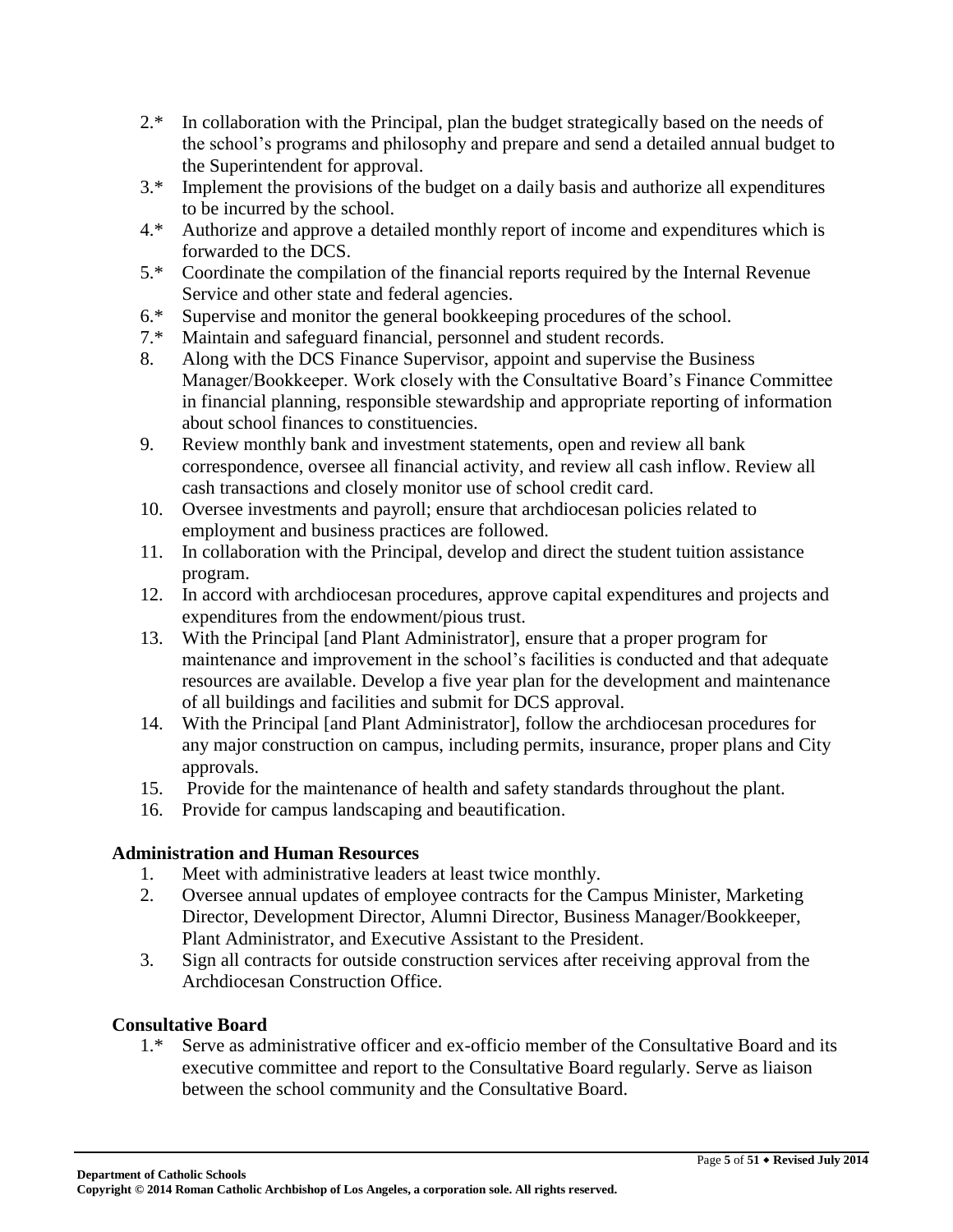- 2. In consultation with the DCS, appoint the members of the Consultative Board and provide for the orientation and preparation of all nominated members of the Consultative Board prior to their service. Ensure that pre-service and in-service training is provided on mission and responsibilities.
- 3. Collaborate with the Consultative Board Chair to cultivate membership, develop agendas, appropriate reports and materials for Consultative Board meetings, and facilitate reporting on progress of Consultative Board committees.
- 4. Actively seek the advice, counsel, and support of the Consultative Board in the following areas:
	- Mission Enhancement
	- Strategic Planning and Policy Development
	- Institutional Advancement/Development/Securing and Managing Resources
	- Financial Planning and Financial Management
	- Increasing Enrollment
	- Communication, Public Relations and Community Outreach
	- Evaluation of policies, plans, mission effectiveness, and Board self-evaluation
- 5. Collaborate with the Principal and the Consultative Board in the preparation, implementation, maintenance and annual review of both short and long-range strategic plans.
- 6. Keep the Board informed of all significant happenings of the school including important financial or legal information.

### *\* Designates Roles, Responsibilities and Tasks from the current Principal's job description that belong to a Principal when a high school does not have a President. The Superintendent may assign other sections of this job description to the Principal at his or her discretion.*

# **B. B. High School Principal - ADLA DCS – 7.25.09**

The Principal is the \*chief administrator of the school and serves as its spiritual and educational leader. The Principal is responsible for exercising independent judgment in the implementation of a broad array of programs and functions. These responsibilities encompass the areas of spiritual development, realization of the school's philosophy, curriculum, co-curricular activities, fiscal policies, discipline, personnel practices, school plant, and marketing and community relations. In fulfilling this role, the Principal is directly responsible to the Superintendent. The specific responsibilities are as follows:

# **Minimum Qualifications:**

- Knowledgeable and practicing Catholic
- Thorough understanding of Catholic school philosophy
- Commitment to modeling the values of Catholic educational leadership
- Master's Degree in Educational Administration or related field
- OR California Administrative Services Credential
- Three years of successful administrative experience in a school

# **Preferred Qualifications (in addition to the minimum qualifications listed above):**

California Teaching Credential (Single Subject)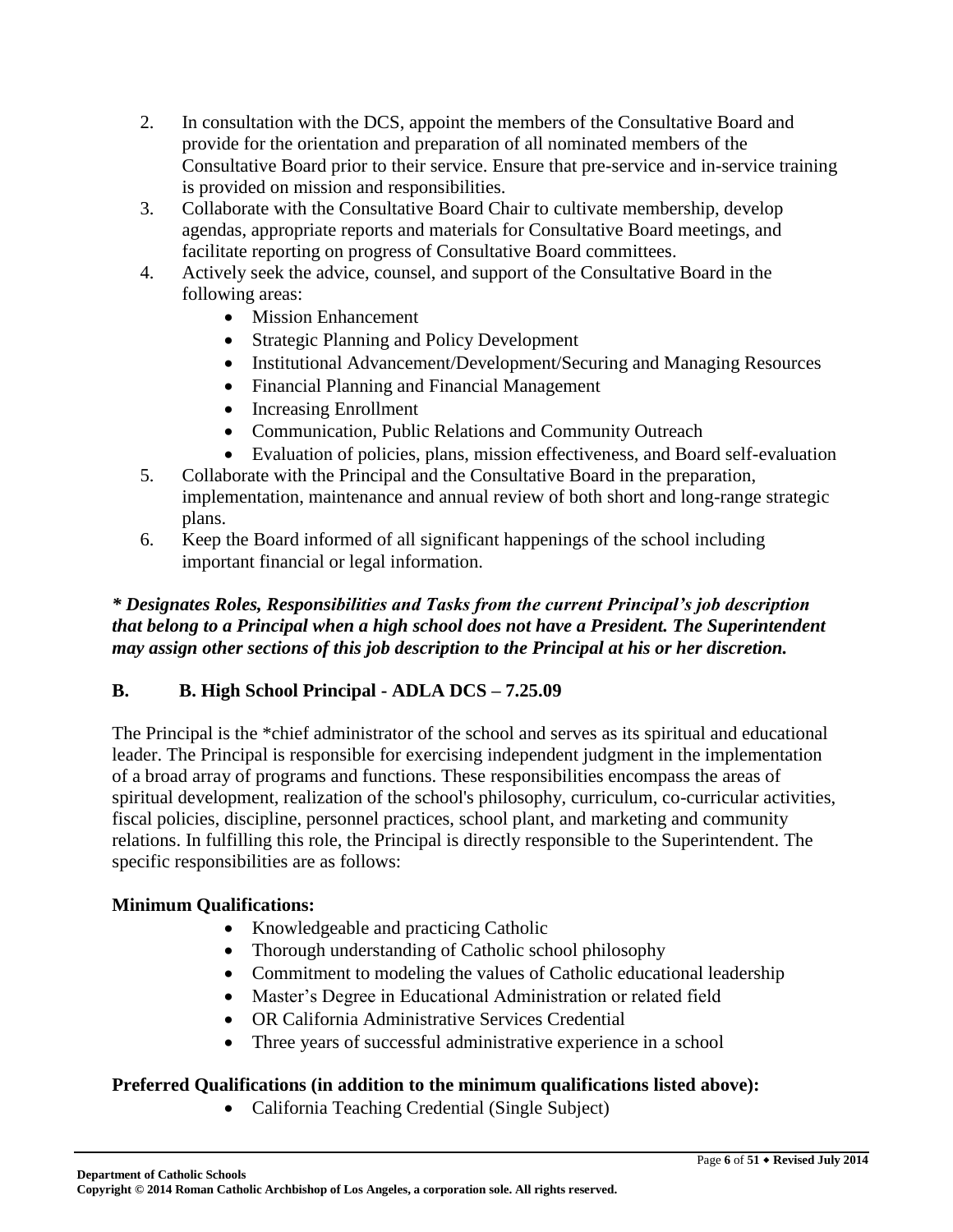- Master's Degree in Educational Administration
- Five years of successful administrative experience in a Catholic high school

### **Desirable Leadership Characteristics:**

- Ability to effectively represent the school and the Church
- Experience in instructional leadership, curriculum development, teacher supervision, and effective instruction
- Success at marketing, recruitment, and fiscal management
- Ability to lead and engage others in long-term planning
- Collaborative leadership style with good interpersonal and team-building skills
- Intellectual, organizational, and managerial skills
- Oral and written communication and motivational skills
- Knowledge and application of instructional technology
- Attitudes characterized by creativity, initiative, and optimism

### **Spiritual**

- 1. Act as the spiritual leader of the school and serves as a model of a practicing Catholic for all members of the school community. This includes daily prayer, Sunday Mass, regular Confession, and living a life in conformity with the Commandments, Beatitudes, and Precepts of the Church.
- 2. Ensure that the school community works toward certification in archdiocesan Catholic identity standards, receives principal's Catholic identity certification through DCS faith formation retreats and ensure that all faculty members attend annual faith formation days.
- 3. Act as the delegate of the Archbishop in the Church's ministry of Christian teaching.
- 4. Provide for the maintenance of the chapel in accordance with the norms of Canon Law and provide daily Mass for the school community if a priest is a member of the faculty.
- 5. Appoint a Campus Ministry/Christian Service Director to coordinate programs for the spiritual formation of faculty and students. These programs include monthly school wide Masses, faculty in-services, annual retreats, Christian service activities, prayer experiences, Vocation awareness and the regular celebration of the Sacrament of Penance.
- 6. Appoint the chairperson and teachers of the Religion Department and ensure that the Religion Department offers a comprehensive four year program of instruction in authentic Catholic teaching based on the Catechism of the Catholic Church and the curriculum established by the United States Conference of Catholic Bishops.

### **School Philosophy**

- 1.\* Direct the process by which the school arrives at its statements of vision, mission, philosophy and ESLR's and implements the process by which they are periodically reviewed and evaluated.
- 2.\* Ensure that all constituencies of the school community have roles in the process of formulating the statements.
- 3.\* Secure the approval of the vision, mission and philosophy by the Superintendent.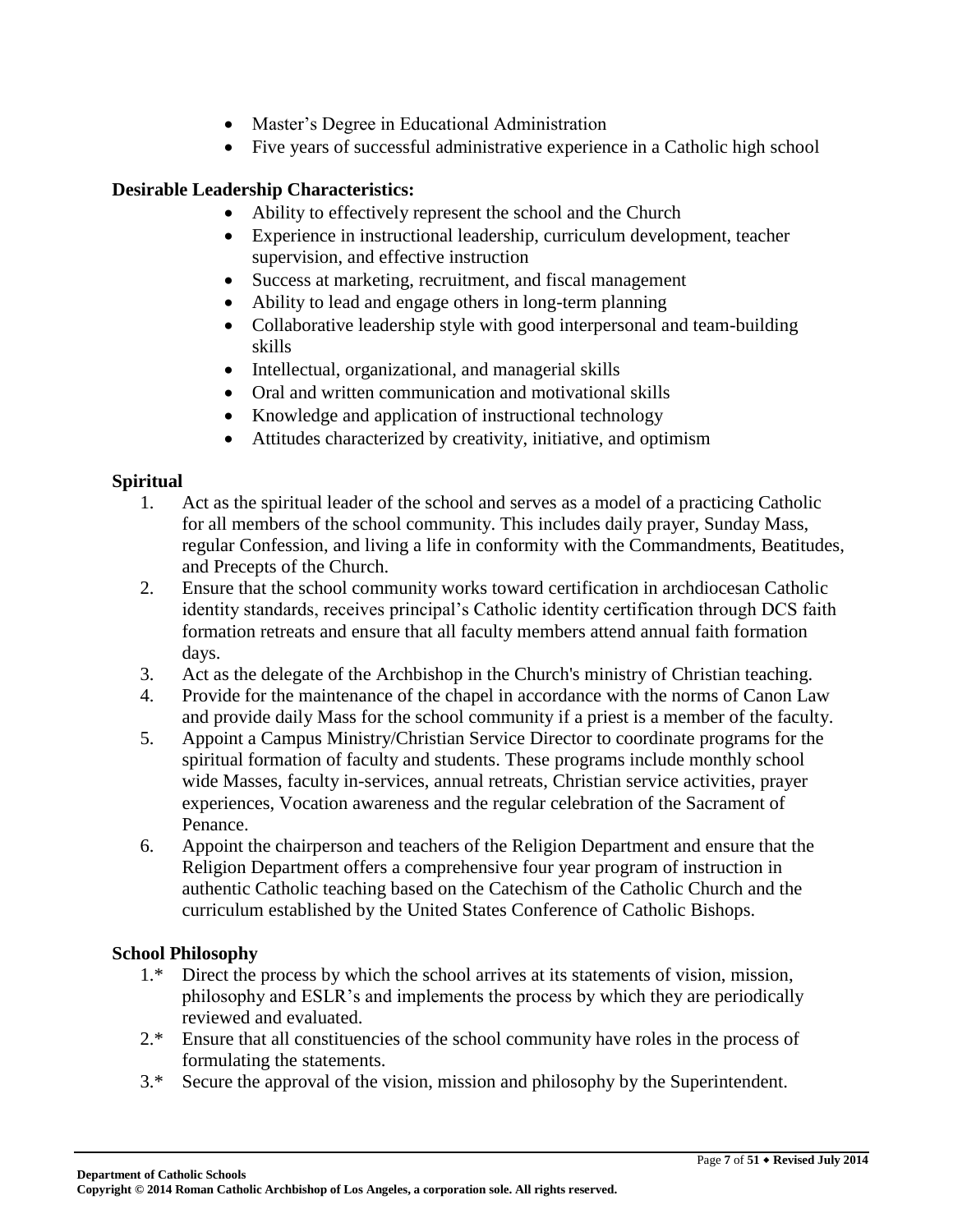- 4. Ensure that the vision, mission, philosophy and ESLR's reflect the Catholic, academic, social, and co-curricular goals of the school.
- 5. Articulate the contents of the vision, mission, philosophy and ESLR's to all segments of the school community and exercises a leadership role in ensuring that they are lived out in the day-to-day operations of the school.

# **Organizational**

- 1. Supervise the on-going self-evaluation processes prescribed by the WCEA/WASC accreditation programs.
- 2. Establish an organizational structure through which working relationships and lines of authority and responsibility for the operation of the school are clearly defined.
- 3. Establish and maintains effective channels of communication among administrators, staff, students and parents for the purpose of developing, implementing and evaluating school regulations, policies, and procedures.
- 4. Implement Department of Catholic Schools personnel policies and establish other appropriate personnel policies, which ensure the smooth operation of the school and facilitate the just and prompt resolution of grievances in an atmosphere of understanding and Christian charity.
- 5. Supervise, coordinate and evaluate the activities of all administrators.
- 6. Facilitate the online evaluation survey from the Department of Catholic Schools in a timely manner.
- 7. Assist in the compilation of information for the writing of the parent/student and faculty handbooks and gives final approval for their publication.
- 8. Chair the Administrative Council and Evaluative Council.
- 9. Serve as a member of the \*Consultative Board, Curriculum Council, and Admissions Board.

# **Financial\***

- 1. Take sole responsibility for the sound fiscal operation and management of the school according to the norms and regulations established by the Archdiocese.
- 2. Plan the budget strategically based on the needs of the school's programs and philosophy.
- 3. Prepare and send a detailed annual budget to the Superintendent for approval.
- 4. Implement the provisions of this budget on a daily basis and authorizes all expenditures to be incurred by the school.
- 5. Authorize and approve a detailed monthly report of income and expenditures which is forwarded to the Department of Catholic Schools.
- 6. Coordinate the compilation of the several financial reports required by the Internal Revenue Service and other state and federal agencies.
- 7. Supervise and monitor the general bookkeeping procedures of the school.
- 8. Provide for and oversee the operation of a development and fundraising program appropriate to the financial needs of the school.
- 9. Maintain and safeguard financial, personnel and student records.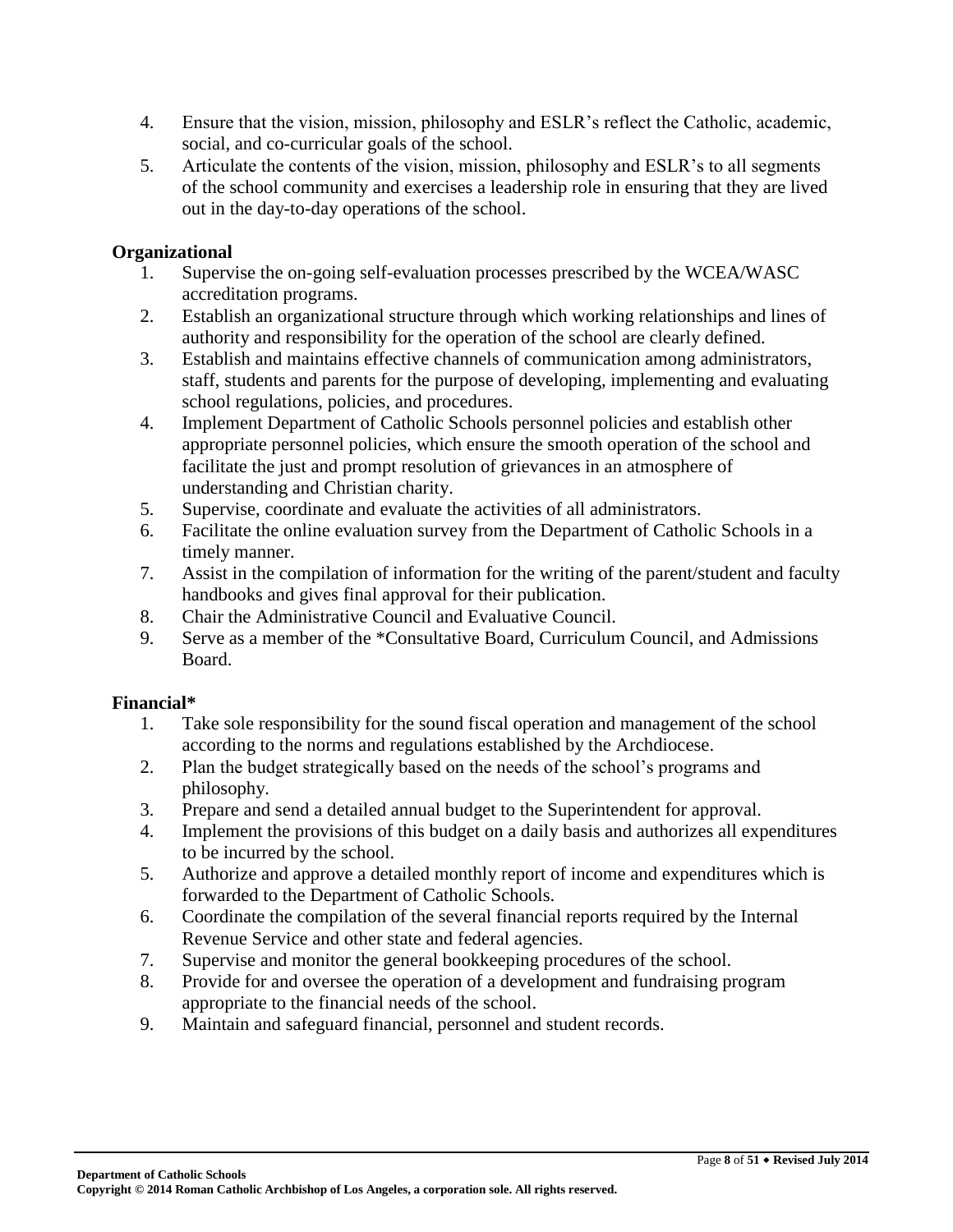### **Development and Consultative Board\***

- 1. Oversee and implement all Department of Catholic Schools guidelines respective to the operation of marketing, development and fundraising programs appropriate to the financial needs of the school.
- 2. Serve as ex-officio member of the high school's Consultative Board and its executive committee.

#### **Curriculum**

- 1. Coordinate the development, implementation and evaluation of a curricular program to provide quality education which meets the needs of all students.
- 2 Appoint and directly supervise the administrator (vice principal, assistant principal, or dean of faculty) in charge of curriculum and instruction.
- 3. Exercise a leadership role in providing and maintaining a high quality program of studies which conforms to the school's vision, mission, philosophy, ESLR's, Archdiocesan and State requirements and student needs.
- 4. Encourage academic excellence in student efforts.
- 5. Support a system of significant departmental responsibility in the area of curriculum development.
- 6. Engage in continuing professional growth activities in the field of curriculum development.
- 7. Ensure school is meeting the California Content Standards in each discipline and each course.
- 8. Review with Vice Principal their UC system A through G requirements.
- 9. Ensure school has standard finals per course, so that instruction and assessments provide equal opportunity for success for all students.
- 10. Provide professional development to faculty in curricular development (vertical alignment, horizontal planning, backward planning, standards based instruction, assessment construction, etc) and in utilizing various instructional methodologies to benefit all students of various learning styles and preferences.
- 11. Serve as a member of the Curriculum Council. Meet regularly to ascertain
	- how assessments are determined
	- how testing data is utilized to impact instruction
	- academic rigor
	- curricular content coverage
	- alignment of standards, instruction, and assessment by viewing curriculum maps, lesson plans, thematic units, vertical plans, grade-level behavioral objectives, etc.
- 12. Through annual school and testing agency reports, compare GPA and norm-referenced data to determine rigor of curriculum at school site.
- 13. Exercise administrative responsibility for coordination of curriculum by working with vice principal and faculty in the following ways:
	- ensure that their faculty is identifying schools' curricular needs in relation to WCEA and WASC criteria
	- assist in formulating general goals and related performance criteria
	- evaluate progress in achieving goals
- 14. Approve invitations to guest speakers and ensure that they do not contradict Church teaching.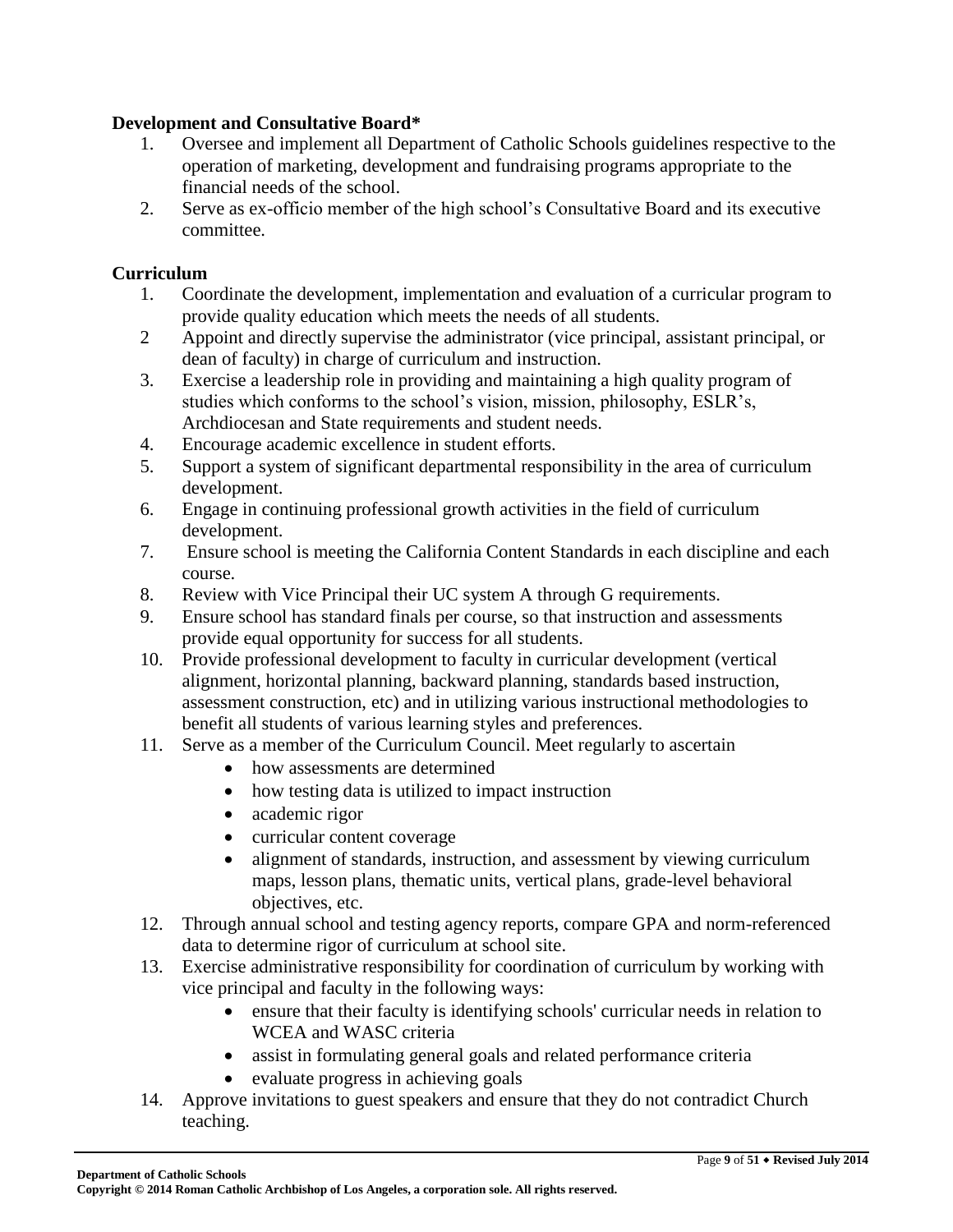### **Faculty**

- 1. Appoint department chairpersons and seek, interview and hire instructors with deep Christian commitment and sound academic training to fill available teaching positions.
- 2. With the administrator in charge of curriculum and instruction provide for the orientation of new faculty and their placement in specific and appropriate teaching positions.
- 3. With the administrator in charge of curriculum and instruction provide for the on-going evaluation, supervision and professional growth of teachers.
- 4. Promote morale among teachers.
- 5. Prepare agendas for and preside at all faculty meetings.
- 6. Follow appropriate procedures for the termination or non-renewal of all teacher contracts and communicate this information to the affected employees.

#### **Discipline**

- 1. Appoint [and directly supervise] the Dean of Students and delegate to him/her responsibility for the day-to-day implementation of school rules and regulations.
- 2. Exercise sole responsibility for the expulsion of students.
- 3. Articulate to the parents that they are the primary educators of their children and that the school exists to assist them in this task.

### **Pupil Personnel Services**

- 1. Give final approval of all applications for admission and establish a process of registration for new students.
- 2. Provide a program of student personnel services which includes a comprehensive system of testing, personal and group guidance, college and career counseling.

### **Co-Curricular Activities**

- 1. Provide a co-curricular program that enhances the religious, cultural and recreational dimensions of the entire school, serves the needs and interests of the students and ensure that an appropriate balance is maintained between the Christian and academic purposes of the school and the co-curricular activities.
- 2. Provide for the establishment and maintenance of a varied program of co-curricular activities under the supervision of the Activities Director.
- 3. Appoint the Athletic Director(s) and delegate responsibility to him/her (/them) for the implementation of the girls' and boys' athletic programs.
- 4. Attend and support a variety of co-curricular and athletic events.

### **Classified Staff**

- 1. Recruit and maintain competent professional and classified staff and provide development programs which encourage their spiritual and professional growth.
- 2. Interview and hire all classified staff and is responsible for the dismissal of unsatisfactory staff.
- 3. Through the appropriate supervisors, evaluate and coordinate the activities of the classified staff.
- 4. Provide for the smooth and efficient operation of the secretarial, kitchen and maintenance services.
- 5. Maintain the school plant and physical facilities in accord with archdiocesan policies and provide for campus landscaping and beautification.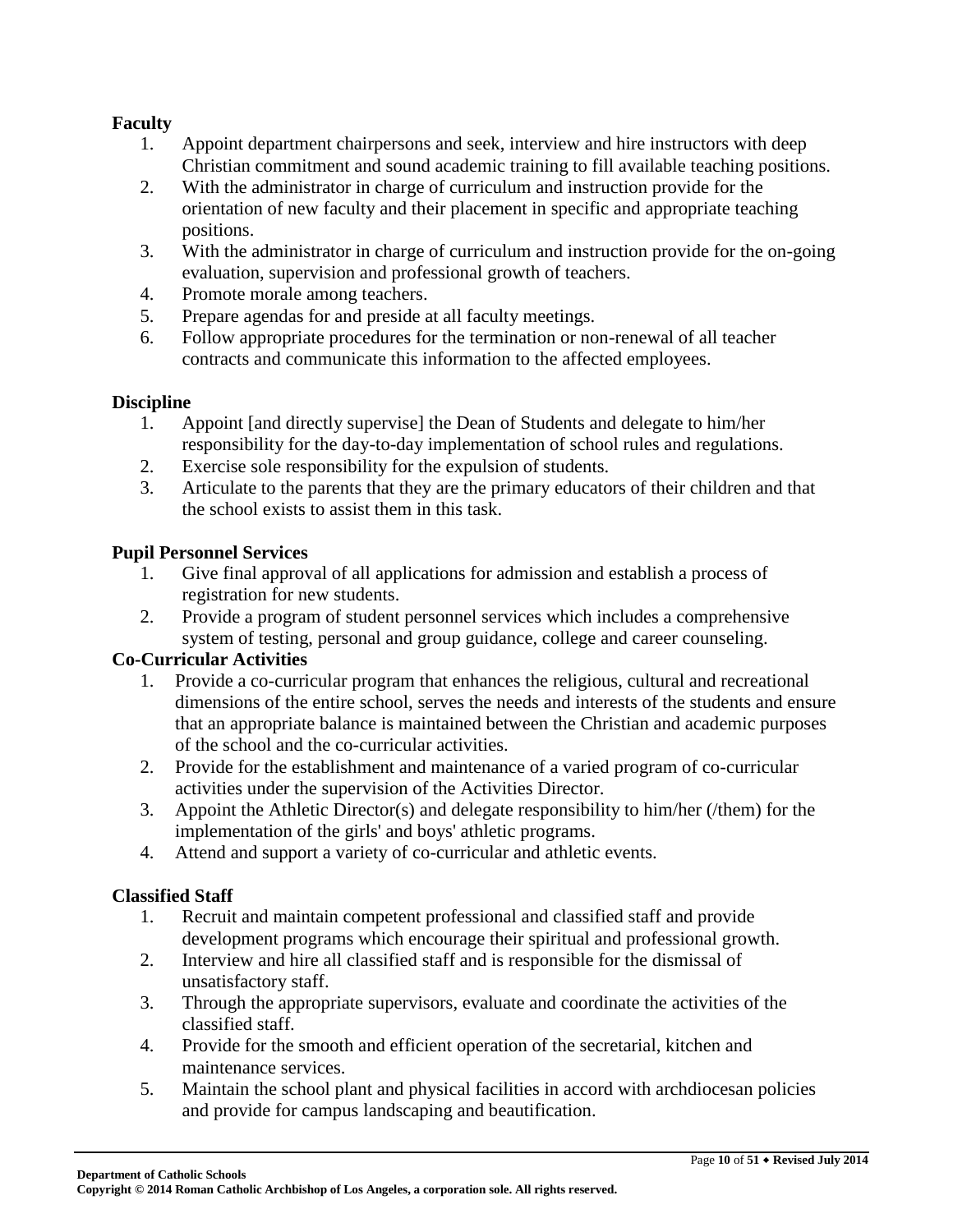6. Provide for maintenance and health and safety standards throughout the plant.

#### **Marketing and Community Relations**

- 1.\* Review and evaluate efforts of the school marketing team and bi-annual marketing and public relations strategic plan as defined in the Department of Catholic Schools Marketing and Public Relations Policy in order to ensure that the strategic plan enhances the image of the school in the local community, promotes cooperation with local parishes and community groups and assists in the recruitment of students.
- 2.\* Provide for the development and communication to the public of information designed to highlight the school's programs and accomplishments.
- 3.\* Promote and maintain open channels of communication on matters of mutual concern with local cities and public school districts.
- 4.\* Represent the school at a variety of public and social gatherings.
- 5. Encourage good working relationships with local Catholic elementary schools, parishes and other stakeholders.
- 6. Actively support and attend parent-sponsored fund-raising events and activities and attend parent general meetings and social functions.
- 7. Interpret Archdiocesan programs and policies to school personnel, community groups and other agencies.
- 8. Represent the athletic interests of the school with the California Interscholastic Federation, the Catholic Athletic Association, and the League.
- 9. Attend funerals of deceased students, current faculty and staff, and parents of current students.

### *\* Designates duties and responsibilities that belong to a President when a high school has both a President and Principal. The spiritual section in the list of duties and responsibilities belongs to the President if the President is a priest or Religious although the first duty applies to both the President and Principal.*

### **Responsibilities of Principals in Relationship to Safeguard the Children Initiatives (Adopted 4/21/2009/ Revised 10/11/11/ Revised 7/26/2012)**

#### **I. Principals must:**

- $\Box$  be fingerprinted.
- □ have attended VIRTUS® Protecting God's Children Adult Awareness Training. [Certificates must be on file.]
- $\Box$  have signed Acknowledgment of Receipt for the "Guidelines for Adults Interacting" with Minors at Parish or Parish School Activities or Events." [Documents must be on file.]
- $\Box$  sign Child Abuse Acknowledgment Form and have on file.
- $\Box$  ensure that outside vendors are fingerprinted.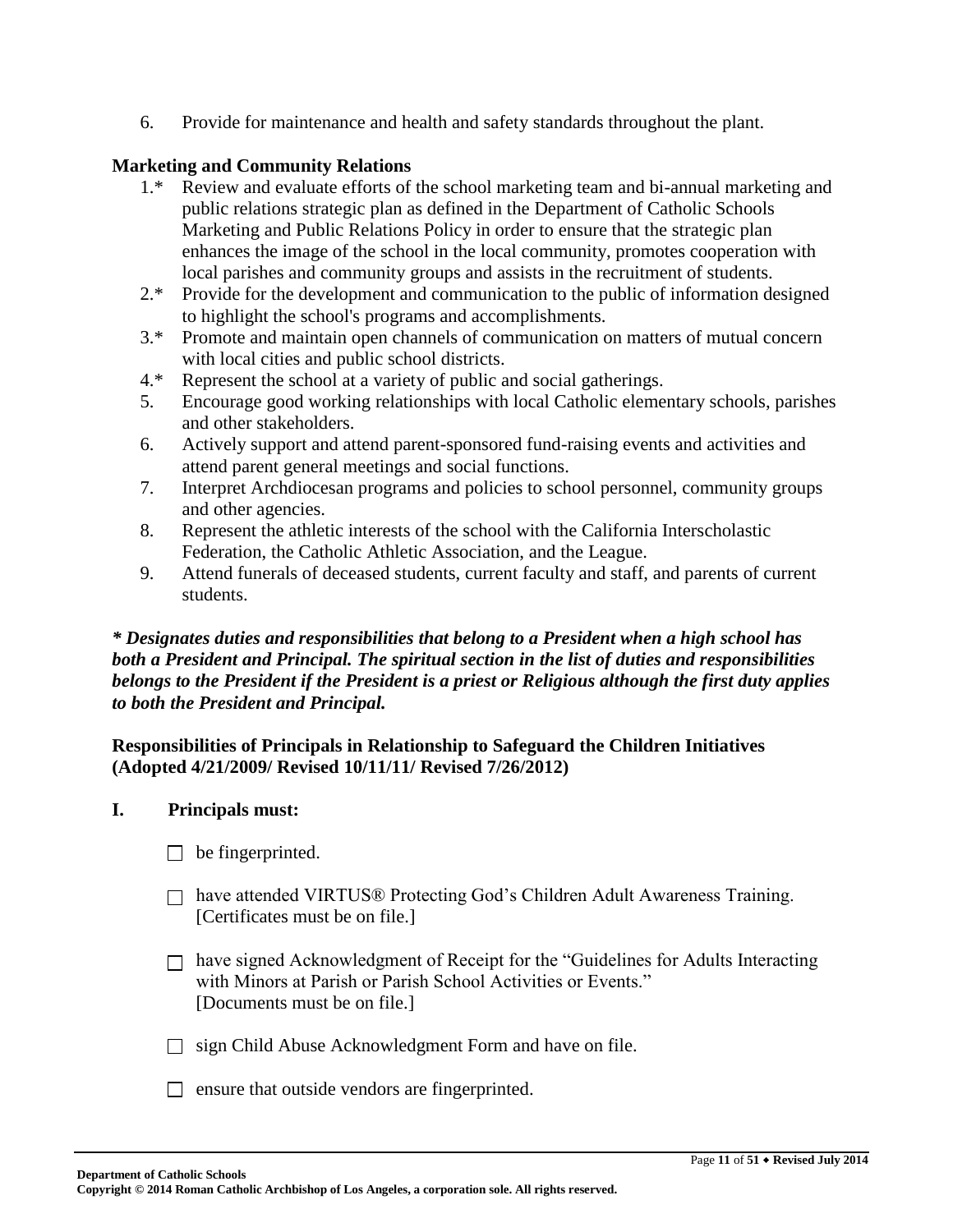#### **II. Principals are responsible to:**

- $\Box$  ensure that all employees, staff and volunteers are fingerprinted and listed on VPIN.\*
- $\Box$  ensure that all employees, staff and regular volunteers have attended VIRTUS® Adult Training [certificates must be on file] and are listed on VPIN.
- $\Box$  ensure that all employees, staff and regular volunteers have signed the "Guidelines for Adults Interacting with Minors at Parish or Parish School Activities or Events" and have documents on file.
- $\Box$  ensure that all children and youth have received/receive Child/Youth Sexual Abuse Prevention Training annually. Training must be completed on or before February 15th and reported on VIRTUS® Online by February28, 2013.
- $\Box$  report VIRTUS® Online, "Educators" Tab: Type in the name of the program you are using, the number of students in your program, the number trained, the number

who "opt-out" and the number absent.

- $\Box$  review "Child Abuse Reporting Procedures" with faculty and staff and have them sign the "Child Abuse Acknowledgment Form" annually.
- $\Box$  distribute and display in the office the most current copy of the "Working Together to" Prevent Child Sexual Abuse" brochure.["Working" Together brochures are revised at the beginning of each year in preparation for Child Abuse Prevention Month in April].

### **C. High School Campus Minister – ADLA DCS 8.2010 in Chapter 4**

#### **Purpose and Scope**

Under the supervision of the principal, the campus minister helps create an environment which encourages and guides all members to contribute to the Catholic identity of the campus and the formation of a faith community which responds to the spiritual needs of the students, teachers, staff and parents. In collaboration with the administration, school chaplain, faculty and staff, parents, students, and parishes, the campus minister brings to life a campus rich in the school's charism, spiritual growth, prayer, discipleship, sacramental experiences, social justice and preparation of leaders in service for the Church and society.

#### **Essential Job Functions**

 $\overline{a}$ 

- 1. Forming a Faith Community
	- Facilitates an atmosphere of Christian hospitality where all feel welcome, based on Catholic faith traditions and rituals
	- Acknowledges and celebrates diversity within the school community
	- Communicates regularly with the principal, chaplain, faculty, staff, students, and parents regarding campus ministry activities, programs and projects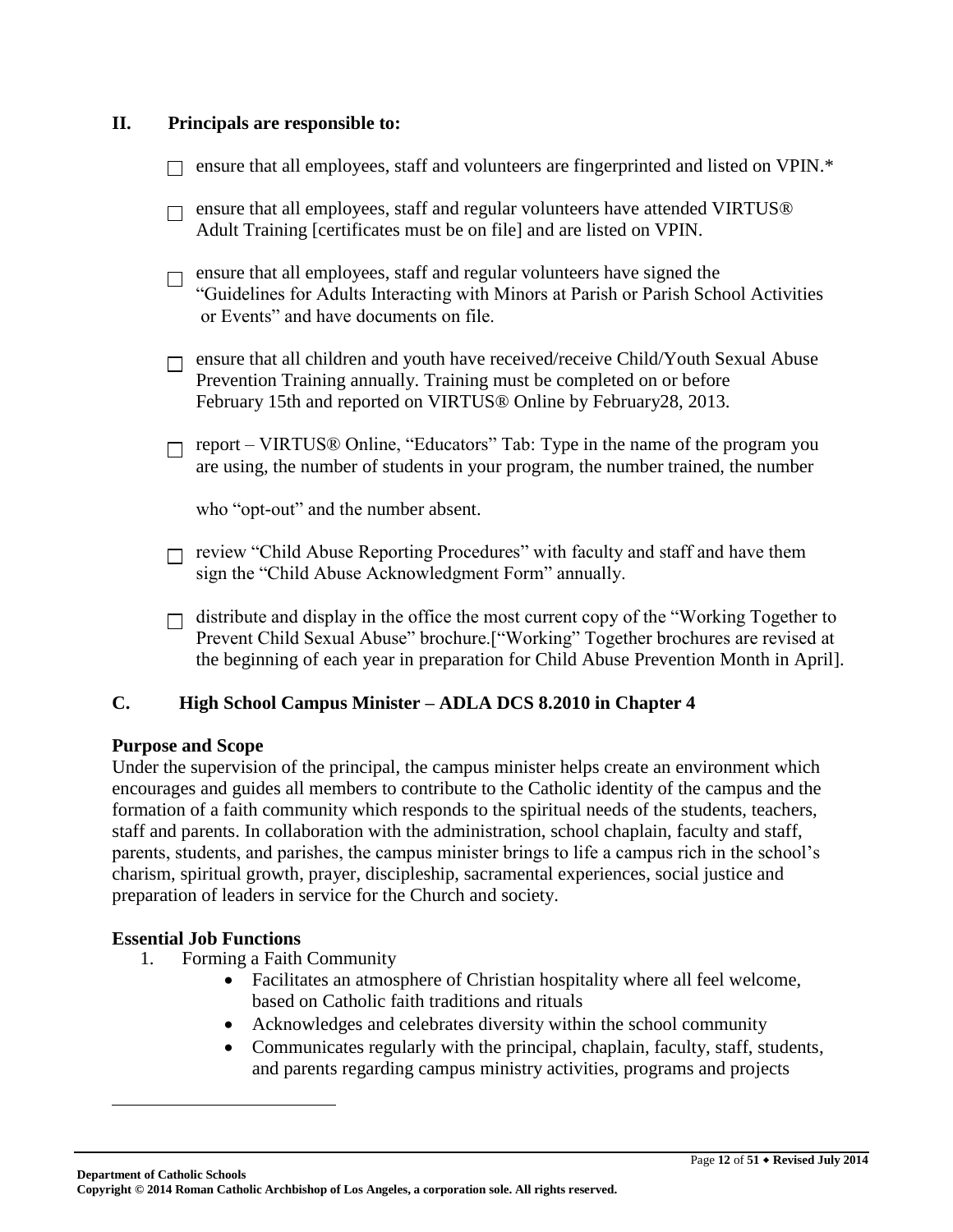- Works collaboratively with the administration and chaplain in the development of faith centered programs that involve alumni, benefactors, and parents
- 2. Spiritual Growth
	- Provides opportunities for others to deepen their relationship with Christ
	- Organizes, plans and implements an effective retreat program for students, faculty, parents and staff that contributes to community building, faith development, evangelization and leadership enrichment
- 3. Discipleship
	- Organizes, motivates, and initiates various ministry-related programs with students, faculty, staff and parents
- 4. Prayer and Sacramental experiences
	- Offers a variety of prayer experiences, both personal, communal, and seasonal
	- Provides opportunities for students, staff and faculty to celebrate the Sacraments, especially the Eucharist and Reconciliation including penance services during Advent and Lent
	- Coordinates liturgical celebrations including monthly school-wide or class Masses, daily Masses, and faculty Masses with the school chaplain, other priests on faculty, or local parish priests
	- Organizes training for liturgical ministers; extraordinary ministers of the Eucharist, lectors, servers and all other students involved with liturgical celebrations
	- Assists the choir and choir director in the selection of appropriate sacred music that will enhance student participation at school liturgies
	- Coordinates the use of the chapel
- 5. Social Justice
	- Nurtures students in social consciousness based on the Gospels and Catholic Social Teachings
	- Empowers work for justice and service
	- Infuses the concepts of justice, peace, human dignity, and the integrity of creation into all aspects of ministry
	- Insures a pro-life presence on campus by maintaining student/faculty awareness through across the curriculum assistance, and the use of posters, announcements, special programs, committees, etc.
	- Insures an awareness of the missions through such activities as fundraisings and inviting missionaries as guest speakers
- 6. Preparation of Leaders for the Church:
	- Encourages students to discern the vocation for which God has created them
	- Provides opportunities for students to lead various activities to be prepared for vocation and leadership roles
	- Maintains information on vocations to the priesthood and religious life that is readily available for students on campus. Coordinates individual follow-up with interested students including referral to vocation directors and vocation retreats. Coordinates and organizes the annual vocation fair.

### **Additional Job Functions**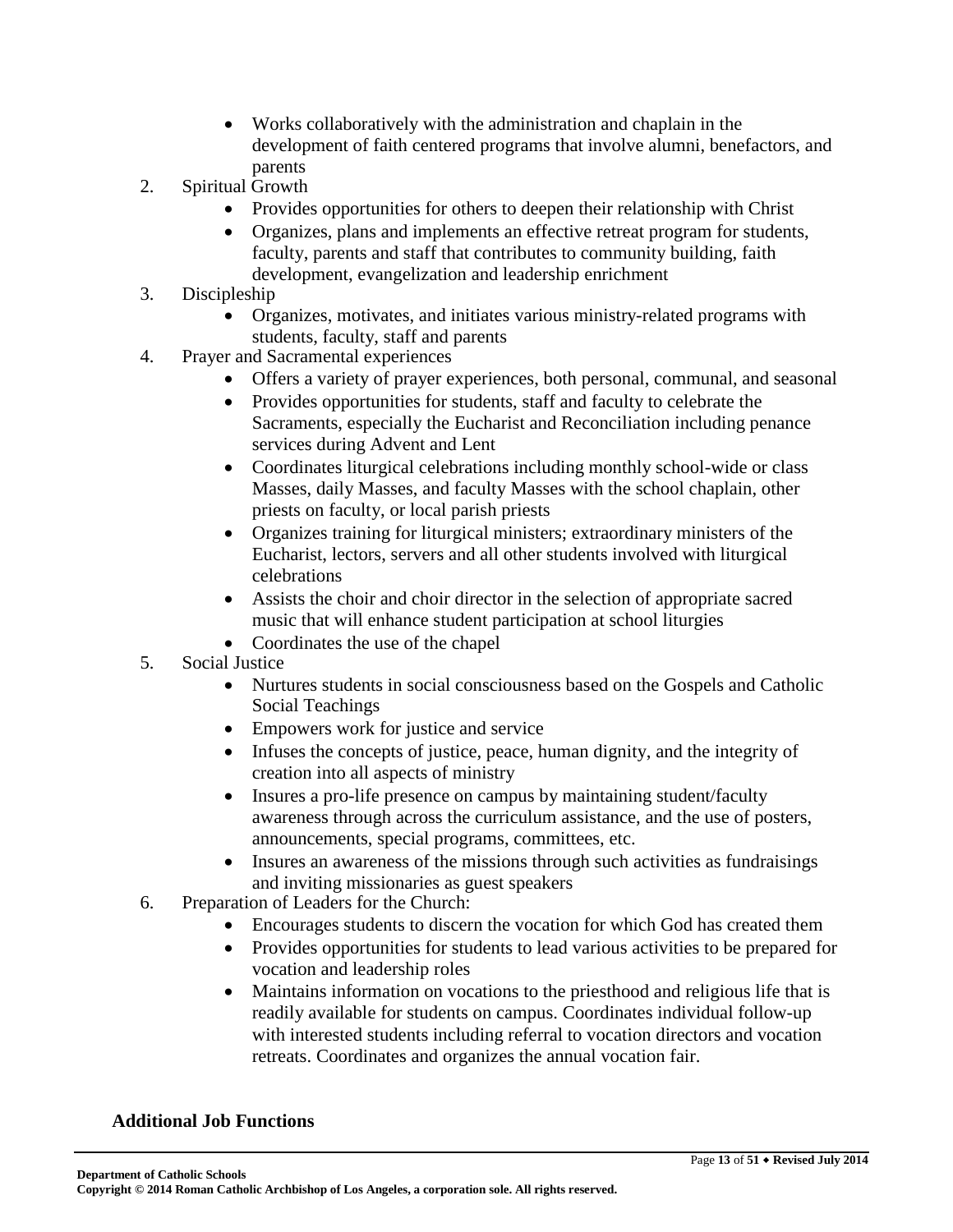- Is visible and present on the school campus and at school activities
- Maintains a close relationship with the school chaplain, pastors and youth leaders in neighboring parishes
- Attends to own personal, professional and spiritual development
- Oversees the budgetary process for campus ministry
- Attends archdiocesan meetings for campus ministers
- Stays abreast of current developments in the area of school/campus ministry
- Is available to students, staff and faculty and parents
- Trains, prepares and assigns student altar servers and lectors for all liturgies.
- Performs any other job-related tasks deemed necessary and/or assigned by the principal
- Seeks resources that are supportive of student needs

### **Knowledge, Skills, and Abilities Required**

- Demonstrates personal self-discipline, is adaptable and flexible in routine and unexpected situations
- Has skills in communication, initiative, creativity, and problem solving
- Able to work in a team setting
- Has knowledge and application of technology

### **Minimum Qualifications**

- Practicing Catholic with an active sacramental and faith-life and in good standing with the Church
- Bachelor's degree (Masters degree preferred)
- Has or working toward Religion Certification
- Religion Certification renewed every five years
- Received Safe Environment Training and signed the Code of Professional Conduct
- Completed FBI fingerprint clearance

# **D. High School Priest Chaplain – ADLA DCS 8.2010 in Chapter 4**

### **General Description**

For high schools with a priest chaplain the following job description is provided. Under the auspices of the archbishop and in collaboration with the principal, campus minister, and faculty, the high school chaplain communicates regularly with the administration, campus minister, religion teachers and parish priests; and does the following:

### **Essential Job Functions**

- 1. Strives to achieve the goals of Catholic education; works toward achieving the spiritual mission of the school and that the Catholic identity of the school is a focus; shows evidence of knowledge of the Catholic philosophy of education; promotes gospel values and Catholic moral teaching; upholds the doctrinal teachings of the Catholic Church.
- 2. Provides for the sacramental life of the entire school community, involved in the planning and celebrates daily Mass when possible and school liturgies, following the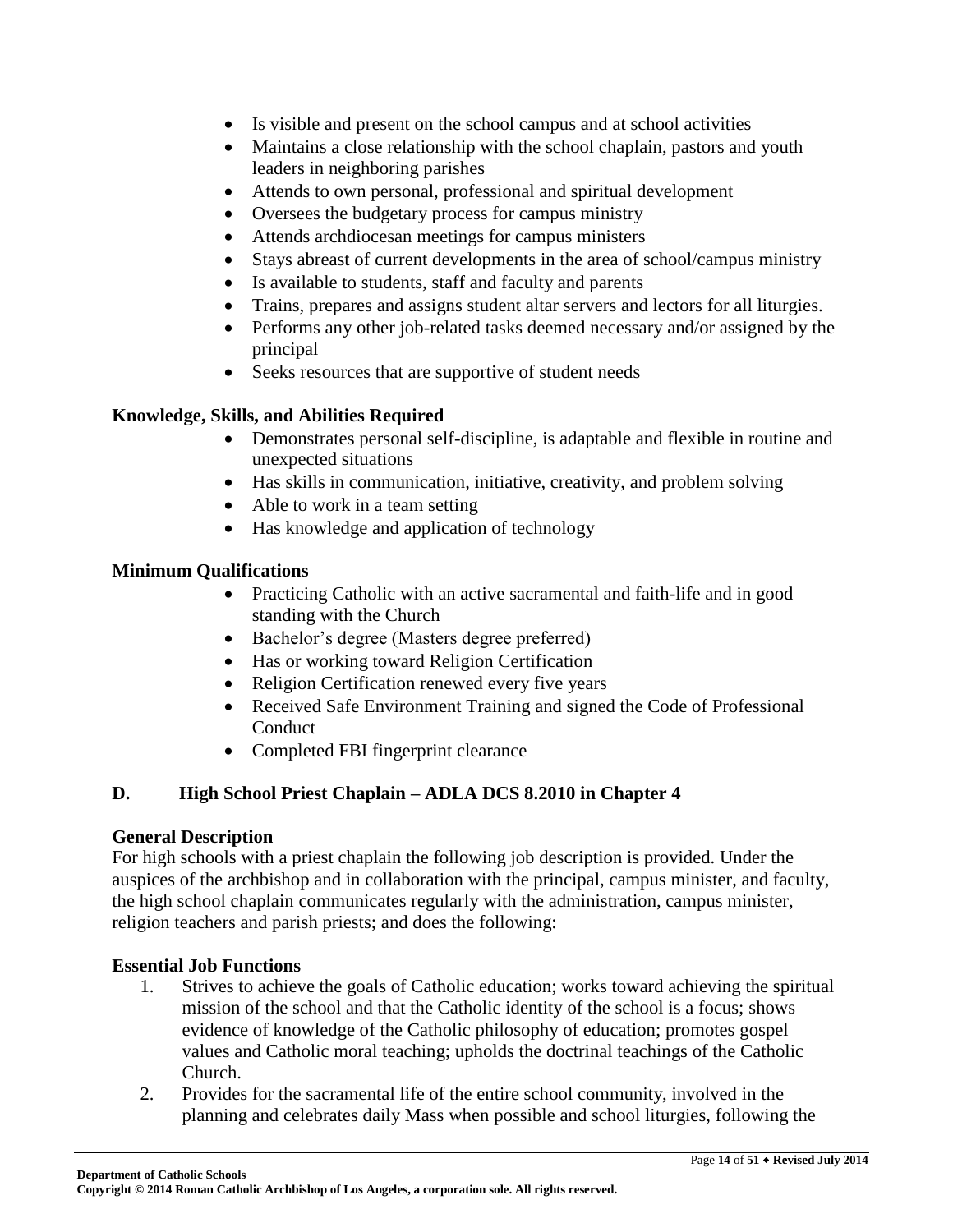General Instruction of the Roman Missal (GIRM); individual Confessions and communal reconciliation services and para-liturgical services; acts as a resource to liturgy planners at the school.

- 3. Provides opportunities for members of the community to deepen their understanding and commitment to Jesus and His message; helps foster the total, personal and spiritual growth of each person; raises consciousness and encourages action regarding contemporary moral and social programs, provides spiritual direction and pastoral counseling, provides opportunities for the students to be prepared for life in today's Church and society.
- 4. Assists the campus minister with the training of extraordinary ministers of Holy Communion, and lectors and liturgical musicians for all school liturgical celebrations.
- 5. Acts as a resource for the prayer and devotional life of the school.
- 6. Assists with the retreat program for all members of the community.
- 7. Provides information and literature on priestly and religious vocations, supports vocation awareness and the promotion of vocations as well as helps students discern their response to God's call.
- 8. Attends archdiocesan and deanery meetings as requested; works with neighboring parishes, pastors and key staff; promotes student participation in parish life and archdiocesan programs and events; keeps abreast of current developments in the school.
- 9. May serve on interview committee for hiring of religion teachers and works with religion teachers in presenting materials to students in accord with the USCCB curriculum. Available as a guest lecturer in classes as appropriate.
- 10. Maintains a ministry of presence for all; students, parents, faculty and staff. Knowledgeable and supportive of the school community and its mission.
- 11. Available for emergency situations as part of the school crisis response team.
- 12. Performs any other job-related tasks deemed necessary and/or assigned by the archbishop in collaboration with the principal.

# **E. High School Religion Department Chairperson – ADLA DCS 8.2010 in Chapter 4**

### **General Description**

The chairperson coordinates and oversees the instructional program and provides for an ongoing evaluation of the course of studies. The chairperson must have or must be working toward certification from the Department of Catholic Schools and a master's degree or licentiate in theology, philosophy or a related theological field (e.g. sacramental theology, scripture, systematic theology, moral theology) from a Catholic college or university.

### **Essential Job Functions**

- 1. Organizes and maintains a written, sequentially developed four-year program of studies in accordance with archdiocesan religion curriculum requirements and the United States Conference of Catholic Bishops.
- 2. Establishes goals for the department.
- 3. Communicates to the entire faculty an overview of the content of the courses in the religion program.
- 4. Implements the entire program of the department.
- 5. Conducts supervisory observation of the various members of the department.
- 6. Strives to improve the quality of instruction taught in the department.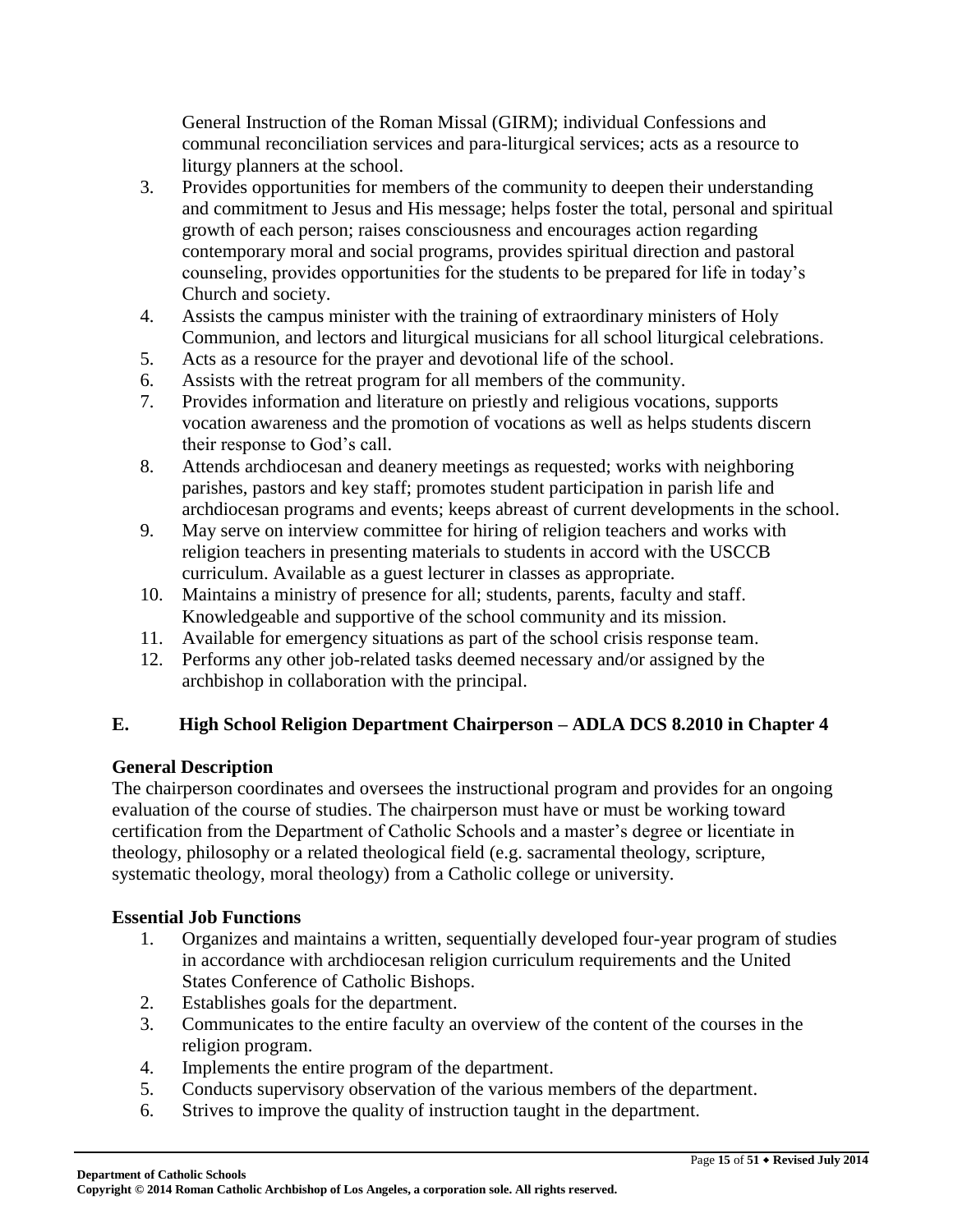- 7. Knows what instructional materials are available for the subject; to pass this information to the teachers; and if necessary to allocate these materials.
- 8. Guides and instructs teachers, especially those new in the department, in responding to controversial issues in persuasive, creative, clear and pastoral ways with compassion, always remaining faithful to authoritative Church teachings and traditions.
- 9. Assists the principal to insure that assemblies and guest speakers do not promote ideas or concepts contrary to the teachings of the Catholic Church (e.g. "safe sex" assemblies or presentations in health classes, discussion or distribution of contraceptive devices).
- 10. Encourages faculty attendance at in-service and enrichment opportunities offered by the Department of Catholic Schools.
- 11. Provides leadership and assistance to religion teachers engaged in the religion certification process.
- 12. Coordinates the textbook evaluation.
- 13. Develops a budget for the department needs.
- 14. Provides resources for the department through his/her continually reviewing the literature, attending professional meetings and consulting with colleagues.
- 15. Advises the librarian in the selection of books and materials for the library.

### **F. High School Christian Service Moderator (may be added to Campus Minister Job Description) – ADLA DCS 8.2010 found in Chapter 4**

### **Essential Job Functions**

- 1. Coordinates and supervises year-long Christian Service programs which involve students working directly with those of the wider community in need of help, as well as such activities as the collection of food, clothing and other items needed by others
- 2. Insures that Christian service activities are in accord with Church teaching
- 3. Helps locate and supervise agencies at which students can perform their service
- 4. Assists in the articulation of school wide service projects as they become available
- 5. Assists class and club moderators in identifying worthwhile and plausible service projects for their groups
- 6. Keeps records of students involved in the above projects for the purpose of verifying appropriate levels of the Christian Service Awards given by the school each spring
- 7. Makes arrangements for the Christian Service recognition at the honors assemblies

### **G. Job Descriptions for Director of Development, Development Associate & Development Administrative Assistant – ADLA DCS – 7.11.11**

A primary goal of the Department of Catholic Schools (DCS) is to ensure that all its archdiocesan and parish high schools are fiscally responsible, solvent and operate efficiently with measurable results

The high school will choose a job title below for each member of its development staff:

- 1. Director of Development
- 2. Director of Development and Alumni Relations
- 3. Director of Alumni Relations
- 4. Director of Institutional Advancement
- 5. Director of Advancement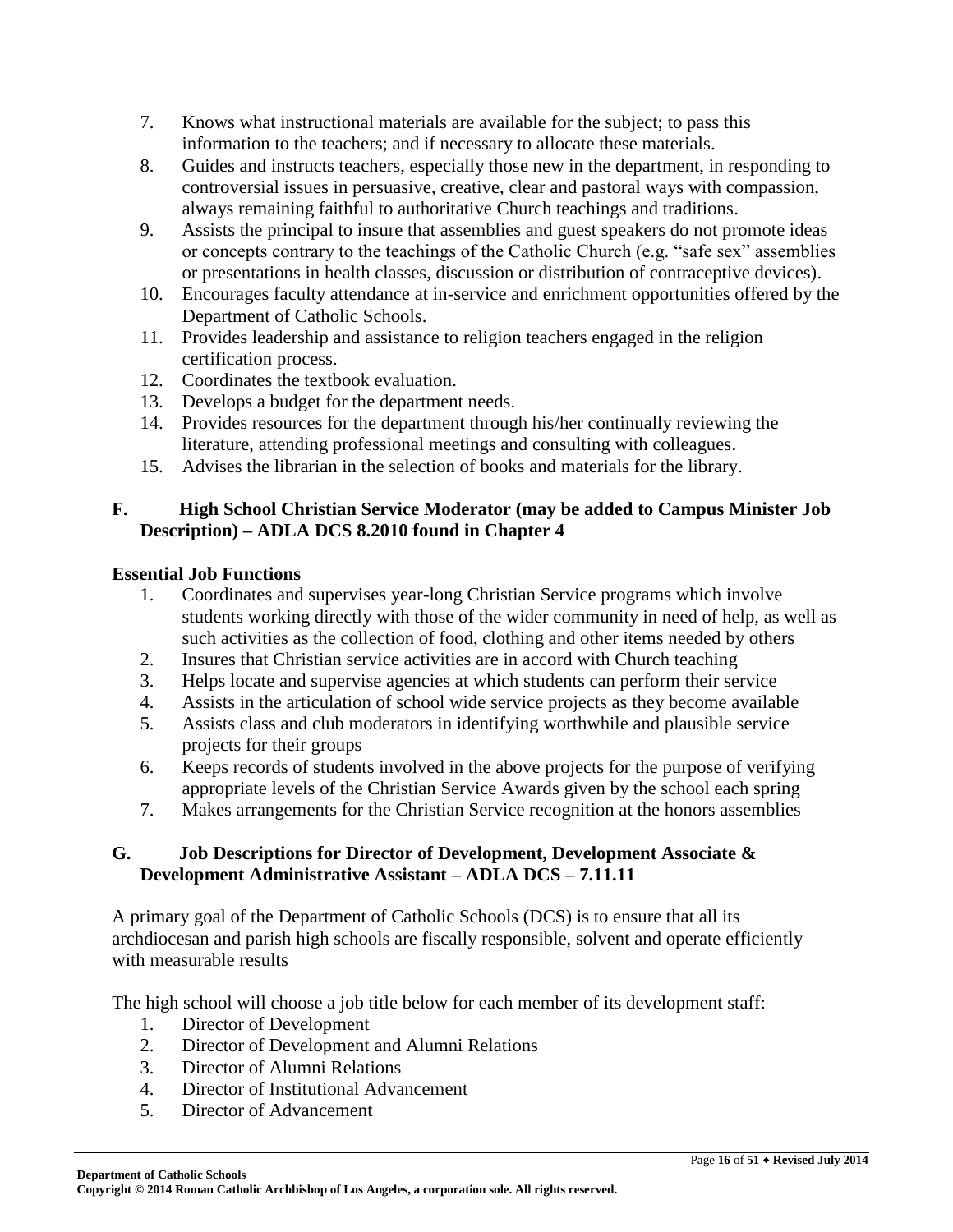- 6. Development Associate
- 7. Development Administrative Assistant

#### **(The Job Description below applies to any job title listed above in #1 through #5)**

#### **G.1 Job Description**

To ensure that all **Example 3** High School advancement activities properly support and reflect the school's strategic mission, goals and fiscal responsibilities. This position reports directly to the Principal or to the President in a President/Principal school model.

#### **General Expectations**

The Director of Development plans, directs, and coordinates all school-based development activities and major fundraising activities by performing the following duties personally or through subordinates.

#### **Annual Benchmarks**

(The annual benchmarks below will be included in the Elementary and Secondary Schools Administrative Handbook 3.2.b Funding Policies Responsibilities section)

- 1. Submit by September 30 of each school year an annual Development and Alumni Relations Strategic Plan utilizing the Development Financial Report as the strategic plan outline.
- 2. Beginning in the 2011-2012 school year, Directors of Development will identify and secure new funds totaling at least 300 percent of their salary and total department's operating budget including full and part time staff. Secured and on-going development funds from a prior school year or Catholic Education Foundation (CEF) tuition assistance cannot be included as part of the 300 percent. With each subsequent year, a higher percent must be identified and secured, as determined by the principal and or president and DCS. This can be a collaborative effort with the Consultative Board, Development Committee and/or Development Staff.
- 3. Develop and/or complete an annual maintenance update of the database consisting of all school donors by September 30 of each school year.
- 4. Provide DCS annually with the total number of alumni in the school's alumni database.
- 5. Increase the number of alumni in the alumni database by five percent annually until the database contains ninety percent of all school alumni.
- 6. Conduct Annual Fund appeal with follow-up pledge reminders, and increase the Annual Fund by five percent through donations and pledges by June 30 of each school year.
- 7. Increase grant funding by five percent by June 30 of each school year (in addition to CEF tuition assistance and bequests) and from school-related fundraising event revenues.
- 8. Identify annual sources of new funding such as grants, small/large business sponsorships, donors, and gifts.
- 9. Assist the Principal and or President in developing a school Annual Report.

#### **On an on-going basis:**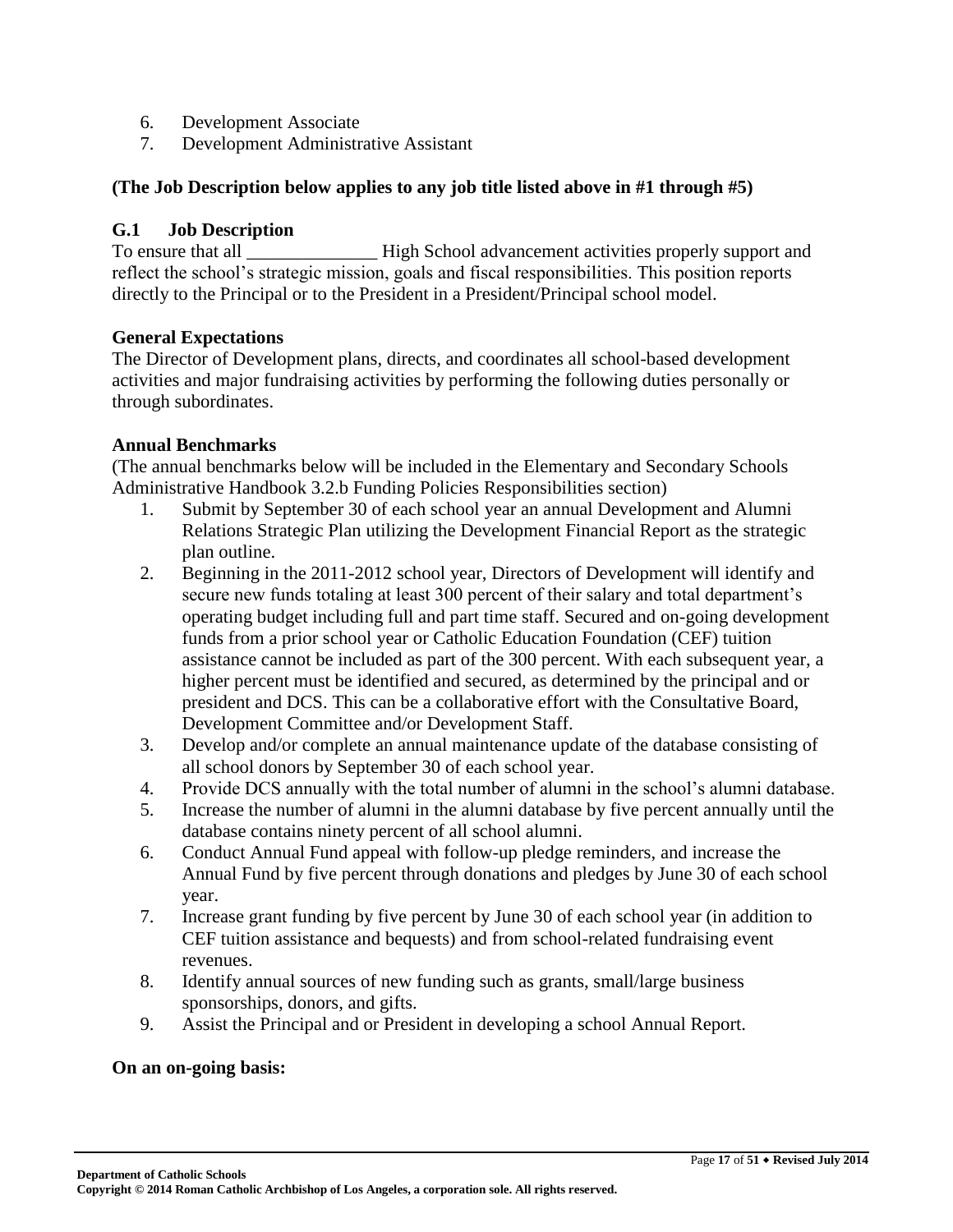- 1. Protocols Establish, implement and adhere to all standard protocols respective to fundraising, reporting and processing donations in accordance with Federal and State laws.
- 2. Fundraising Establish short- and long-range goals for unrestricted funding sources and enlists support from members of school staff. Strategize and orchestrate methods of approach to institutional donors. Research public and private grant sources (agencies, corporations and foundations) to identify sources of restricted and unrestricted funding. Work with program staff to develop funding related projects. Organize individual donor campaigns (e.g., social media, major donors, and board of trustees). Organize various social media solicitation drives for pledges of ongoing support from individuals, corporations, and foundations.
- 3. Major Gift/Donor Support Produce major donor, board and special category solicitations/support materials with the intent to retain or upgrade gifts when possible. Cultivate donors by producing specialized correspondences, preparing letters of acknowledgment, scheduling and attending in-person visits.
- 4. Sponsor-a-Student Implement and coordinate Sponsor-a-Student program in collaboration with the Director of Marketing.
- 5. Planned Giving Program Track progress of pending Legacy and Bequest gifts. Fulfill requests, produce correspondences and encourage partial/early disbursement where appropriate.
- 6. Database and Records Management Implement and coordinate tasks in maintaining electronic and paper records of contributors and grants. Maintain security and quality controls. Generate queries, reports, exports and any other collection data as needed. Manage any related vendors.
- 7. Unrestricted Income Financial Reporting Maintain accurate accounting of all unrestricted income and its sources.
- 8. Dedicate on-going attention to personal professional development through trade organization networks.

# **Supervisory Responsibilities**

Directly supervise employees in the Development Department where applicable. Perform supervisory responsibilities in accordance with the school and Archdiocesan policies and applicable laws.

Responsibilities may include interviewing and training employees; planning, assigning, and directing work; appraising performance; rewarding and disciplining employees; addressing complaints and resolving problems.

### **Scope and Responsibility**

- 1. Knowledgeable of formal and informal departmental goals, standards, policies and procedures, which will include familiarity with other departments within school, including volunteers and outside users of school facilities.
- 2. Demonstrate sensitivity to interrelationship of both people and functions within department and school, including volunteers and outside users of school facilities.

# **Faith Community**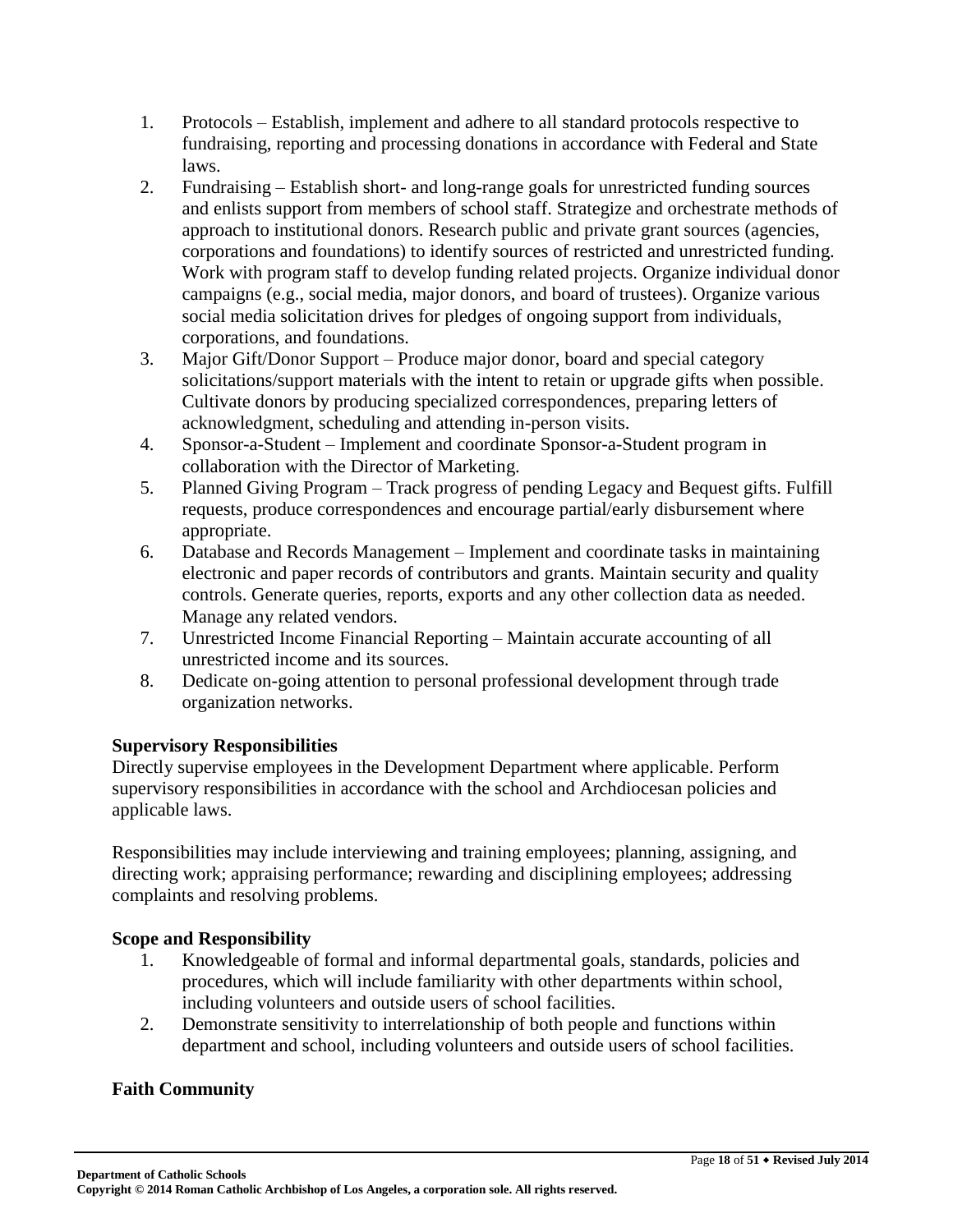- 1. Uphold and model a moral code which is consistent with the teachings of the Roman Catholic Church and the mission of the School;
- 2. Ensure that all development programs reflect the Catholic (and religious community's) mission of the School;
- 3. Ensure that all marketing, communication, recruitment and enrollment management programs, practices, and materials reflect the Catholic (and religious order's) mission of the School;
- 4. Remain aware of and represents the religious aims and objectives of the School to the local community.

# **Minimum Qualifications**

- Possess a Bachelor's degree or higher
- Possess a minimum of one year of development experience
- Excellent writing and editing skills
- Passion for and understanding of Catholic education
- Excellent interpersonal and public speaking skills
- Extreme attention to detail and ability to balance multiple tasks and competing needs
- Knowledge of grant writing and procurement

# **Preferred Qualifications**

- Possess a minimum of three years of development experience
- A practicing Catholic in good standing with the Church
- Proven success in designing and implementing annual and planned giving programs
- Proven success in cultivating and soliciting major donors
- Proven success in managing capital campaigns

# **G.2. Development Associate**

The Development Associate will report directly to the Director of Development. The development associate is responsible for assisting the development director in expanding the private sector development department. Primary duties include all aspects of fund development, including cultivation and donor follow-up, drafting grant proposals, reports, and correspondence to donors; and conducting prospect research on individuals, foundations, and corporations.

# **Main Responsibilities:**

- 1. Assist the Director of Development in achieving annual fundraising goals.
- 2. Conduct prospect research on foundations, corporations, and individuals. Analyze fit between funder, the school and the projects to be funded. Recommend strategies for each funder, including preparing reports and developing talking points for the Director of Development and the school Principal and or President.
- 3. Draft direct mail appeal letters, brochures and other promotional materials, event invitations, and other communications to promote and position the school with diverse donor constituencies.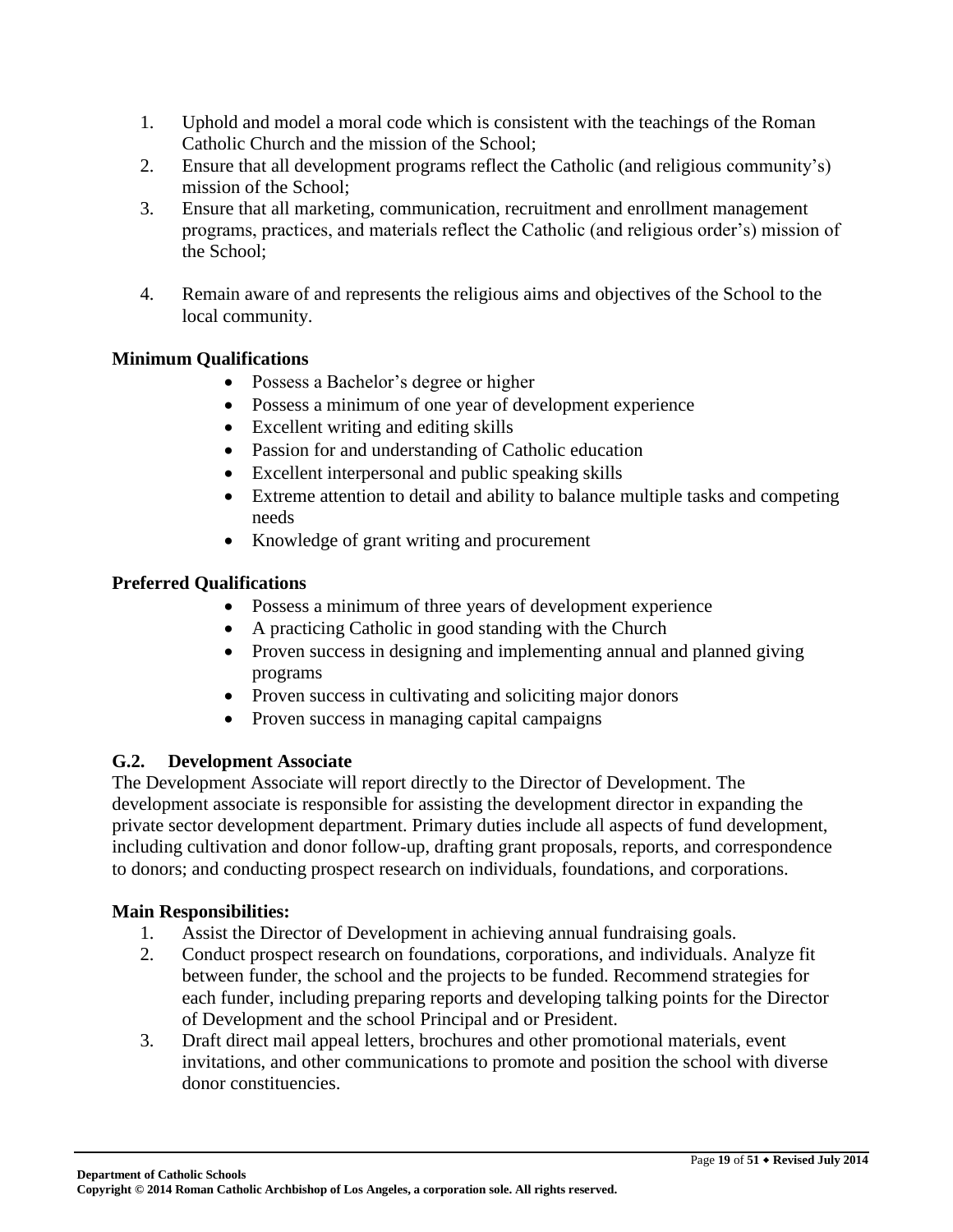- 4. Conduct general research and analysis, and collect information to develop needs statements.
- 5. Assist the Director of Development in direct cultivation, solicitation, stewardship and recognition of donors, and developing and maintaining relationships with key current and potential donors.
- 6. Assist in implementing and coordinating all fundraising events, including soliciting of gifts and sponsorships, conducting follow-up with donors and sponsors, and preparing appropriate acknowledgement.
- 7. Maintain the database of donors and prospects, including the calendar of proposal submissions, events and mailed appeals.
- 8. Remain current with trends in education and philanthropy fields.
- 9. Perform any other duties assigned by the Director of Development.

### **G.3. Development Administrative Assistant**

The Development Administrative Assistant is responsible to assist the Director of Development.

- 1. Assist the Director of Development with all fundraising and annual fund activities and tasks.
- 2. Prepare correspondence reports, proposals for the Director of Development.
- 3. Record and publish minutes of Director of Development and Advisory Board meetings and assists the Director of Development with all board related correspondence.
- 4. Maintain records of all contributions/donations and alumni membership.
- 5. File information, newsletters, and other materials pertaining to the Development Department.
- 6. Update and maintain accurate alumni/alumnae data for use by school related committees.
- 7. Handle incoming and outgoing phone calls for the department.
- 8. Assist the Director of Development in responding to all alumni/alumnae correspondence.
- 9. Maintain an office environment with appropriate memorabilia in support of the alumni/alumnae.
- 10. Maintain photos of special events.
- 11. Oversee ordering and inventory of office supplies.
- 12. Maintain scrapbooks of all newspaper clippings.
- 13. Perform any other duties assigned by the Director of Development.

### **H. Job Description for Director of Marketing & Public Relations – ADLA DCS 6.3.11**

The high school will choose one of the following job titles:

- 1. Director of Marketing & Public Relations
- 2. Director of Marketing & Admissions
- 3. Director of Outreach & Admissions
- 4. Director of Outreach & Public Relations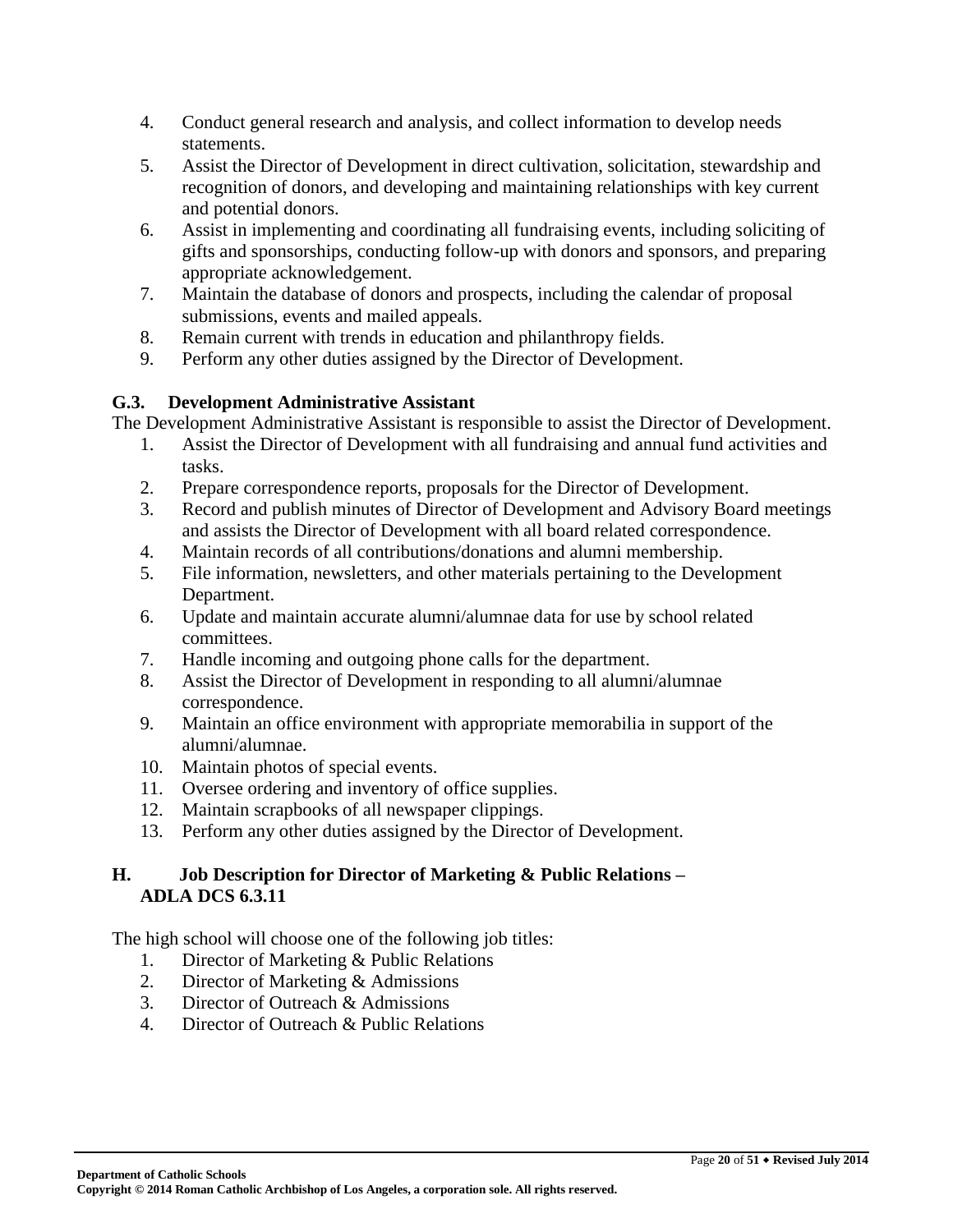#### **H.1.** Job description:

#### **General Expectations**

To ensure that all \_\_\_\_\_\_\_\_\_\_\_\_\_High School outreach programs, publications, marketing materials, over sight of website content, press releases and other communications properly support and reflect the school's strategic mission and goals.

#### **Annual Benchmarks**

- 1. In collaboration with the High School Marketing Team, identify and secure enough student applications for the school year in order to meet enrollment benchmarks determined by the Superintendent of High Schools.
- 2. Submit the annual Comprehensive Marketing Strategic Plan in accordance with the Department of Catholic Schools (DCS) 10 Step Marketing and Public Relations guidelines by September 30 of each school year.
- 3. Develop and maintain a database of all traditional press mediums, all community based organizations (CBOs) and public relations' grass roots marketing opportunities within the school's targeted cities in accordance with the DCS 10 Step Marketing and Public Relations guidelines; and submit it to the DCS by September 30 of each school year.
- 4. Disseminate press releases and/or advisories of Newsworthy Items bi-monthly to traditional and grass roots marketing mediums and to the DCS for posting on its website.

#### **Primary Responsibilities**

- 1. Cultivate and coordinate the School's Marketing Team, which may consist of parent volunteers, faculty, staff, alumni, alumnae and other members of the community.
- 2. Prepare, and submit required **Marketing** reports to DCS when requested.
- 3. Implement the **Marketing Strategic Plan** in accordance with the Department of Catholic Schools (DCS) **10 Step Marketing and Public Relations** guidelines.
- 4. Develop and implement school promotional campaigns.
- 5. Maintain and strengthen the school's overall brand by creating and enforcing a **Branding Document** across all school communications and branded merchandise.
- 6. As acting Public Relations Officer for the school, maintain and strengthen the school's public relations efforts by creating press releases and feature articles for the media or task out to a designated member of the Marketing Team. With the exception of crisis situations that are referred to the Archdiocese. Establish and maintain good relations with all media as well as local community organizations.
- 7. Lead the High School Marketing Team in continuous evaluation and redesign where appropriate all aspects of the admissions program with the goal of maintaining a capacity enrollment of qualified students and a wait-list of qualified applicants.
- 8. Collaborate with the Admissions Coordinator, (and where applicable, the Admissions' Team) to manage and oversee all admissions related documentation and dissemination of materials to prospective parents, students and stakeholders in conjunction with the entire Administration.
- 9. Collaborate with the Admissions Coordinator, (and where applicable, the Admissions' Team) throughout the admissions process.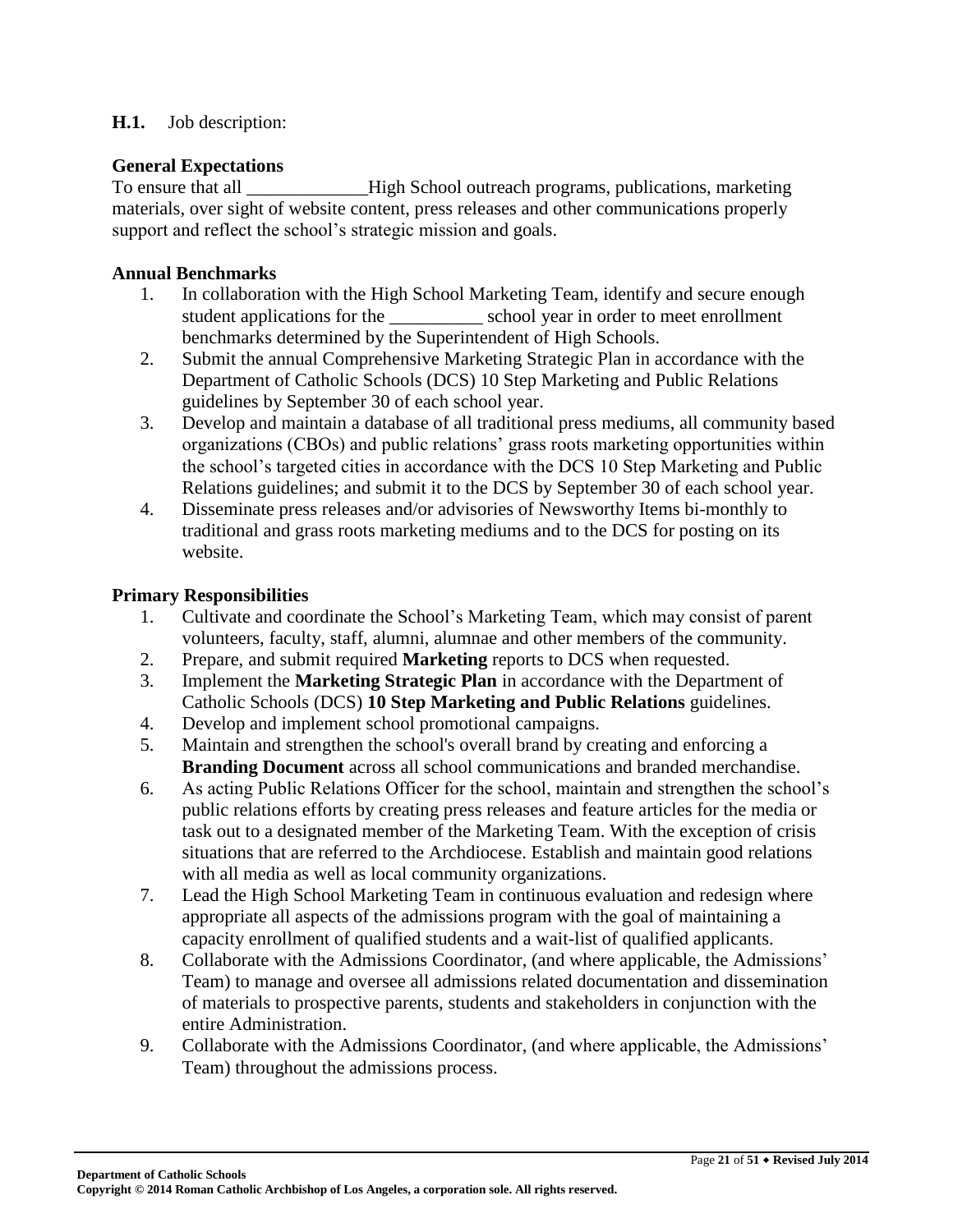- 10. Collaborate with appropriate personnel in order to coordinate the planning and implementation of marketing events. Attend all priority community marketing events and advertised activities.
- 11. Coordinate relationship and partnership opportunities with all Catholic partner/feeder schools, parishes and parish related youth programs.
- 12. Facilitate relationships with public/private partner school principals and teachers for the purpose of establishing and maintaining articulation between the high school and partner schools.
- 13. Develop and maintain marketing department expenses, (and where applicable, expenses) within budgetary guidelines as approved by the Principal and or President.
- 14. Conduct tours of the school.
- 15. Attend required in-services, staff meetings and DCS marketing training meetings and workshops.
- 16. Represent the School on Boards and Committees as required by the Principal and or President.
- 17. Provide regular reports to the school board and committees and, where applicable serve on the school's Consultative Council at the request of the Principal and or President.
- 18. Perform other duties as assigned by the Principal and or President.

### **Scope And Responsibility**

- 1. Know formal and informal departmental goals, standards, policies and procedures, which will include familiarity with other departments within school, including volunteers and outside users of school facilities.
- 2. Demonstrate sensitivity to interrelationship of both people and functions within department and school, including volunteers and outside users of school facilities.

# **Faith Community**

- 1. Uphold and model a moral code which is consistent with the teachings of the Roman Catholic Church and the mission of the School;
- 2. Ensure that all marketing programs reflect the Catholic and religious community's mission of the School;
- 3. Ensure that all marketing, communication, recruitment and enrollment management programs, practices, and materials reflect the Catholic (and religious order's) mission of the School;
- 4. Remain aware of and represents the religious aims and objectives of the School to the local community.

### **Qualifications**

**Education**: Bachelor's degree required, preferably bachelor's degree in related discipline and/or master's degree.

**Experience**: At least three years of experience in the enrollment management field and/or sales management showing progressively responsible experience in a secondary or post secondary admissions' office.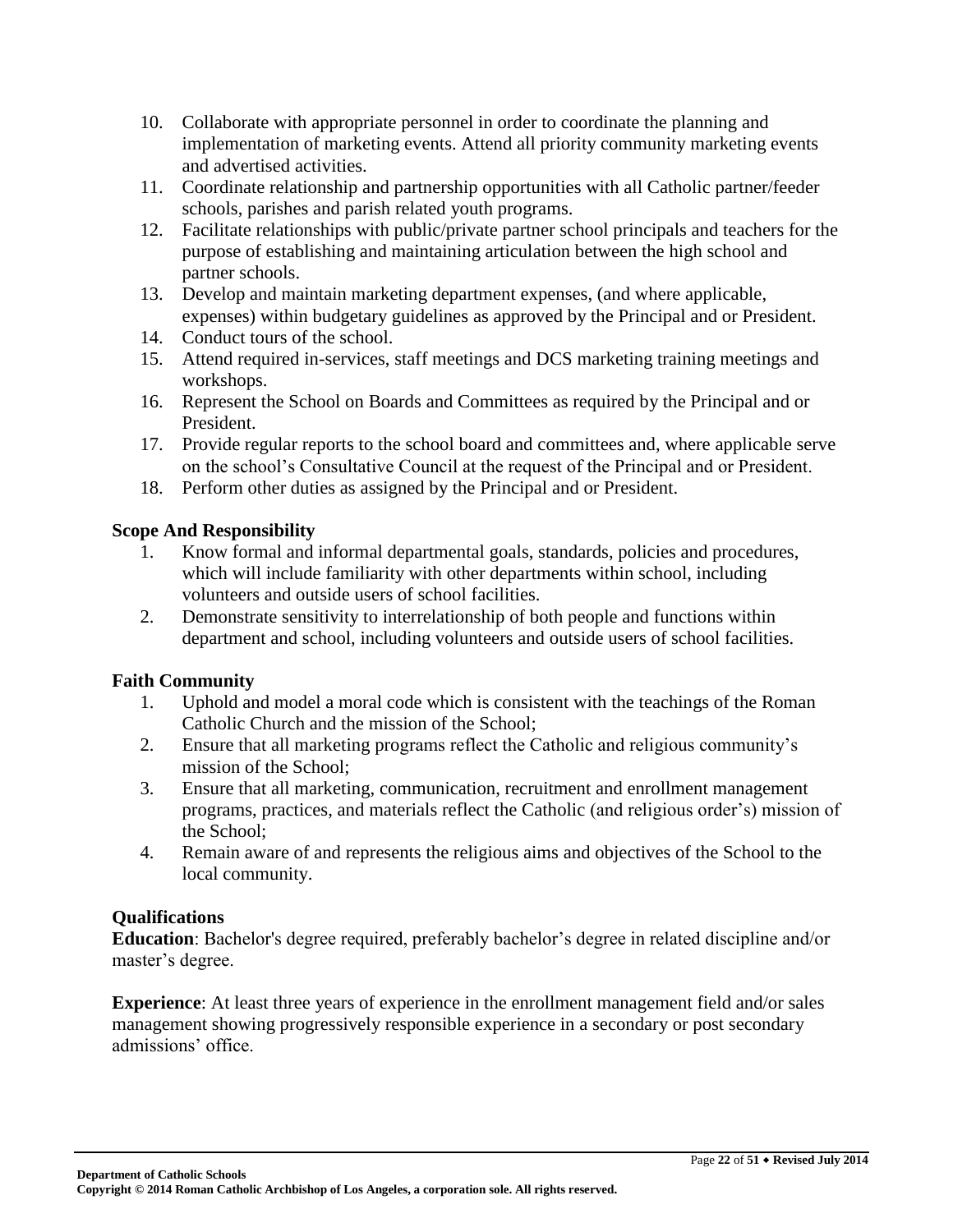**Special**: Ability to represent and promote the school effectively and enthusiastically; excellent organizational and communications skills; must be able to communicate visually and verbally with applicants and their families; must be proficient in Microsoft Office Suite.

The ideal candidate must have an inspired and strategic outlook, an entrepreneurial and creative approach with the ability to work closely with others, possess excellent administrative, organizational and interpersonal skills with the ability to speak and write persuasively.

Must have legal authorization to work in the United States of America and possess a valid driver's license with current proof of auto insurance. Must complete the required personnel documents and clearance in order to be employed by the school as outlined in the Administrative Handbook, SECTION V: Personnel.

### **Decision Making**

On a regular and continuous basis, exercise significant independent judgment and assume responsibility for decisions, consequences and results having an effect on people, costs and quality of departmental and school services.

### **Supervisory Responsibility**

- 1. Supervise departmental employees and school volunteers;
- 2. Recruit, evaluate and recommend prospective departmental employees;
- 3. Perform and submit annual employee performance review;
- 4. Perform other supervisory duties as required.

# **Knowledge, Skills And Abilities**

- 1. A commitment to Catholic education and to the charism of the school's sponsored religious order;
- 2. Superior administrative and oral and written communication skills;
- 3. Excellent interpersonal skills, courtesy, diplomacy and tact with a variety of stakeholders;
- 4. Proficient in MS Office products, especially Word, PowerPoint, Outlook, and Excel;
- 5. Knowledge of information systems applicable to marketing;
- 6. Previous experience directing programs of marketing and or sales;
- 7. Ability to train and direct staff and volunteers in marketing at various levels;
- 8. Understanding marketing practices and sales techniques;
- 9. Ability to handle multiple priorities with a strategic focus.

### **Extent Of Public Contact**

Exchange routine and non-routine information with variety of stakeholders using tact and persuasion as appropriate requiring superior oral and written communication skills.

### **Working Conditions and Environment**

- 1. Work is routinely performed in a typical interior/office environment;
- 2. Very limited or no exposure to physical risk. However, this position may require an exertion of up to 50 lbs. of force occasionally, (transportation of marketing materials, lifting of marketing materials, event preparation, i.e. exhibits.) At times, physical demands may be in excess of those of sedentary work.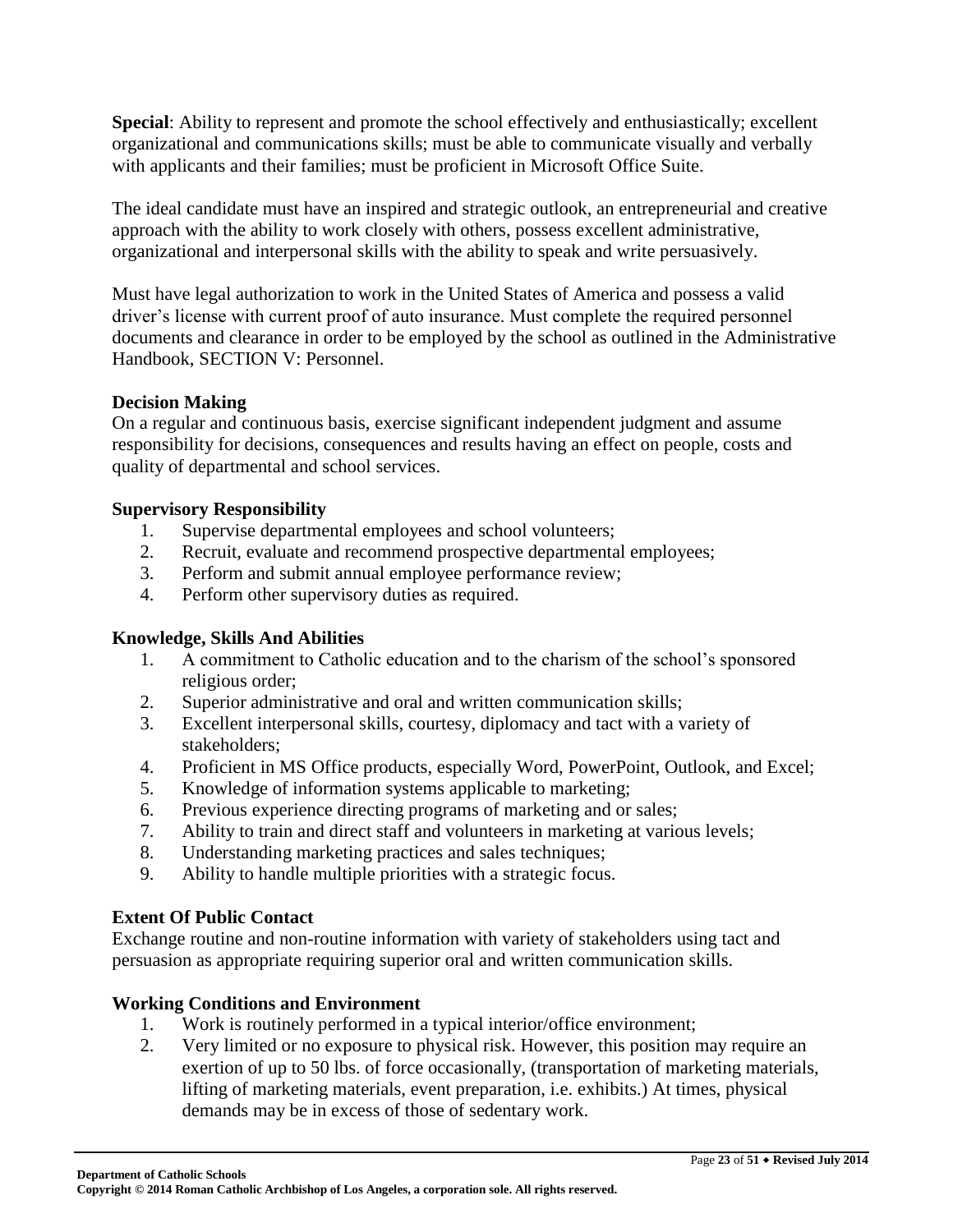### *The preceding is intended to describe the general nature and level of work being performed. It is not intended to be construed as an exhaustive list of all responsibilities, duties, skills, and working conditions required of personnel so classified.*

### **H.2. Admissions Coordinator – Job Description**

Admission administrative support tasks should be identified; and all principals and or presidents are asked to include the admissions support work requirements in a current classified staff member's job description.

- 1. Provide "admissions" support to the Director of Marketing & Public Relations.
- 2. Coordinate the admissions' process for all incoming ninth graders and transfer students.
- 3. Manage and process all admissions related correspondence and documentation for new and transfer students.
- 4. Collect and organize eighth grade records and recommendations as well as parish recommendations for the evaluation of ninth grade applicants.
- 5. Collect transfer student applications and prepare for admission evaluation.
- 6. Collaborate with appropriate personnel, i.e. Principal, Vice Principal, Director of Marketing, Dean of Studies, Director of Curriculum in the re-enrollment process of current students for the succeeding year.
- 7. Maintain relevant statistics on all aspects of the admissions and re-enrollment program.
- 8. Perform other "admissions'" duties as assigned by the Director of Marketing & Public Relations and Principal and or President.

# **I. Bookkeeper/Accounts Payable Clerk – ADLA DCS – 9.16.10**

The bookkeeper/accounts payable clerk is responsible for ensuring effective, efficient and accurate financial and administrative operations.

### **Scope**

The accounts payable clerk reports to the president or principal and is responsible for providing financial, administrative and clerical services. This includes processing and monitoring payments and expenditures and preparing and monitoring the payroll system. Providing these services in an effective and efficient manner will ensure that school finances are accurate and up to date, that employees are paid in a timely and appropriate manner and that vendors and suppliers are paid within established time limits.

### **Responsibilities**

- 1. Perform the day to day processing of accounts payable transactions to ensure that school finances are maintained in an effective, up to date and accurate manner
	- a. Receive and verify invoices and requisitions for goods and services
	- b. Verify that transactions comply with financial policies and procedures
	- c. Manage the weekly check run
	- d. Record all checks
	- e. Prepare vendor checks for mailing
	- f. List all vendor checks in the accounting software
	- g. Prepare manual checks as and when required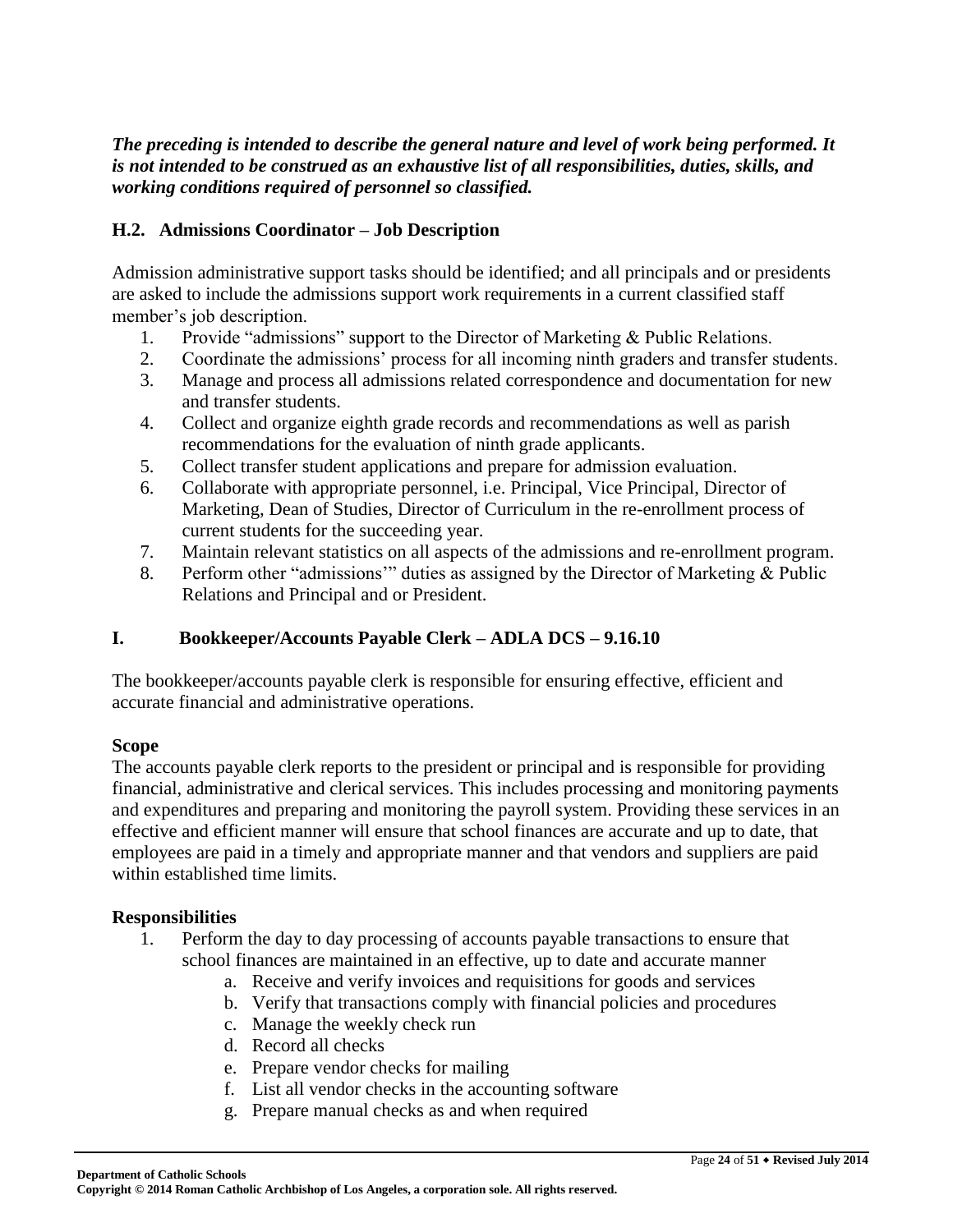- h. Maintain listing of accounts payable
- i. Maintain the general ledger
- j. Maintain updated vendor files and file numbers
- k. Print and distribute monthly financial reports
- l. Reconcile bank statements
- m. Reconcile school accounts
- n. Prepare retirement report for ACC Financial Services
- o. Prepare workman's compensation report
- p. Assist in the preparation of the annual budget
- 2. Complete payroll functions in order to ensure employees are paid in an accurate and timely manner.
	- a. Establish and maintain confidential classified employee files
	- b. Calculate salaries and benefits
	- c. Verify pay amounts, hours of work, deductions, etc.
	- d. Verify coding and obtain signatures
	- e. Batch pay sheets for data entry
	- f. Data entry of payroll information
	- g. Log in and distribute pay checks
	- h. Coordinate with payroll service to prepare and remit source deductions and payroll tax
- 3. Provide administrative support in order to ensure effective and efficient office operations
	- a. Maintain inventory files
	- b. Maintain a filing system for all financial documents
	- c. Assist with answering office phone calls and customer service
	- d. Ensure the confidentiality and security of all financial and employee files
- 4. Performs any other duties assigned by the president or principal

# **J. Accounts Receivable/Tuition Clerk – ADLA DCS – 9.16.10**

### **Scope**

The accounts receivable/tuition clerk reports to the president or principal for the efficient operation of the cash receipts and is responsible for the collection and record keeping of tuition and other income accounts.

# **Responsibilities**

- 1. Enter all new student information into tuition management software.
- 2. Enter all charges/payments into tuition management software.
- 3. Post tuition and fees in ledger and keep ledger up-to-date daily.
- 4. Enter all financial aid monies into student tuition account.
- 5. Assist with the implementation of the tuition assistance program.
- 6. Assist with preparing deposits and counting of monies for bank deposits.
- 7. Print out and mail monthly tuition statements.
- 8. Prepare and implement tuition suspension list.
- 9. Prepare and distribute tuition suspension letter to students.
- 10. Prepare statements for parent service hours and enter into tuition software.
- 11. Maintain records of various fees (prom, registration, etc.)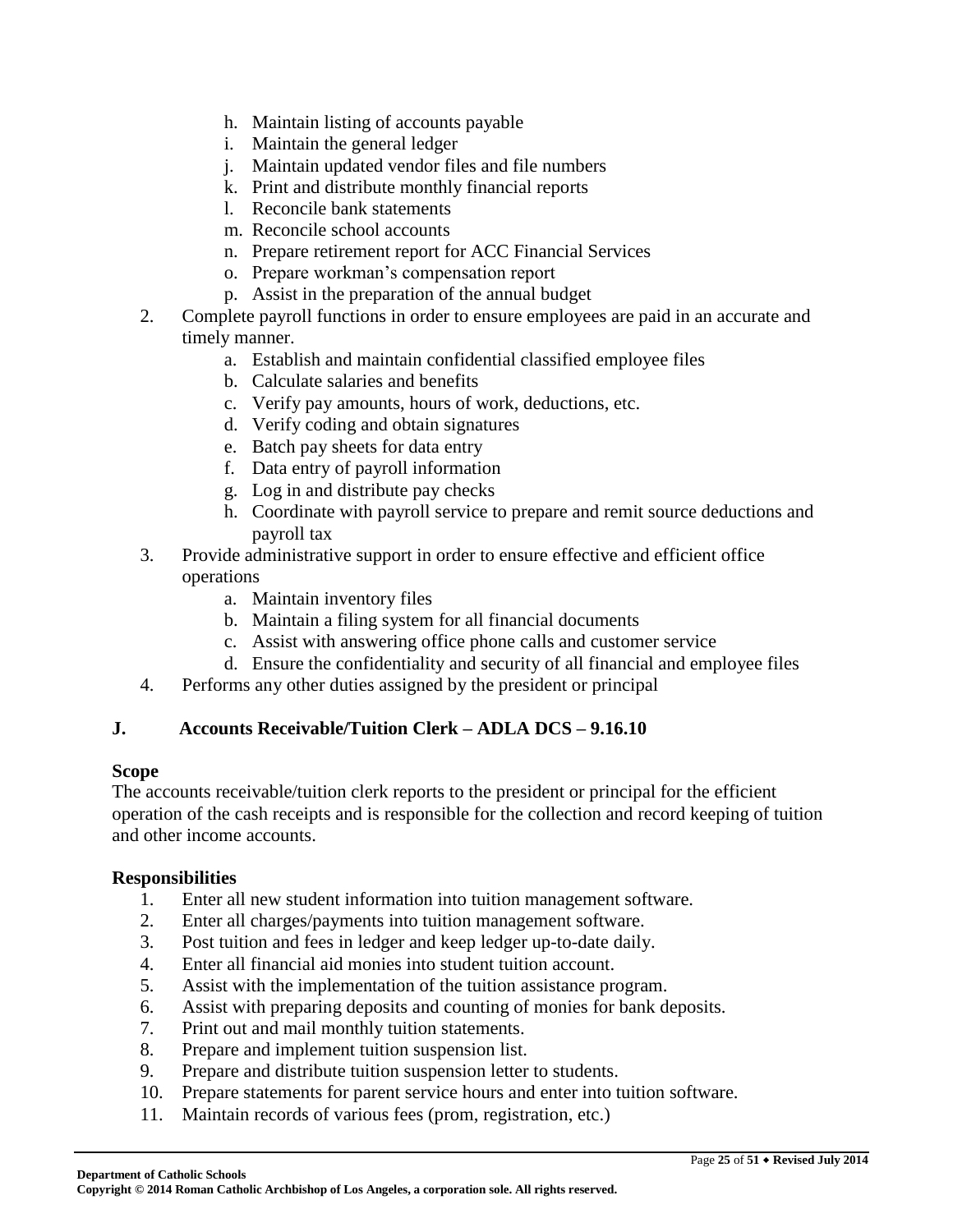- 12. Tally journal totals daily for bank reconciliation.
- 13. Process all NSF checks in accordance with school guidelines.
- 14. Accept all over-the-counter monies giving receipts for all cash received. These monies include field trip fees, rooter bus fees, prom bids, winter formal bids, senior dinner tickets, grad nite bids, athletic banquet tickets, etc.
- 15. Process student withdrawals in tuition accounting software.
- 16. Order all office and school supplies and distribute them to the various departments.
- 17. Create printout of department supply charges.
- 18. Maintain and update files generated by the business office.
- 19. Handle incoming and outgoing phone calls for the school.
- 20. Keep a daily log of all early dismissals.
- 21. Give general information to parents, students, faculty, staff and general public.
- 22. Distribute admissions packets and explain procedures.
- 23. Order various office stationary and testing answer keys.
- 24. Handle the maintenance and upkeep of all school duplication equipment.
- 25. Performs any other duties assigned by the president or principal.

### **SAMPLE HIGH SCHOOL JOB DESCRIPTIONS or SAMPLE HIGH SCHOOL LIST OF DUTIES**

These samples provide a resource for Principals creating Job Descriptions

### **I. ADMINISTRATIVE**

### **A. High School Vice Principal**

The Principal, with the approval of the Department of Catholic Schools, appoints the Vice Principal. The Vice Principal reports directly to the Principal and is responsible for all areas of school operation in the Principal's absence. The prime responsibility is to assist the Principal in providing and implementing an appropriate program of studies and curriculum policies for the student body. The Vice Principal is also responsible for the fulfillment of various other administrative and organizational functions.

- 1. Implements, with department chairs, policies and procedures related to studies such as grading, grade books, exams, and report cards.
- 2. Schedules quarter and semester exams and determines excused and unexcused absences from final exams.
- 3. Oversees registrar and requests for transcripts, report cards and permanent records.
- 4. Reviews grade sheets for accuracy, correctness and timeliness.
- 5. Determines contracts for academic probations with counselors.
- 6. Coordinates the process for distribution of failure notices and progress reports.
- 7. Arranges for the academic awards assemblies.
- 8. Publishes the honor roll and sees that the permanent records reflect honors and awards.
- 9. Notifies the Principal in cases where the policies of the school are not properly carried out in regard to studies.
- 10. Coordinates the grading and report card preparation process with registrar and teachers.
- 11. Chairs the Curriculum Committee, Admissions Board, and the Discipline Board.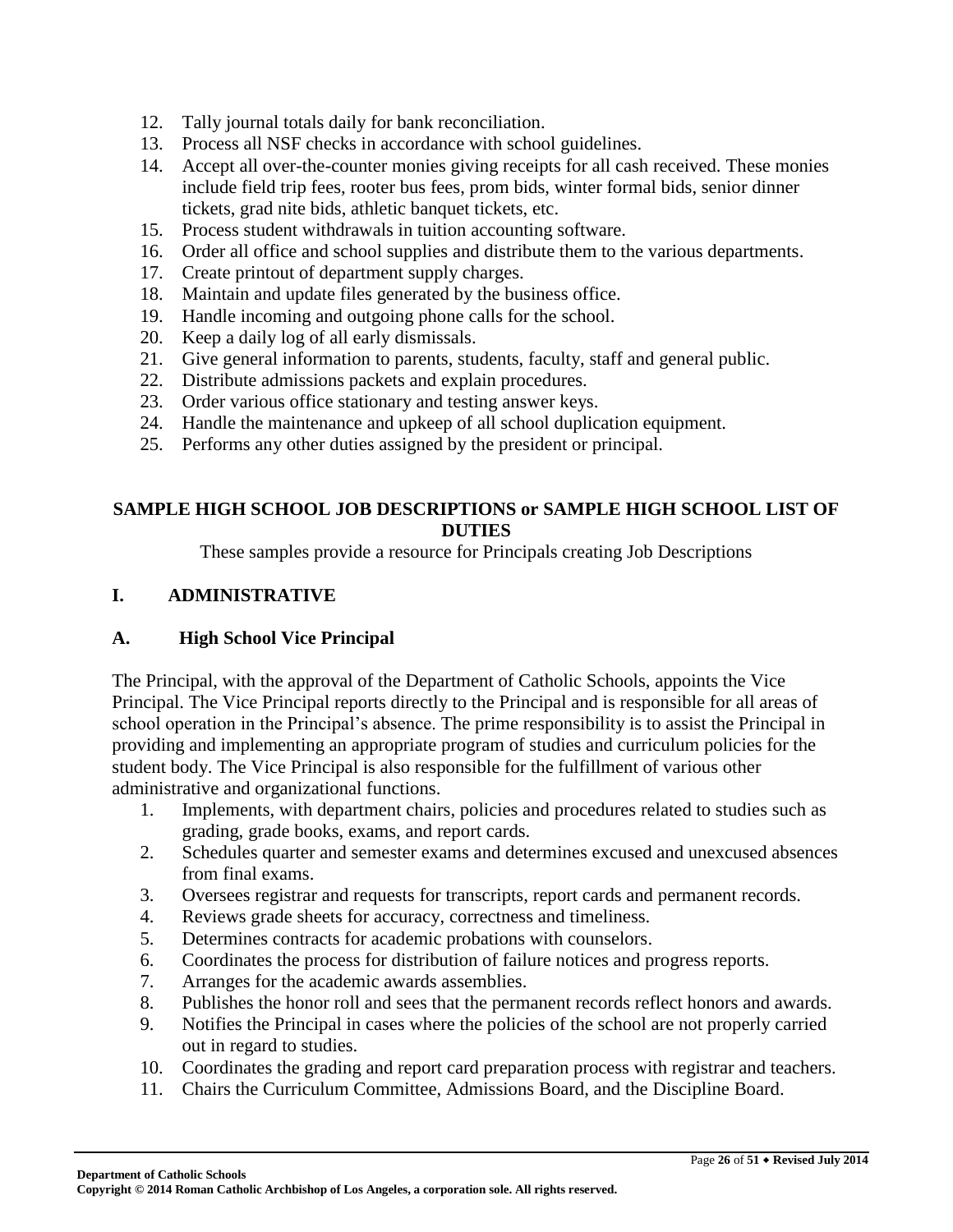- 12. Develops the course catalogue describing all course offerings and coordinates with the bookstore the titles of books to be purchased each year after approval by the Principal.
- 13. Oversees counselors who insure that individual students have met graduation requirements.
- 14. Coordinates the new parent meetings each Fall.
- 15. Assists the Principal in the supervision and evaluation of the counselor(s).
- 16. Assists the Principal by preparing the counseling budget and reviewing department budgets.
- 17. Assists the Principal in the interviewing and hiring of new teachers.
- 18. Coordinates the ongoing implementation of the WCEA/WASC recommendations.
- 19. Serves as chairperson of the Steering Committee for the WCEA/WASC visitation.
- 20. Organizes the scheduled Back-to School Orientations and Parent-Teacher conferences.
- 21. Approves all field trips.
- 22. Develops the master schedule and assists with the master calendar.
- 23. Collects data for and completes census and surveys.
- 24. Responsible for investigation of, correspondence with, and implementation of applicable Federal and State programs at the site level (e.g. Title I, E-rate, No Child Left Behind, etc.).
- 25. Liaison with Channel One network.
- 26. Serves as a member of the:
	- a. Administrative Board
	- b. Administrative Council
	- c. Evaluative Council
- 27. Assists in the annual revision of the student and faculty handbooks.
- 28. Assists in yard and hall supervision during break and lunch and as needed.
- 29. Perform any other duties assigned by the Principal.

# **Faculty Supervision**

- 1. Supervises and evaluates all faculty members.
- 2. Implements policies, which relate to the professional conduct of faculty members in such areas as dress, grooming, deportment, attendance and punctuality.
- 3. Conducts informal classroom observations, instructional supervisions, and formal evaluation visits.
- 4. Gathers appropriate input, prepare the annual, written evaluation of each teacher and submits a copy to the Principal.
- 5. Directs, supervises, and evaluates department chairpersons in carrying out their management, supervision, and leadership responsibilities and in implementing the policies and practices of the school within their department.
- 6. Acts as the professional growth advisor for teachers who are working towards personal professional development in such areas as the completion and renewal of credentials.
- 7. Directs the new teacher and master teacher programs to provide orientation, assistance, development and supervision for teachers who are new to the school. Conducts monthly meeting of first and second year teachers.
- 8. Plans and coordinates faculty in-service and staff development opportunities.
- 9. Conducts frequent meetings with counselors.
- 10. Coordinates the assignment of teachers to substitute for absent teachers.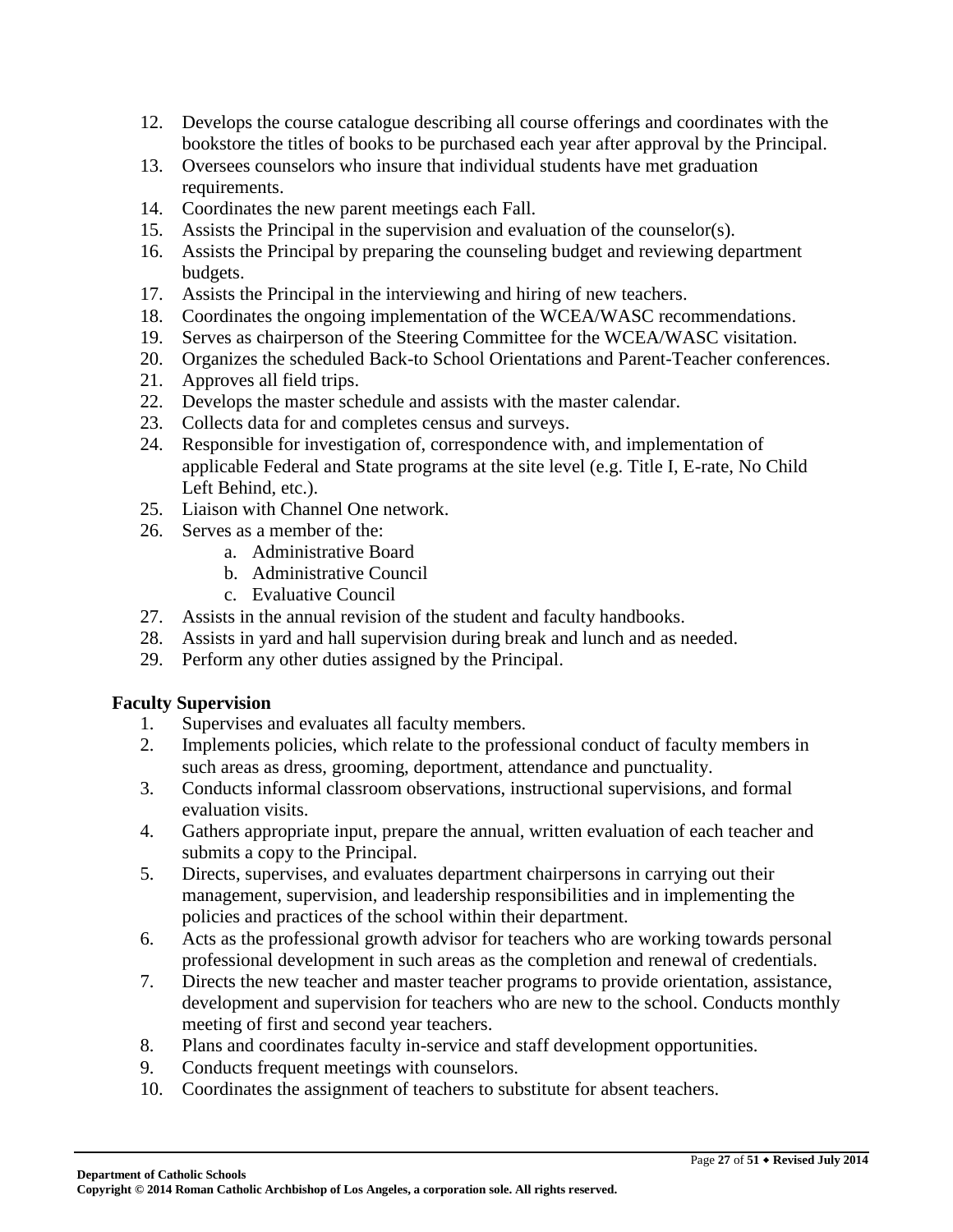11. Records teacher's absences and substitutions and prepare reports each December and June.

#### **Master Schedule**

- 1. Coordinates the re-registration process for all grade levels, including updating forms, course codes, and data processing procedures.
- 2. Is responsible for scheduling of students including assisting in the development and the data entry of the Master Schedule, processing students course requests, and resolving conflicts between the two.
- 3. Provides a copy of students' class schedules to students and main office.
- 4. Does all revisions to the Master Schedule.
- 5. responsible for keeping up to date on changes in the computer software as it applies to scheduling, including attending seminars, workshops, and in-service training.

#### **Admissions**

- 1. Arranges for the administration and supervision of the Freshman Placement Exam on the first Saturday in February.
- 2. Chairs the Admissions Committee.
- 3. Reviews transfer student applications and selects candidates for admission.
- 4. Coordinates the registration process for all incoming 9th graders and transfer students.
- 5. Evaluates transfer students when they seek admission to the school and schedules them into classes that will meet the school's graduation requirements and the needs of the students. Submits names to counselor for further counseling.

Summer School

- 1. Assists the Principal in the recruiting and hiring of faculty to teach in the summer session.
- 2. Prepares appropriate information and forms for the summer school brochure and registration.
- 3. Assists school departments in defining curriculum content of summer school classes.
- 4. Develops the Master Teacher Schedule for summer session and supervises the scheduling of students.
- 5. Assures that the appropriate textbooks have been ordered for summer session.
- 6. Coordinates with the counselor(s) the placement of students into appropriate courses for make-up classes.
- 7. Directs the supervision and evaluation of summer school faculty.
- 8. Assures that Summer School grades are properly and promptly reported.

#### **Testing**

- 1. Orders an appropriate number of information brochures and exams to accommodate the needs of student.
- 2. Arranges collection of the monies paid by the students taking the AP exam(s) through the main office.
- 3. Instructs faculty on the administration of standardized tests to be administered during the school year.
- 4. Distributes test results to students and to the registrar for inclusion on the students' transcripts.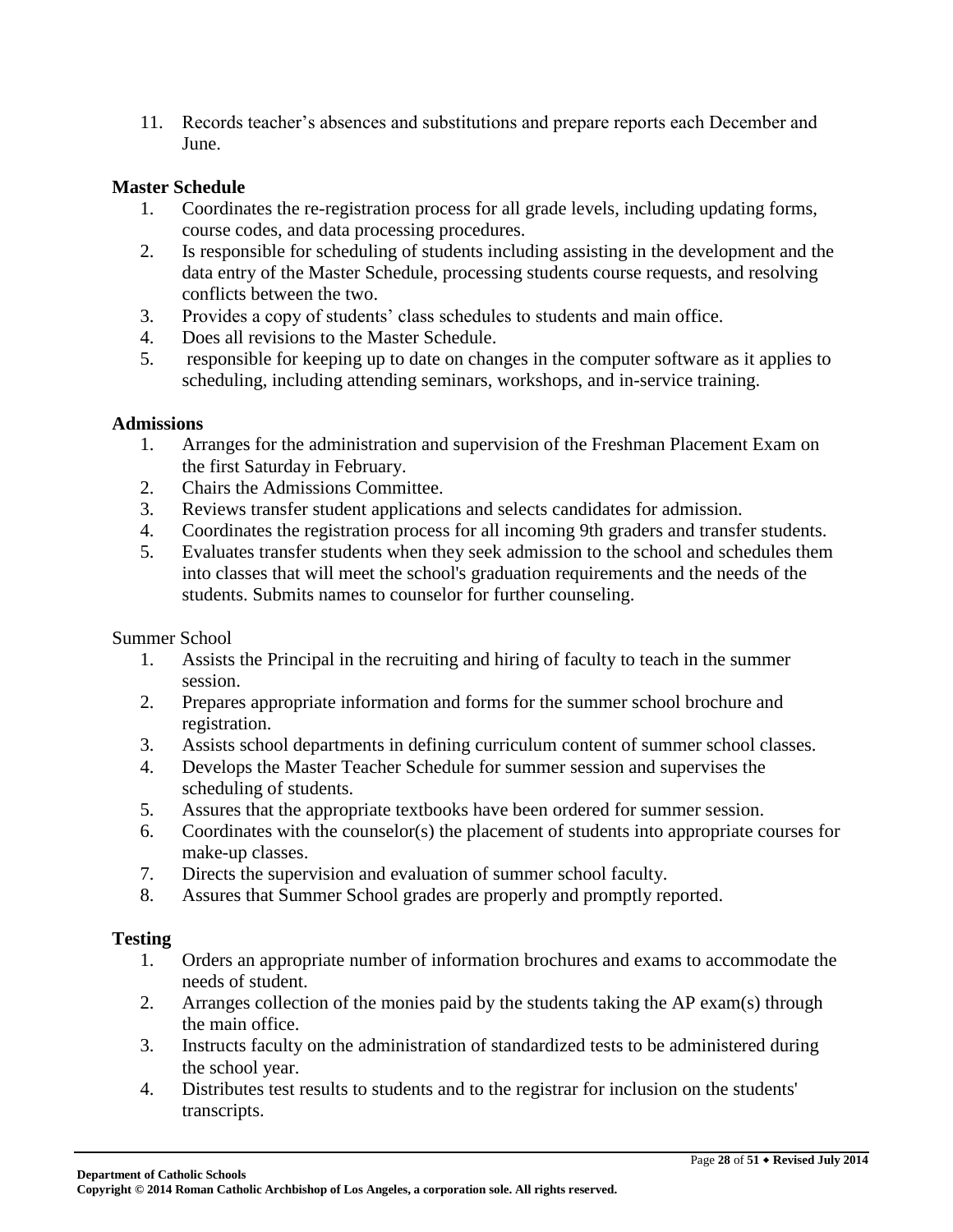5. Coordinates in all areas with Educational Testing Service and the American College Testing Service.

# **B. High School Dean of Students**

The Dean of Students is appointed by and responsible to the Principal for the general discipline and Christian conduct of the student body.

- 1. Evaluates disciplinary policies and practices on an ongoing basis proposing modifications as deemed necessary.
- 2. Acts as the school liaison with police departments, courts and other community agencies with regard to disciplinary matters.
- 3. Provides for the supervision of students before school, during break and lunch, and after school.
- 4. Makes arrangements with parents and the doctor in case of student illness or accident, notifying Principal immediately of such arrangements.
- 5. Provides for the assignment of student lockers and for the upkeep and maintenance of the lockers.
- 6. Provides an emergency plan in the case of disaster. Plans and conducts regular fire drills and the annual earthquake drills.
- 7. Collects PSH Signed Agreements and suspends those who do not return them
- 8. Confers with students and their families in cases of excessive absence, tardies or serious disciplinary matters.
- 9. Deals with such disciplinary problems the teachers refer to him and is generally responsible for discipline outside the classroom.
- 10. Asks for the assistance of the faculty in such matters as:
	- a. Aiding in orderliness of hallways
	- b. Checking bathrooms for behavior problems
	- c. Supervising students in assigned areas of the campus during special schedules or other potential problem times.
	- d. Supervising the dismissal of students after school.
- 11. Consults with the Principal in serious discipline matters, discusses the state of school discipline with him and assists him in formulating school policy.
- 12. Provides a disciplinary guidance program that will help the students in their growth toward self-direction through both preventative and corrective measures. Services should include:
	- a. Instructing the students in their responsibilities and privileges, notifying them of the types of behavior and actions which are not acceptable, informing them of the methods which will be used to handle violations and the penalties which will be imposed as in the Parent/Student Handbook
	- b. Maintaining written records on students who misconduct themselves and on the correspondence with parents concerning this matter
	- c. Advising teachers on ways of guiding students toward self-discipline.
	- d. Contacting and arranging conferences with parents
	- e. Meeting with the Discipline Board concerning serious disciplinary matters and strict probation
- 13. Monitors noise level of the academic wings.
- 14. Maintaining standards of dress code as stated in the Parent/Student Handbook as a matter of daily routine.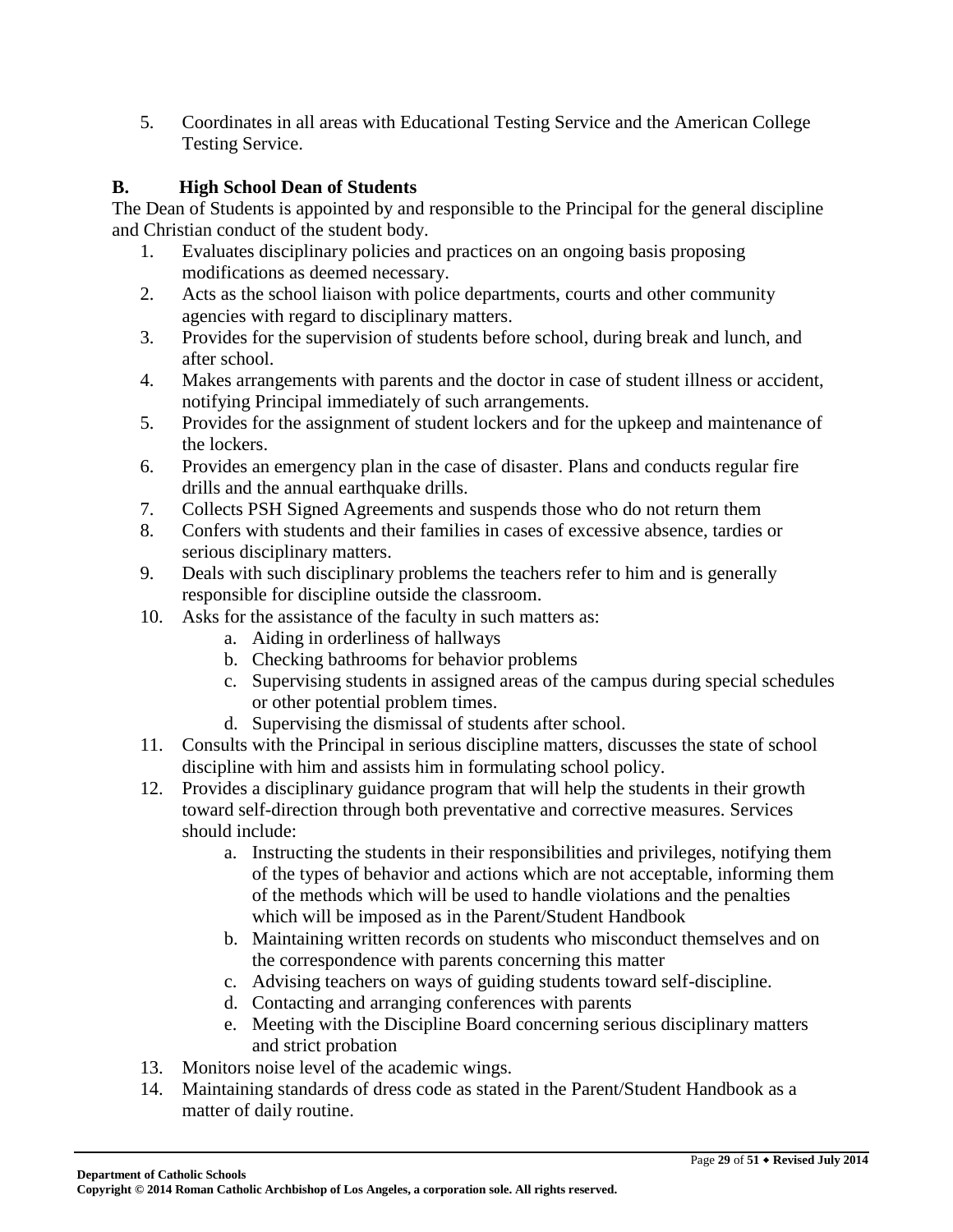- 15. Administering disciplinary action for unexcused absence, truancy, tardies or any other disciplinary problem pertaining to attendance.
- 16. Holding detention sessions in instances stated in the PSH.
- 17. Administering suspensions in instances stated in the PSH.
- 18. Keeping faculty and students informed of disciplinary regulations, orally and in writing.
- 19. Determining involvement of teachers in discipline cases as to the need for their presence at conferences with the parents of students on probation or under suspension.
- 20. Maintaining discipline at group functions such as Masses, assemblies, rallies, dances and other student gatherings.
- 21. Conducts orientation for students and parents who enroll after opening of school.
- 22. Attends and supervises at all dances, all home pre-season and all league football and boys basketball games.
- 23. Supervising the student seating section at CIF play-off games.
- 24. Provides a lost and found service for the school.
- 25. Serves as a member of the Administrative Board, Administrative Council, and the Discipline Board.
- 26. Assists in the annual revision of the faculty and student handbooks.
- 27. Performs any other duties assigned by the Principal.

# **C. High School Athletic Director**

The Athletic Director is appointed by the Principal and reports directly to the Principal. The Athletic Director is responsible for the effective administration of the boys' and girls' athletic programs. Specific responsibilities are as follows:

- 1. Prepares a proposed annual budget for all sports for submission to the Principal.
- 2. Ensures that all expenditures for the athletic programs are provided for in the approved budget and are processed according to established school regulations.
- 3. Assists the Principal in hiring and assignment of coaches.
- 4. Becomes familiar with all applicable C.I.F., C.A.A, Leagues and N.C.A.A. policies and regulations.
- 5. In-services all coaches on these policies and regulations with a view to insuring their implementation in the school's athletic programs.
- 6. Supervises and formally evaluates coaches in the various programs offered by the school.
- 7. Insures that athletes have undergone the required medical examinations before engaging in practice.
- 8. Maintains a log of all athletic injuries and oversees the filing of appropriate insurance forms.
- 9. Obtains the required parental consent forms and files them in the Athletic Director's office.
- 10. Prepares and disseminates to teachers and administrators accurate team rosters and accurate team departure times.
- 11. Seeks approval for athletes required to leave campus for a competition prior to sixth period.
- 12. Provides a counseling program for athletes whose eligibility is jeopardized by poor grades or disciplinary attitudes.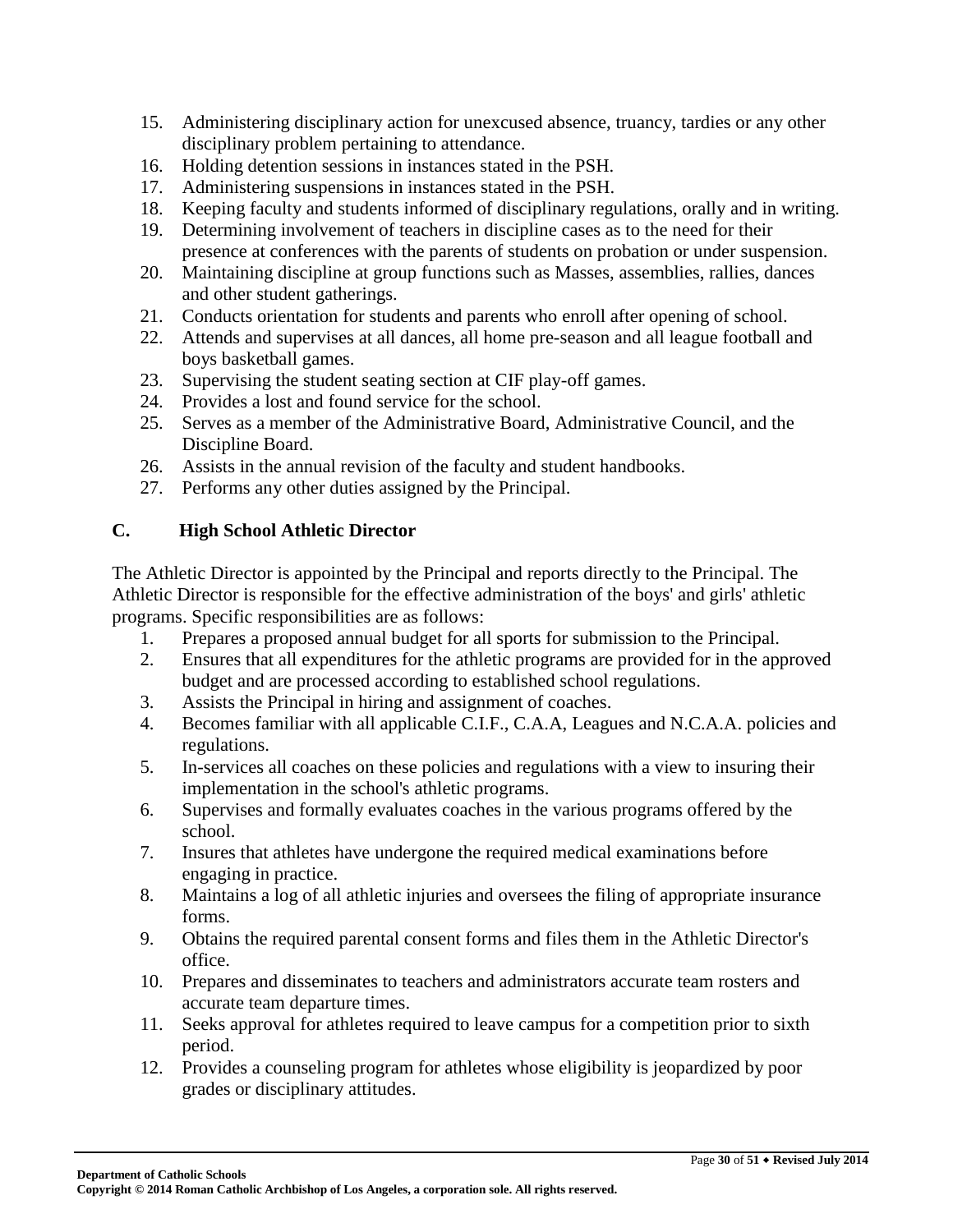- 13. Designs proposed master schedules for all sports with input from the head coaches and submits these to the principal for approval.
- 14. Insures that all games scheduled with other schools are covered by valid contracts appropriately executed.
- 15. Arranges for the renting of playing fields and courts as necessary.
- 16. Arranges for the employment, payment and facilities for officials.
- 17. Coordinates the work of the support staff and volunteers in the athletic program including the equipment manager.
- 18. Arranges for the safe and legal transportation of athletes to off-campus sports contests. Coordinates rooter buses for specified athletic events.
- 19. Attends and supervises all football and basketball games (home and away) and all other sports home games especially when sizable crowd is present.
- 20. Coordinates the Sports Awards Assemblies and banquets.
- 21. Disseminates athletic news to the "Tidings" and the local press in a timely fashion.
- 22. Promotes the Varsity Club on campus.
- 23. Meets with the coaches on a regular basis for policy review.
- 24. Maintains a current inventory of all equipment.
- 25. Oversees the locker room facilities, weight room, gymnasium, and athletic fields, seeking maintenance through the Plant Manager.
- 26. Serves as the school liaison with the Booster Club.
- 27. Assists with the coordination of the Booster Club who staff various locations at the games:
	- a. Concession stand staffing
	- b. Security in stands and parking lot
	- c. Field security
	- d. Chain crew
- 28. Assists Head Football coach in identifying and supervising when necessary sideline personnel:
	- a. Equipment
	- b. First aid personnel/trainers
	- c. Water carriers
	- d. Statistics personnel
- 29. Issues sideline passes in accordance with Athletic Department policies.
- 30. Coordinates placement of security personnel, hired and volunteers, as necessary.
- 31. Serves as a member of the Administrative Council.
- 32. Responsible for the production of the printed Football and Basketball programs.
- 33. Assists in the annual revision of the faculty and student handbooks.
- 34. Provides for the assignment, upkeep, and maintenance of the gym lockers.
- 35. Sees that all coaches abide by the academic/disciplinary eligibility list.
- 36. Performs any other duties assigned by the Principal.

### **Summer School**

- 1. Prepare a summer practice schedule for all sports taking into account gym space, field time, the needs of incoming freshman and sports conflicts for boys and girls sports
- 2. Prepares appropriate information and forms for the summer school brochure and for parent newsletters.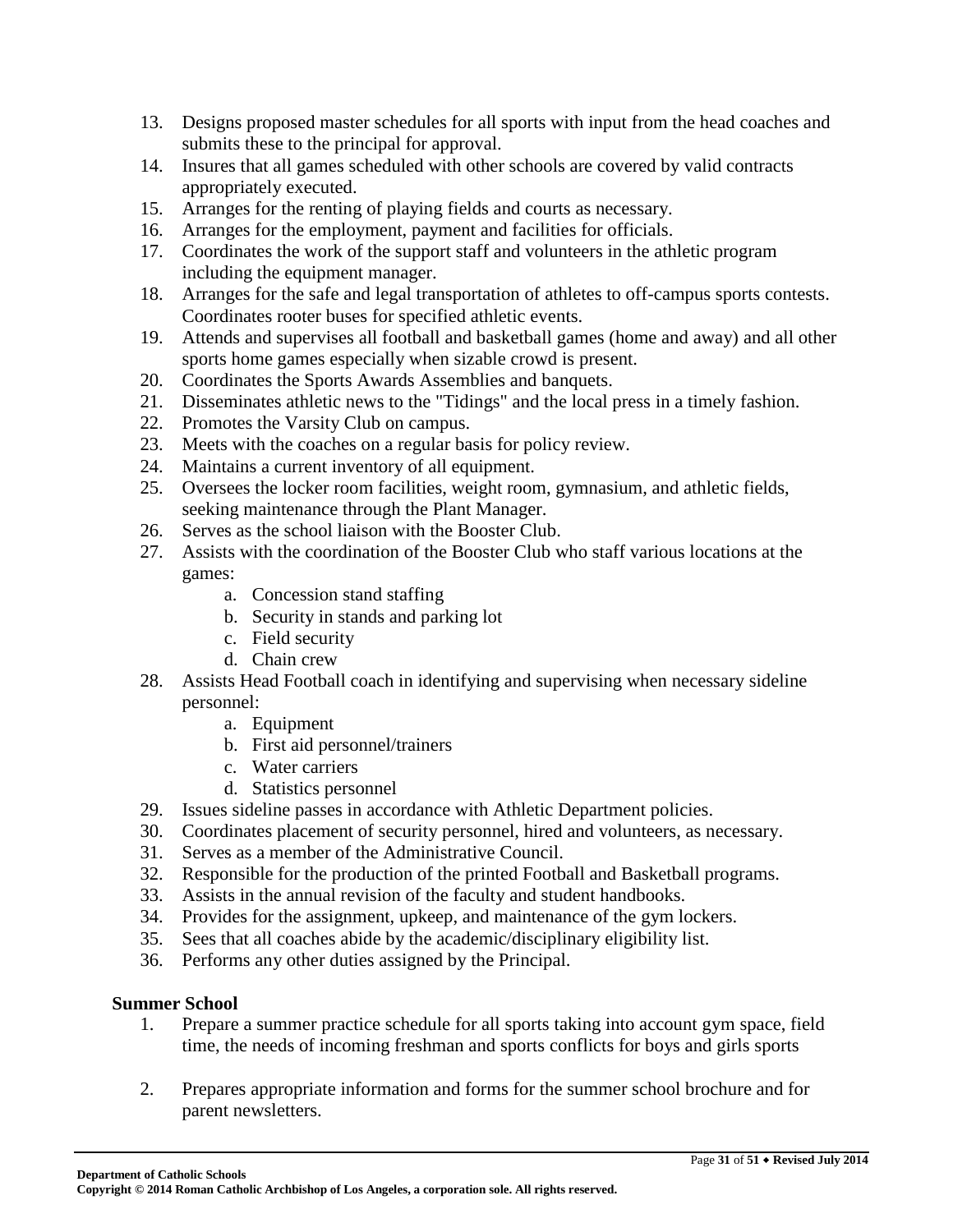- 3. Assists the Vice-Principal with the registration of students into summer sports classes and with the generation of roll sheets.
- 4. Defines curriculum content for all summer sports classes and oversees implementation during summer session.
- 5. Oversees use of all equipment and uniforms during the summer session.
- 6. Collects and keeps on file all necessary physical forms and permission slips for athletes involved in summer session.
- 7. Oversees the locker room facilities, weight room, gymnasium and athletic fields, between the hours of 12:30pm and 5:30pm, Monday-Friday, during summer school, seeking routine maintenance through the Plant Manager.
- 8. Assists the Principal in determining and executing summer capital improvements on sports facilities and athletic fields. Obtains bids and contracts work as directed.
- 9. Obtains proper purchase orders and orders all medical supplies for the upcoming year.
- 10. Obtains proper purchase orders and orders all equipment, supplies and uniforms for Fall and Winter sports.
- 11. Submits upcoming schedules to appropriate referee assignors for all Fall and Winter sports.
- 12. Assists the Principal in hiring and assignment of coaches.

# **D. High School Student Activities Director**

The Activities Director is appointed by the Principal and reports directly to the Principal. The Activities Director is responsible for coordinating and directing a wide range of activities related to the co-curricular and extra-curricular programs of the school.

- 1. Supervises the Club and Organization Moderators, oversees expenditures and submits approved expenditure requests to the Principal.
- 2. Works directly with the Vice President for the smooth functioning of club and organization activities.
- 3. Supervises all fund-raising efforts of the clubs and organizations.
- 4. Supervises and coordinates all student non-athletic extracurricular events.
- 5. Supervises promotion, guest passes, set-up, clean-up of all school dances.
- 6. Informs the Dean of Students with time scheduling for special event days.
- 7. Schedules and supervises school, team and senior pictures.
- 8. Ensures the preparation of the physical facilities for rallies, performances, special events, and Activities assemblies.
- 9. Supervises club and organization moderators in the preparation of their events.
- 10. Ensures the proper election of officers for all clubs and organizations.
- 11. Ensures that faculty and parent chaperons are provided for all social events.
- 12. Requires that every student club and organization on campus:
	- a. Compiles a constitution that is followed
	- b. Files the constitution in the Activities Office
- 13. Keeps updated files on all individual Club and Organization activities, membership, etc.
- 14. Coordinates with school organizations for scheduling events regarding drug awareness (i.e. Red Ribbon Week).
- 15. Disseminates information regarding drug and alcohol abuse and its effects.
- 16. Promotes a good program of publicity within the school. Responsible for all hallway and cafeteria bulletin boards. Takes responsibility to communicate appropriate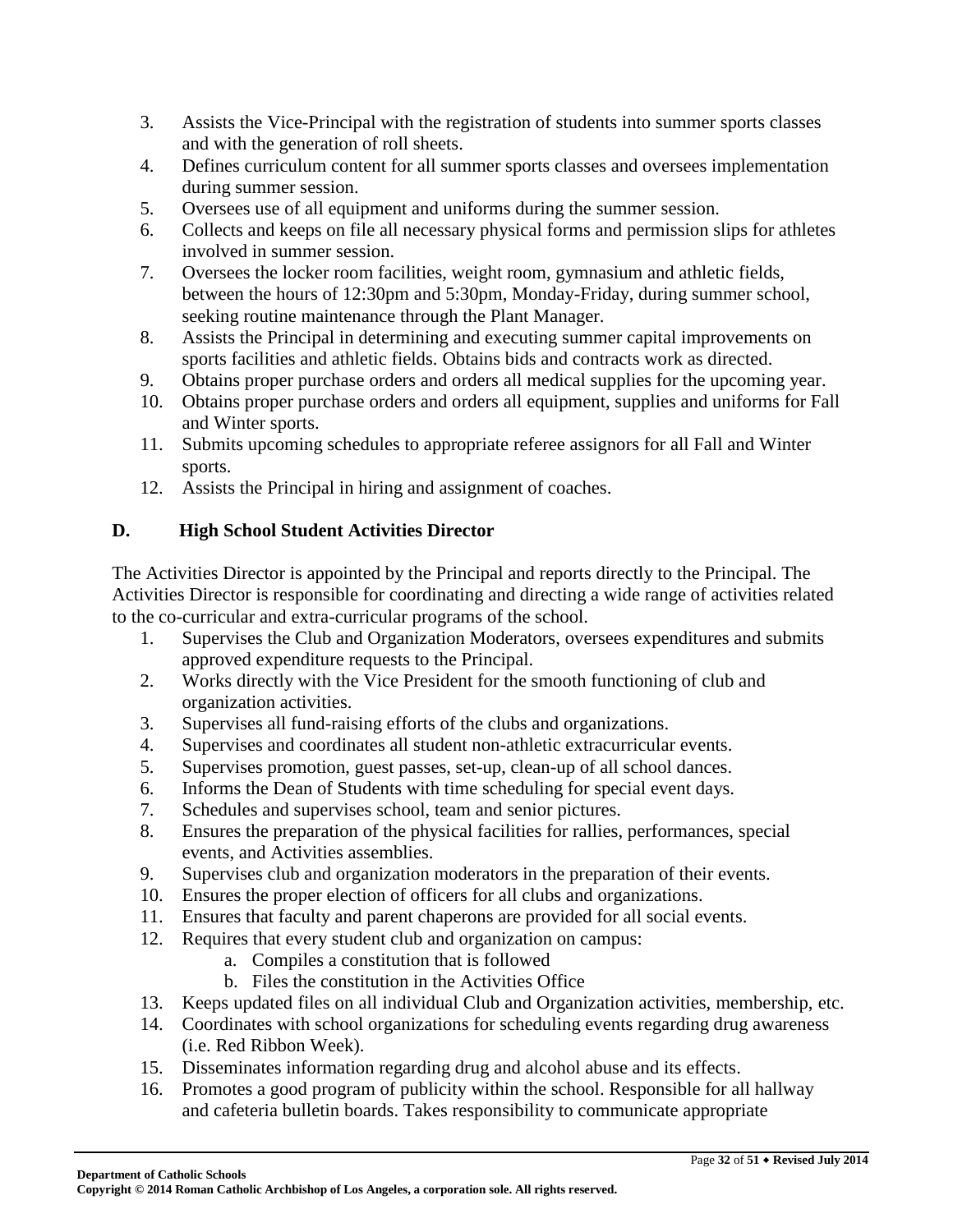guidelines for posters and announcements to all Club, Organization, and Performance Groups Moderators.

- 17. Evaluates the efficiency of the various extracurricular activities generated by the Clubs and Organizations for future improvements.
- 18. Edits, types and distributes the Daily Bulletin.
- 19. Serves as a member of the Administrative Council. Attends class meetings.
- 20. Assists in the annual revision of the faculty and student handbooks.
- 21. Performs any other duties assigned by the Principal.

### **Associated Student Body**

- 1. Supervises the student government program.
- 2. Directly supervises the Student Council serving as their moderator, moderating all of their meetings and activities and fulfilling the moderator role with regards to responsibilities.
- 3. Directs all A.S.B. fund-raising efforts of the students.
- 4. Makes all arrangements for and supervises student body and class officer elections, installations, and other related activities, including the prior screening of potential candidates.
- 5. Makes arrangements for and supervises homecoming court elections, homecoming week activities and the homecoming ceremony and dance.
- 6. Supervises class moderators in the preparation of social events.
- 7. Evaluates the efficiency of the various extracurricular activities for future improvements.
- 8. Verifies proper transportation for all activities, except athletic buses, in conjunction with the class and club moderators.
- 9. Assures that each class follows the financial policies of the school with regards to collection and expenditures of funds.
- 10. Keeps updated files on all individual class activities.
- 11. Promotes and directs a good program of publicity for non-athletic events within the school which includes public address announcements, posters, etc.
- 12. Are responsible for the quality and appropriate content of all announcements and posters generated by the Student Council.
- 13. Coordinates with the Athletic Director for the use of the gymnasium for any additional events not previously scheduled.

### **Graduation**

- 1. Coordinates and provides for the measuring, ordering, distribution of, and, with the assistance of the Vice Principal the collection of caps and gowns for graduation.
- 2. Coordinates Grad Night and supervision.
- 3. Assists Vice Principal in the planning/coordinating of the activities of the Commencement Ceremony.
- 4. Arranges the line-up of graduates and conducts both the graduation practice and the taking of the graduation picture.
- 5. Solicits faculty volunteers and assign them to jobs required for the smooth running of specific ceremonies related to graduation which include: graduation practice and picture, Baccalaureate Mass, and the Commencement Ceremony.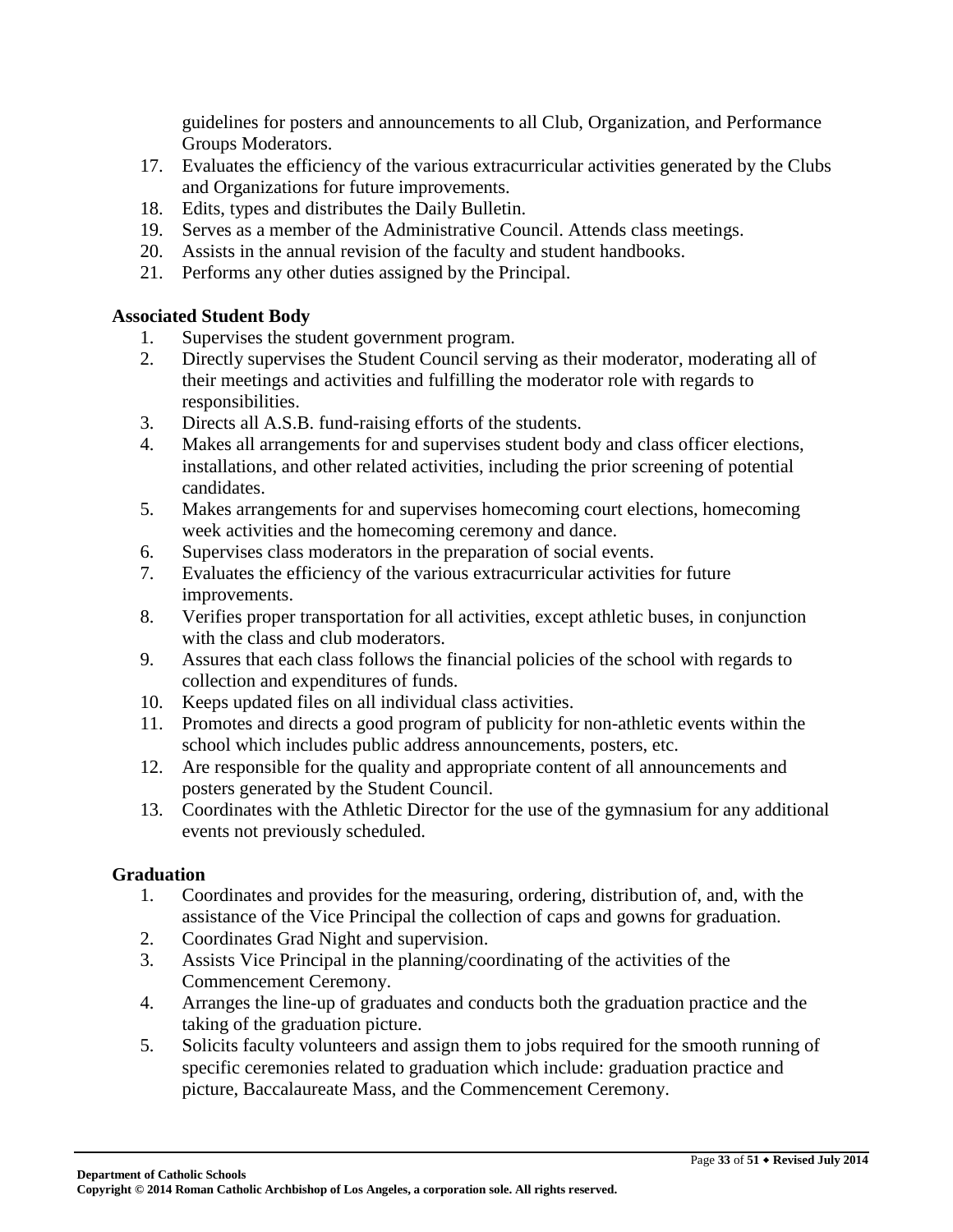# **II. OTHER STAFF – Counseling, Departmental, Co-Curricular**

#### **A. High School Academic Counselors**

The Academic Counselor is responsible to the Vice-Principal and appointed by the Principal. Responsibilities, by grade level assignment, are as follows:

#### **Grade 9**

- 1. Responsible for the academic counseling of students assigned to him/her.
	- a. Implements the general guidelines of the school regarding guidance and counseling, and applies them as best fits students' needs.
	- b. Provides referral sources for students who need outside agencies for assistance with problems (personal, health or drug related).
	- c. Authorizes schedule changes when deemed appropriate and enters changes into computer system.
	- d. Advises returning students regarding course selections to ensure proper placement in classes.
	- e. Meets with individual students regularly who are doing poorly as evidenced by unsatisfactory progress reports and/or report cards.
	- f. Compiles and maintains a comprehensive file of student development over four years, including test results, report cards, progress reports, and other pertinent data.
	- g. Does individual follow-up, where necessary, regarding the interpretation of test results.
	- h. Resolves schedule conflicts during the school year.
	- i. Schedules and facilitates parent-teacher conferences
- 2. Meets with parents and students on a drop-in basis before school, at break and lunch, and after school. Other meetings are by appointment.
	- a. Maintains office hours before the start of the academic year and between the end of school and the beginning of summer school as directed by the vice principal.
	- b. Is available to students during assigned hours and by appointment to discuss concerns.
- 3. Conducts admissions interviews with administrative cabinet.
- 4. Assists in yard supervision and serves as back-up Dean as needed.
- 5. Coordinates and supervises the at-risk intervention program for the entire school (before and after regular classes).
- 6. Performs other duties as assigned by the principal or vice principal.

#### **Grade 10**

- 1. Responsible for the academic counseling of students assigned to him/her.
	- a. Implements the general guidelines of the school regarding guidance and counseling, and applies them as best fits students' needs.
	- b. Provides referral sources for students who need outside agencies for assistance with problems (personal, health or drug related).
	- c. Authorizes schedule changes where deemed appropriate and enters changes into computer system.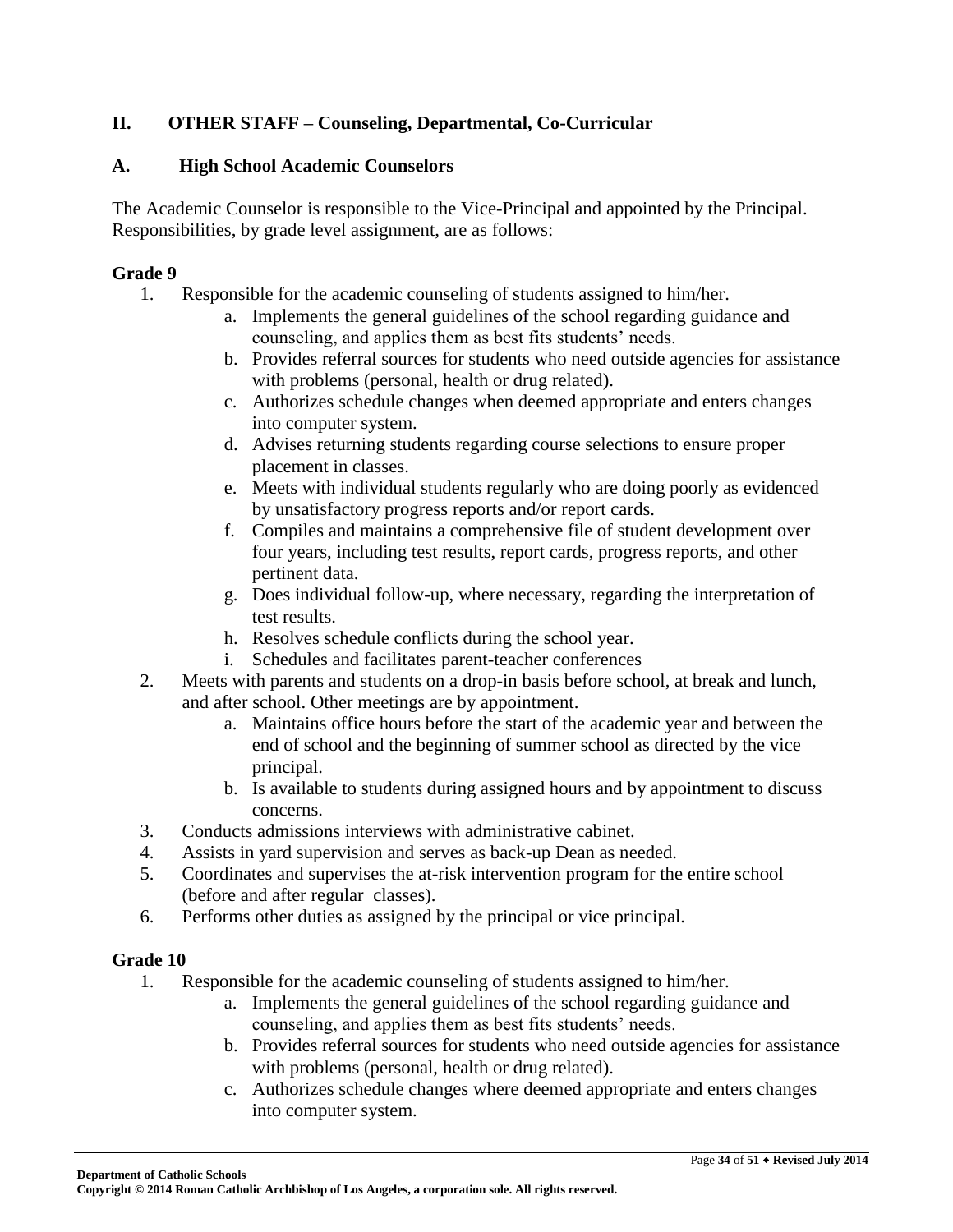- d. Advises returning students regarding course selections to ensure proper placement in classes.
- e. Meets with individual students regularly who are doing poorly as evidenced by unsatisfactory progress reports and/or report cards.
- f. Complies and maintains a comprehensive file of student development over four years, including test results, report cards, progress reports, and other pertinent data.
- g. Does individual follow-up, where necessary, regarding the interpretation of test results.
- h. Resolves schedule conflicts during the school year.
- i. Schedules and facilitates parent-teacher conferences
- 2. Meets with parents and students on a drop-in basis before school, at break and lunch, and after school. Other meetings are by appointment.
	- a. Maintains office hours before the start of the academic year and between the end of school and the beginning of summer school as directed by the vice principal.
	- b. Is available to students during assigned hours and by appointment to discuss concerns.
- 3. Conducts admissions interviews with administrative cabinet.
- 4. Assists in yard supervision and serves as back-up Dean as needed.
- 5. Performs other duties as assigned by the principal or vice principal.

### **Grades 11 & 12**

- 1. Responsible for the academic counseling of students assigned to him/her.
	- a. Implements the general guidelines of the school regarding guidance and counseling, and applies them as best fits students' needs.
	- b. Provides referral sources for students who need outside agencies for assistance with problems (personal, health or drug related).
	- c. Authorizes schedule changes where deemed appropriate and enters changes into computer system.
	- d. Advises returning students regarding course selections to ensure proper placement in classes.
	- e. Meets with individual students regularly who are doing poorly as evidenced by unsatisfactory progress reports and/or report cards.
	- f. Compiles and maintains a comprehensive file of student development over four years, including test results, report cards, progress reports, and other pertinent data.
	- g. Does individual follow-up, where necessary, regarding the interpretation of test results.
	- h. Resolves schedule conflicts during the school year.
	- i. Schedules and facilitates parent-teacher conferences.
- 2. Meets with parents and students on a drop-in basis before school, at break and lunch, and after school. Other meetings are by appointment.
	- a. Maintains office hours before the start of the academic year and between the end of school and the beginning of summer school as directed by the vice principal.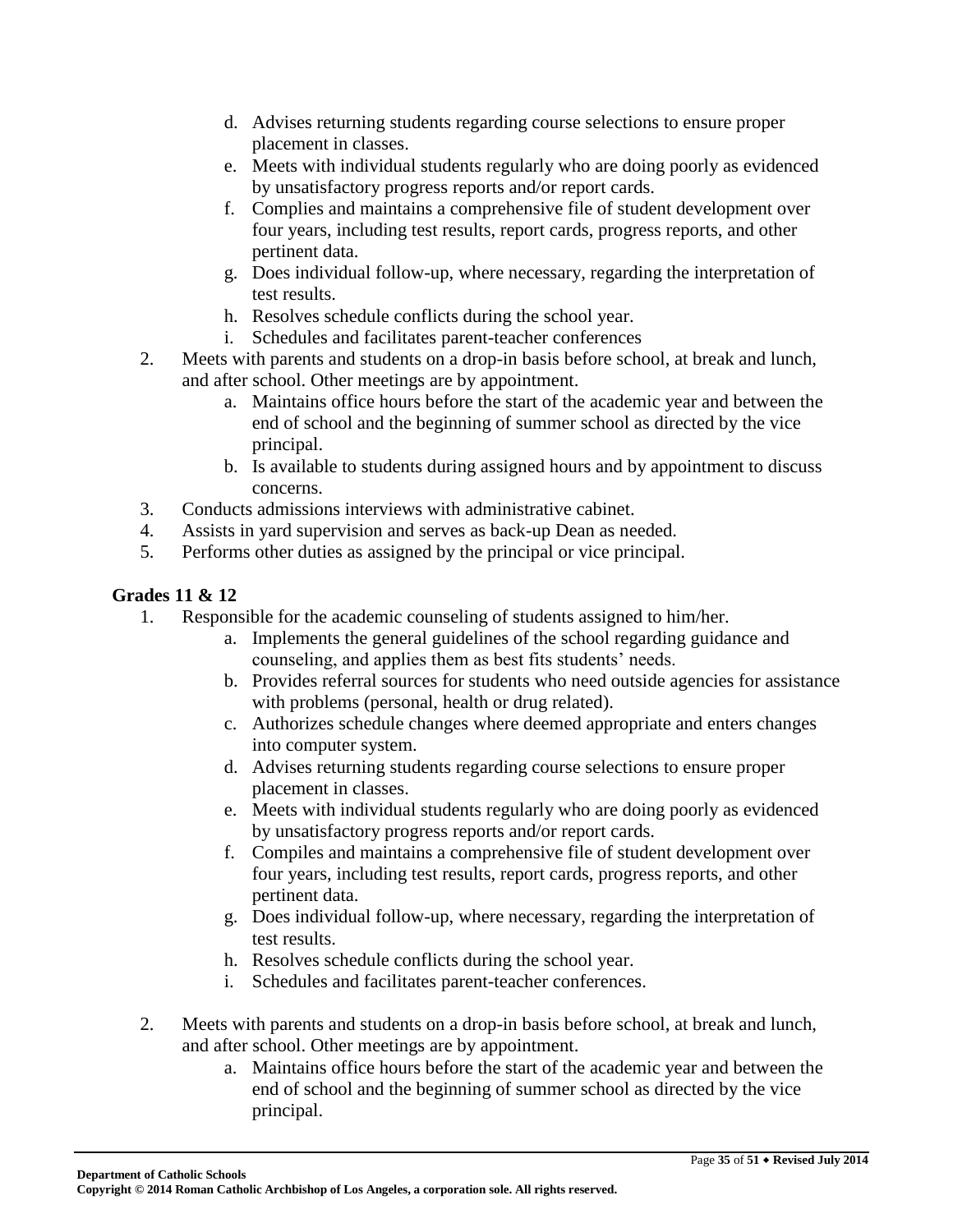- b. Is available to students during assigned hours and by appointment to discuss concerns.
- 3. Conducts admissions interviews with administrative cabinet.
- 4. Assists in yard supervision and serves as back-up Dean as needed.
- 5. Disseminates college information in both individual and group sessions to students and parents including the College Night program for all students.
	- a. Orders all appropriate forms for college counseling (i.e. SAT/ACT registration materials and UC/CSU applications)
	- b. Coordinates the availability of college catalogs.
	- c. Schedules college visits for appropriate students
	- d. Regularly updates and maintains information regarding college, career and military options for students with in the counseling office.
	- e. Maintains up-to-date financial aid and scholarship information for colleges as well as off-campus sources of scholarship and grant money.
	- f. Monitors graduation requirements
	- g. Coordinates nominations/applications for award programs such as Bank of America and National Merit, etc.
	- h. Writes recommendations as requested.
	- i. Attends UC/CSU annual conferences to stay current with admission policies.
	- j. Attends workshops on financial aid in order to remain current.
	- k. Coordinates Financial Aid Night in January
	- l. Orders and disseminates financial aid forms (FAFSA) to interested seniors.
	- m. Tallies and distributes census for senior class as to their future plans after high school.
	- n. Tallies and disseminates scholarship award amounts to be announced at the Senior Farewell Night.
- 6. Plans, schedules and implements an annual Career Day.
- 7. Performs other duties as assigned by the principal or vice principal.

# **B. High School Character Education Director**

The Character Education Director is appointed by the Principal for the coordination of the Character Counts and overall character building programs within the school. The responsibilities are as follows.

- 1. Establishes an annual program of instruction and events with faculty, staff and student involvement in the Character Counts! program. Updates the program to assure compliance with both missions and goals of the school and the Character Counts! program.
- 2. Promotes publicity for Character Counts! events which includes public address announcements, posters, etc.
- 3. Coordinates with the Dean a disciplinary guidance program using Character Counts! to encourage students in their growth toward self-direction through both preventative and self corrective measures.
- 4. Coordinates with the Activities Director for the involvement of Student Council and clubs in participation in Character Counts! events. Coordinates with the Activities Director for the preparation of facilities for rallies, performances, special events, and Character Counts! assemblies.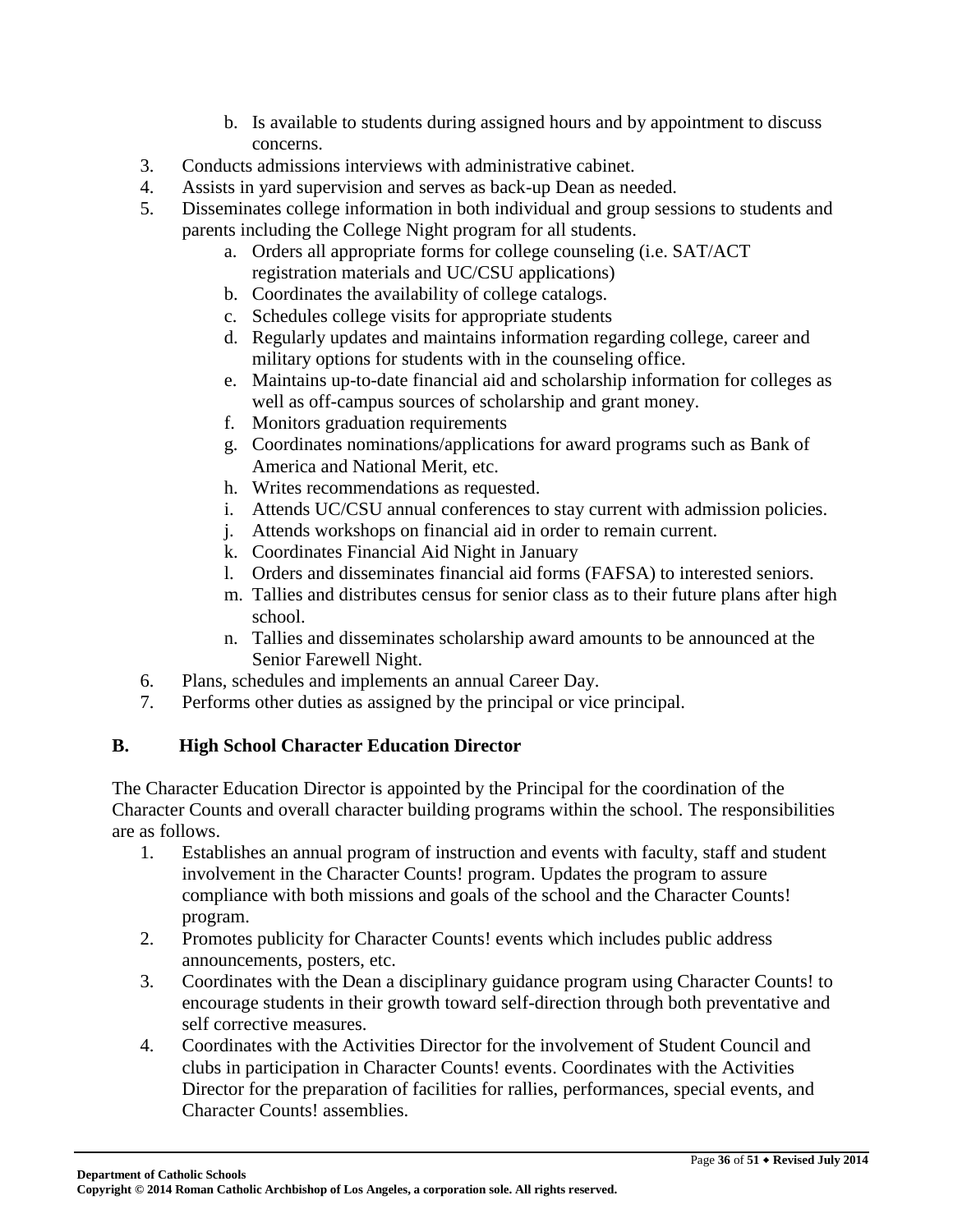- 5. Coordinates with the Athletic Director for the involvement of coaches and student athletes in participation in Character Counts! events. Assists the Athletic Director in the education and involvement of coaches in the Character Counts! program.
- 6. Develops and maintains a system of recognition of students that demonstrate the six pillars in the classrooms, on campus and at special events. Works with the Vice Principal at acknowledging those persons at the honors assembly each semester.
- 7. Solicits student and faculty involvement in Character Counts! events.
- 8. Keeps updated files on all events and activities related to the Character Counts! program.
- 9. Solicits faculty involvement in:
	- a. Using the Character Counts! system in classroom participation and management
	- b. Nominating deserving students for recognition
	- c. Educating students in the importance of the six pillars in their lives.
- 10. Prepares appropriate information and forms for the school brochure and for parent newsletters.
- 11. Consults with the Principal in administration of the Character Counts! program.
- 12. Performs any other duties assigned by the Principal.

# **C. High School Assistant Dean of Students**

The Assistant Dean of Students is appointed by the Principal to assist the Dean of Students for the general discipline and Christian conduct of the student body.

- 1. Provide supervision of students before and after school in front of the school..
- 2. Assist in daily break and lunch supervision.
- 3. Assist the Dean in maintaining dress code on campus.
- 4. Provide assistance to the Dean at activities, dances, liturgies and athletic events.
- 5. Attend and supervises at activities, dances, and athletic events that the Dean cannot attend.
- 6. Assist and maintain order in the hallways.
- 7. Assist in checking the restrooms for behavior problems
- 8. Assist in supervising students in assigned areas of the campus during potential problem times.
- 9. Assist in the supervision of the student's section at C.I.F. play-off games.
- 10. Conduct regular Dean's Detention. Conduct Saturday Dean's Detentions as assigned by the Dean (Not to exceed 50% of Saturday Detentions.)
- 11. Assists the Dean in collecting PSH Signed Agreements. Assists in the suspension of those who do not return them.
- 12. Assists the Dean in conferring with students and their families in case of excessive absence, tardies or serious disciplinary matters.
- 13. Assists the Dean in dealing with disciplinary matters the teachers refer to him and discipline outside the classroom.
- 14. Performs any other duties assigned by the Principal or the Dean.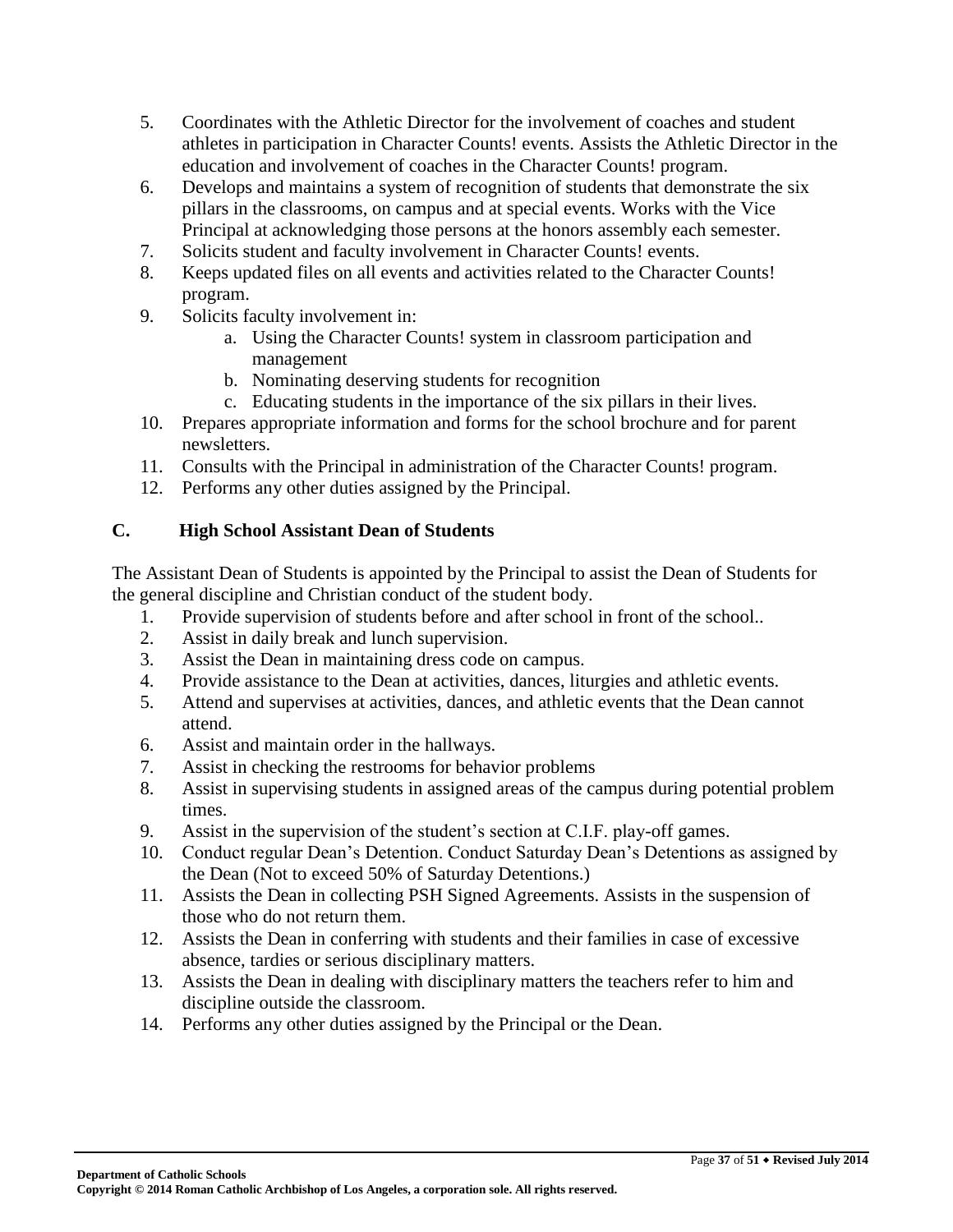### **D. High School Department Chair**

Instructors in the same subject matter fields are organized into curricular departments: Religious Studies, English, Foreign Language, Mathematics, Science, Social Studies, P.E./Health, and Fine Arts. The chairperson is responsible to the Vice Principal for the implementation of the school's goals and objectives and the development of department and course objectives and course descriptions. The Department Chairpersons meet monthly as a group, for Curriculum Committee meetings. Their responsibilities are as follows:

- 1. Supervises the professional staff in their department through regular class visitation and evaluates teacher performance once per semester.
- 2. Shares information regarding trends in the field and implications for growth within the department.
- 3. Cooperates with other departments, the Principal and the Vice Principal in building an effective instructional program.
- 4. Provides resources for the department through his/her continually reviewing the literature, attending professional meetings and consulting with colleagues.
- 5. Develops the department budget and supplies order and submits it to the Principal for approval.
- 6. Strives to improve the quality of instruction on all subjects taught in the department.
- 7. Call at least one department meeting a month:
	- a. To exchange ideas or teaching methods, teaching devices, etc. and to materially assist each other in improving professionally;
	- b. To work out time schedules so that all classes achieve reasonable uniformity in covering the course of study each semester;
	- c. To prepare uniform quarterly and semester exams;
	- d. To strive for uniformity in grading;
	- e. To discuss textbook changes every five years.
	- f. To submit a written report of the meeting to the Vice Principal the day after the meeting is held.
- 8. Assists Vice Principal in orientation of new teachers.
- 9. Sees that all within the department follow the course of study.
- 10. Knows what instructional materials are available for the subject; to pass this information to the teachers; and if necessary to allocate these materials.
- 11. Maintains inventory by subject/grade of audiovisual items that have been approved for department use.
- 12. Reviews the grades given by the teachers in the department.
- 13. Makes an annual inventory of all materials that belong to the department.
- 14. Makes recommendations to the Vice Principal regarding assignment of teachers of classes.
- 15. Advises the librarian in the selection of books and materials for the library.
- 16. Responsible for the dispersal and control of equipment and supplies pertinent to the department.
- 17. Performs any other duties assigned by the Principal or Vice Principal.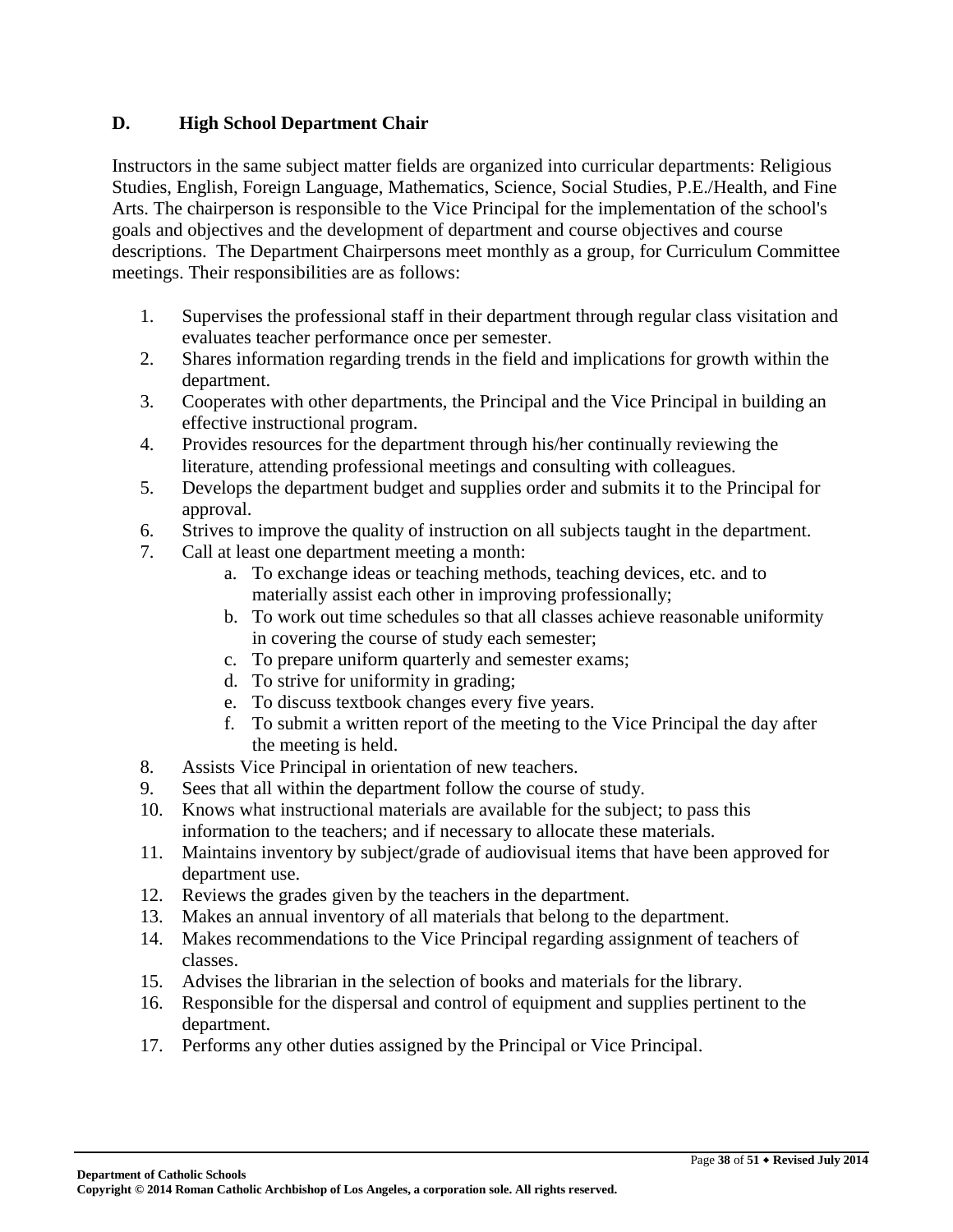### **E. High School Master Teacher**

Master Teachers are appointed by the principal for the purpose of individualizing the orientation of faculty members who are new to Sample High School. Master Teachers work under the direction of the Vice Principal.

- 1. Each Master Teacher assists a new teacher in developing organizational skills, setting up and maintaining a grade book, developing and following lesson plans, organizing the classroom, beginning and ending the class, accomplishing the paperwork required of teachers, following attendance procedures, and so forth. This will be accomplished more by sitting and talking with the new teacher than by overseeing that the teacher meets these organizational responsibilities.
- 2. Keeps the new teacher informed about the various schedules of the school, upcoming events, and deadlines to be met (e.g., progress reports, rallies, assemblies, failure notices, etc.).
- 3. Makes the new teacher aware of the various policies of the school, especially as contained in the Student Handbook, the Faculty Handbook and other sources (e.g., morning tardy procedures, reporting dress code violations, etc.).
- 4. Gives support and encouragement to the new teacher, answer questions, is available to help, and gives advice about classroom discipline, instruction and methodology, use of audiovisual equipment, and classroom management.
- 5. Supports the school's philosophy and policies and helps the new teacher to understand and support them by answering and explaining policies.
- 6. Meets with the new teacher on a regular basis, perhaps once each week, visits periodically in the classroom (before, during, or after school), helps the new teacher to understand teacher responsibilities, gives positive reinforcement. Works to include the new teacher as a member of the Sample family, and communicates with the Vice Principal as needed.

# **F. High School Technology Manager**

The Information Systems Manager is selected by the Principal and reports directly to him. The Manager is responsible for the maintenance and operation of all of the information systems on campus, including hardware and software. The specific responsibilities are as follows:

- 1. Maintains the system(s) used in the Finance Department. Provides advice and back-up support when needed, as well as reports when they are required.
- 2. Maintains the school system(s) including those used for Attendance, Grading, and Scheduling.
- 3. Provides reports, lists, and labels when required in those areas and technical advice and direction as requested.
- 4. Insures the proper functioning of the various PC's on campus including those used in the computer labs, classrooms, teachers' workrooms, and offices.
- 5. Coordinates, maintains, and repairs all of the information systems in the Library including network, multi-media single user computers, laser discs, and other computers.
- 6. Provides technical assistance to the Alumni/Development Office and maintains the system used in that department.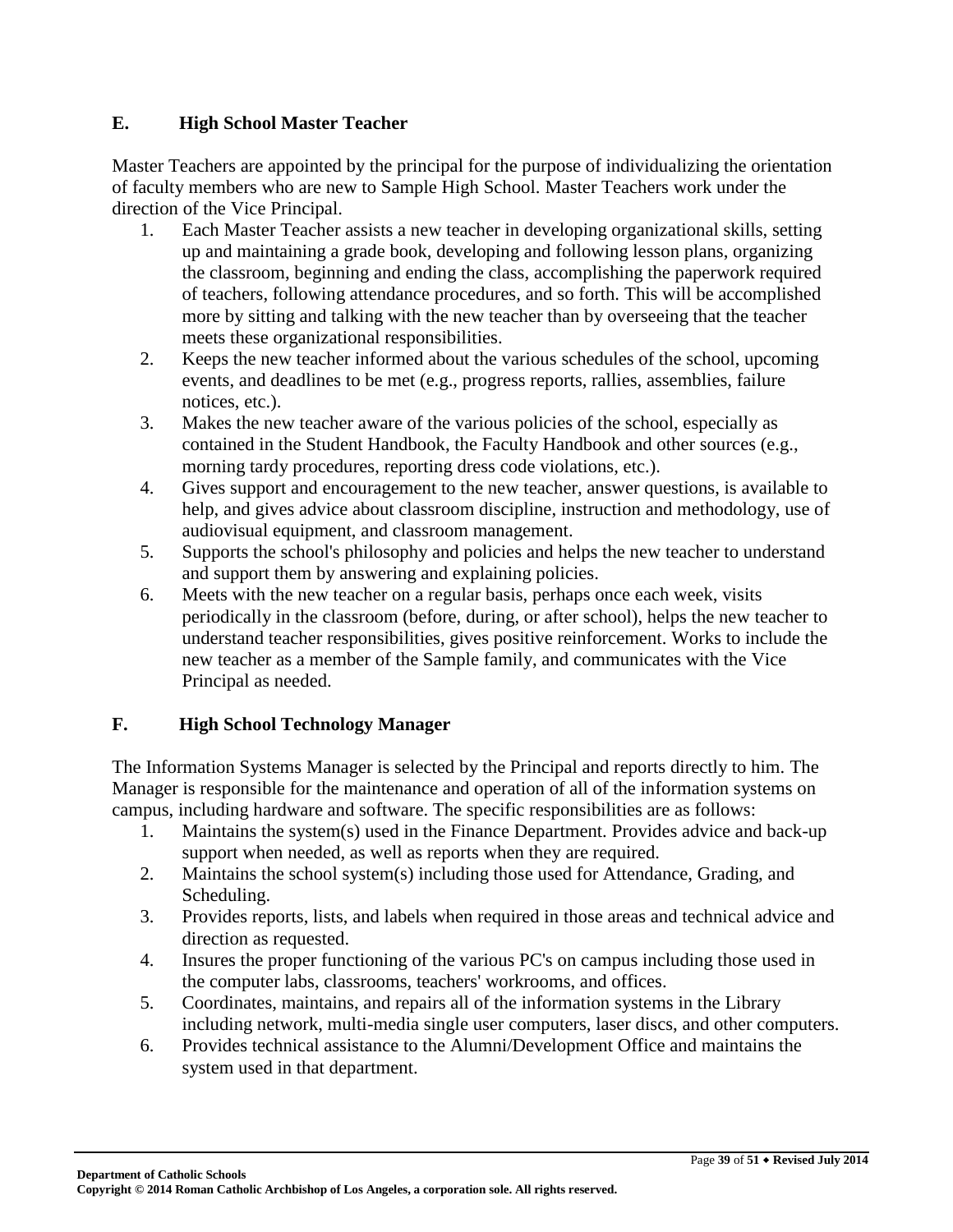- 7. Assesses the need for other information systems and programs needed on campus, both hardware and software, and makes recommendations to the Principal for the purchase, installation, and use of such systems. Examples would include the needs of the Bookstore and Academic Departments.
- 8. Provides training, in-service opportunities, and advice to faculty and staff regarding the computer systems on campus.
- 9. Coordinates the purchase of all hardware, software, supplies, repair, or other services related to any computer system on campus. All requests for expenditure will be submitted to the Principal for consideration and approval.
- 10. Develops, and submits for approval, an annual budget for all operating expenses, equipment maintenance, training, and hardware and software acquisition.
- 11. Coordinates the use of the computer systems and schedules usage. Holds meetings with the personnel responsible for various departments for the purposes of disseminating information and solving problems.
- 12. Collects Computer Access Release Form from students and publishes list of students who may not use Internet or other online services.
- 13. Performs any other duties assigned by the Principal.

### **G. High School Class Moderators**

The Class Moderators shall be appointed by the Principal to oversee the smooth functioning of class activities. They report to the Activities Director.

- 1. Supervises class meetings.
- 2. Approves all class activities in conjunction with the Activities Director.
- 3. Assures that all meetings or activities of the class are properly chaperoned. They must personally attend these activities; for larger social events, they should arrange for additional chaperons.
- 4. Obtains all necessary permission before any class activities take place and clears all dates for these activities with the Activities Directors. No class activity may take place on or off campus without the permission of the Activities Director.
- 5. Obtains permission from the Activities Director for all fund raising activities or use of class funds.
- 6. Supervises the collection of class monies for an immediate deposit of these funds into the school account.
- 7. Submits purchase orders/check requests for all class activities to the Activities Director.
- 8. Files reports as requested by the Activities Director.
	- a. Deposits with the Finance Office all dues and other monies collected for the proper crediting to their account;
	- b. Submit moderator pre-approved check requests for the use of funds to the Finance Office.
	- c. Keeps an accurate account of all money collected and spent;
- 9. Submits purchase orders/check requests to the Finance Office for prior approval and recording. Requests will be taken to the Principal for final approval and processing.
- 10. Gives prior approval for their class announcements.
- 11. Provides for the proper care and maintenance of any facilities used.
- 12. Assures that proper attire and appropriate behavior is enforced for all class activities.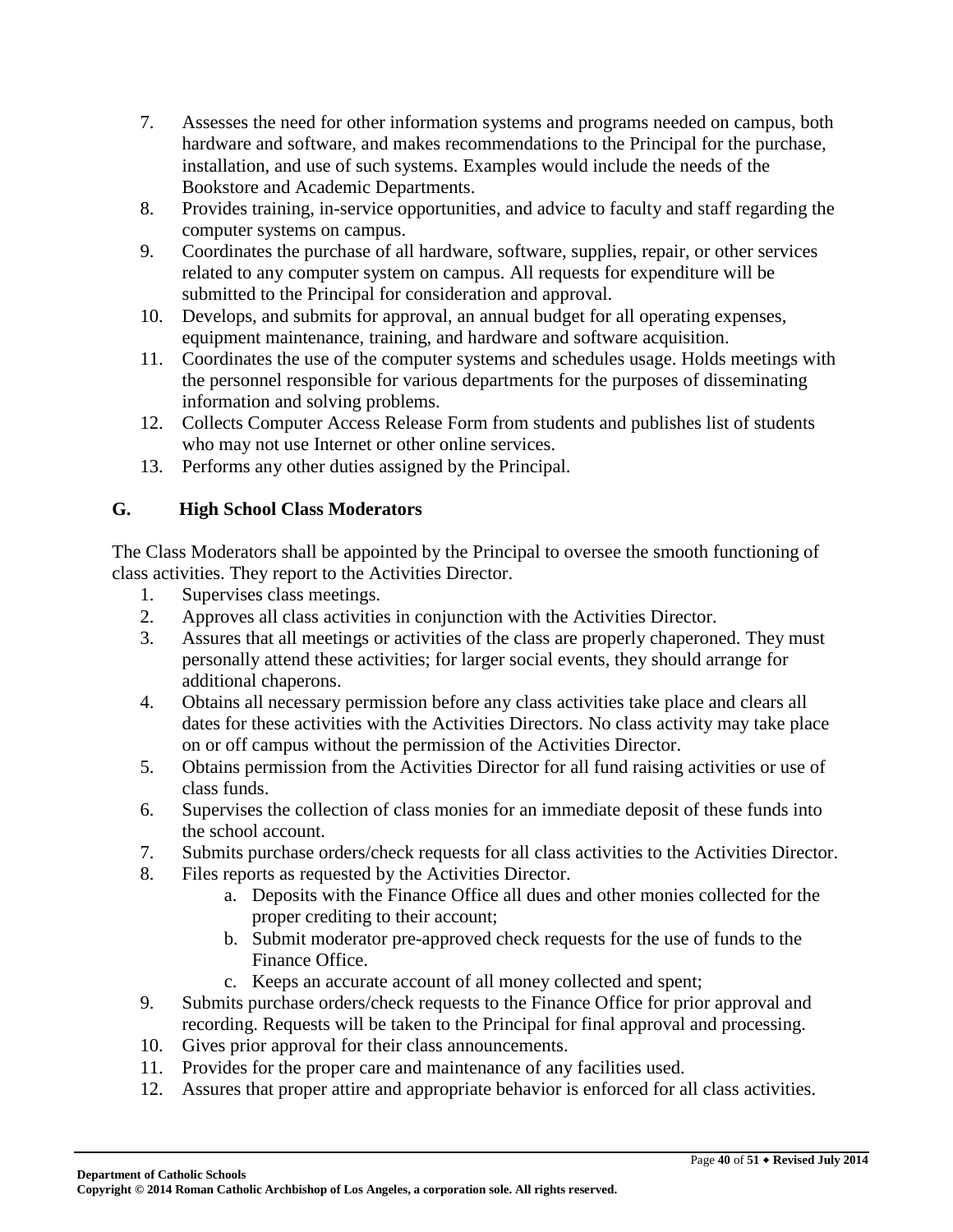- 13. Follows all procedures and guidelines as directed by the Activities Director.
- 14. Performs any other duties assigned by the Principal.

### **H. High School Club and Organization Moderators**

The moderator shall be appointed by the Principal to oversee the smooth functioning of the club and organization activities. They are responsible to the Activities Director.

- 1. Supervises club and organization meetings and pre-approves all activities for their club or organization.
- 2. Makes all arrangements for and supervises the election of officers for their club or organization.
- 3. Assures that all meetings or activities of the club or organization are properly chaperoned. They must personally attend activities; for larger social events, they should arrange for additional chaperons according to established school policy.
- 4. Obtains all necessary before any activities takes place and clears all dates for activities with the Activities Director. It is the responsibility of the club and organization moderators to see that the activities of their club or organization are properly reported to the Activities Director. No club or organization activities may take place on or off campus without the permission of the Activities Director.
- 5. Obtains permission from the Activities Director for all fund raising activities or use of funds.
- 6. Supervises the collection of club or organization dues and other financial collections.
- 7. Submits purchase orders/check requests for all group activities and purchases to the Activities Director.
- 8. Provides for the immediate deposit of all monies.
	- a. Deposits with the Finance Office all dues and other monies collected for the proper crediting to their account;
	- b. Submit moderator pre-approved check requests for the use of funds to the Finance Office.
	- c. Keeps an accurate account of all money collected and spent;
- 9. Submits purchase orders/check requests to the Finance Office for prior approval and recording. Requests will be taken to the Principal for final approval and processing.
- 10. Files reports as requested by the Activities Director.
- 11. Gives prior approval for club or organization announcements.
- 12. Provides for the proper care and maintenance of any facilities used.
- 13. Assures that proper attire and appropriate behavior is enforced for all club or organization activities.
- 14. Follows all procedures and guidelines as directed by the Activities Director.
- 15. Performs any other duties assigned by the Principal.

### **I. High School Performance Groups Moderators**

The Performance Groups Moderators are appointed by the Principal to directly supervise the group and their public performances. They work closely with the Athletic Director. These moderators are responsible to the Athletic Director for the quality and the appropriate content of their performances. These moderators include: Drill Team Moderator, Pep Squad Moderator.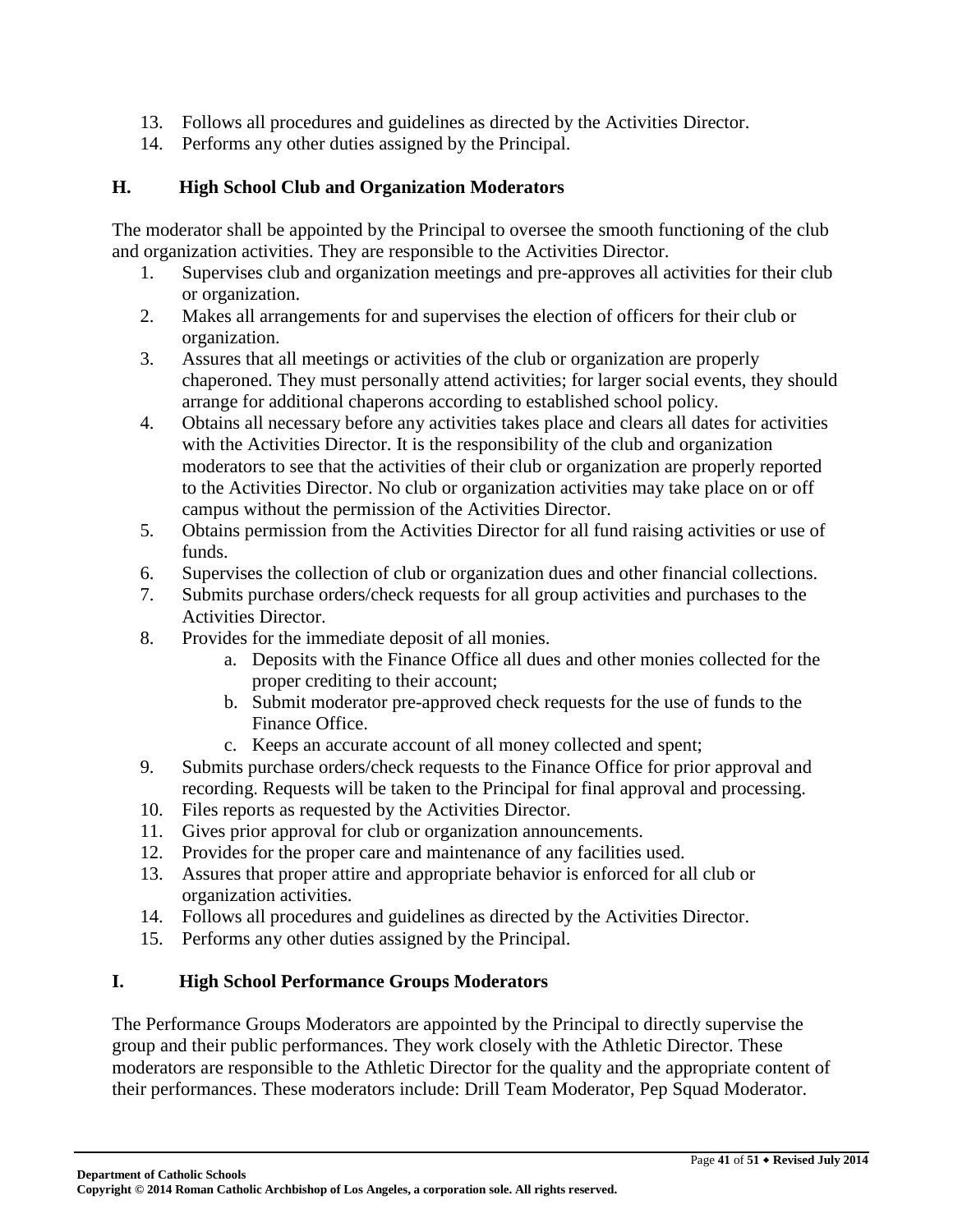The Drama Production Moderator, Choir Moderator, and Band Moderator are responsible to the Fine Arts Chair and the Vice Principal.

- 1. Selects and supervises the members of the performance group.
- 2. Prepares and adheres to the total budget for their performance group.
- 3. Obtains permission from the Athletic Director for all fund raising activities and use of group funds.
- 4. Coordinates the fundraisers of the organizations and the immediate deposits of all funds with the Business Manager.
- 5. Submits all purchase orders/check requests to the Athletic Director.
- 6. Supervises the groups at all performances, practices and activities.
- 7. Communicates all practices and related schedules to students, parents, and the Athletic Director.
- 8.
- a. Deposits with the Finance Office all dues and other monies collected for the proper crediting to their account.
- b. Submit moderator pre-approved check requests for the use of funds to the Finance Office.
- c. Keeps an accurate account of all money collected and spent.
- 9. Submits purchase orders/check requests to the Finance Office for prior approval and recording. Requests will be taken to the Principal for final approval and processing.
- 10. Performs any other duties assigned by the Principal.

### **J. High School Yearbook Moderator**

The yearbook moderator is appointed by the Principal to oversee the production of the school annual. The moderator is responsible to the Vice Principal.

- 1. Recruits, selects and trains staff members.
- 2. Prepares and adheres to the total budget for the publication of the school annual.
- 3. Coordinates with the publisher regarding prices and deadlines.
- 4. Coordinates the fundraisers of the organizations and the immediate deposits of all funds with the Business Manager.
- 5. Submits all purchase orders/check requests to the Business Manager.
- 6. Directly supervises the student staff members within the guidelines of the school.
- 7. Performs any other duties assigned by the Principal.

# **K. High School Newspaper Moderator**

The newspaper moderator is appointed by the Principal to oversee the production of the school newspaper. The moderator is responsible to the English Department Chairperson and the Vice Principal.

- 1. Prepares and adheres to the total budget for the publication of the school newspaper.
- 2. Recruits, selects and trains staff members.
- 3. Coordinates with the publisher regarding prices and deadlines.
- 4. Supervises the student staff members within the guidelines of the school.
- 5. Performs any other duties assigned by the Principal.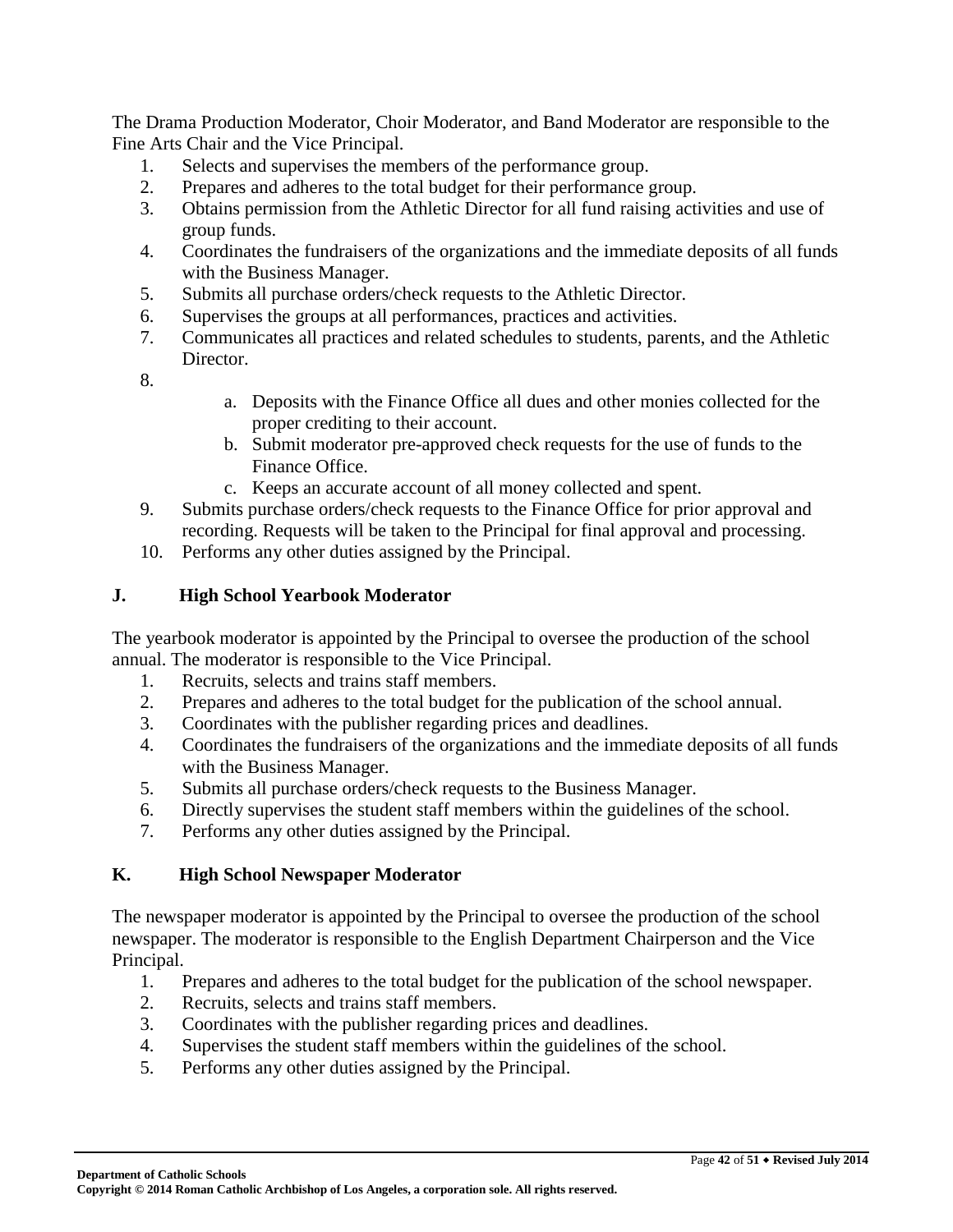### **III. NON-TEACHING STAFF**

#### **A. Principal's Secretary/Admissions Coordinator**

The Principal's Secretary is appointed by the Principal to assist the Principal with school correspondence and the smooth operation of the school.

- 1. Types and handles correspondence for the Principal.
- 2. Screens the Principal's office calls and correspondence.
- 3. Edits, types, and distributes the monthly Parent Newsletter and Calendar.
- 4. Handles the incoming mail and distribution of same.
- 5. Types all of the teacher's contracts for Principal.
- 6. Creates a teacher professional file for all new teachers.
- 7. Maintains and keeps up-dated teacher's professional file for Principal.
- 8. Types the Annual Secondary School Census.
- 9. Types the Teacher's Master Schedule.
- 10. Maintains all files for the Principal.
- 11. Organizes the articulation with parish bulletins, feeder schools; eighth grade visitations and Open House.
- 12. Collects eighth grade records and recommendations as well as parish recommendations for the evaluation of ninth grade applicants.
- 13. Handles all admissions related correspondence.
- 14. Types necessary forms and letters for the school as needed throughout the year.
- 15. Performs any other duties assigned by the Principal.

### **B. School Secretary/Accounts Receivable**

- 1. The School Secretary/Accounts Receivable is responsible to the Principal for the smooth operation of the cash income and telephone system in the school. She is responsible for the collection and record keeping of tuition and other income accounts such as the bookstore.
- 2. Handles incoming and outgoing phone calls for the school.
- 3. Keeps a daily log of all early dismissals.
- 4. Accepts all over-the-counter monies giving receipts for all cash received. These monies include field trip fees, rooter bus fees, prom bids, winter formal bids, senior dinner tickets, grad nite bids, athletic banquet tickets, etc.
- 5. Gives general information to parents, students, faculty, staff and general public.
- 6. Distributes admissions packets and explains procedures.
- 7. Orders various office stationary and testing answer keys.
- 8. Handles all student ledgers for tuition and fees.
- 9. Post tuition in ledger and keeps ledger up-to-date daily.
- 10. Assists with mailing of tuition statements.
- 11. Assists with the implementation of the tuition assistance program.
- 12. Keeps honor roll bulletin board up-to-date.
- 13. Coordinates staff and booster volunteers who staff various locations at games and other extra curricular functions.
- 14. Recruits and orientates professional security for all home athletic functions, graduation, and other events as required by the Principal.
- 15. Assists with preparing deposits and counting of monies for bank deposits.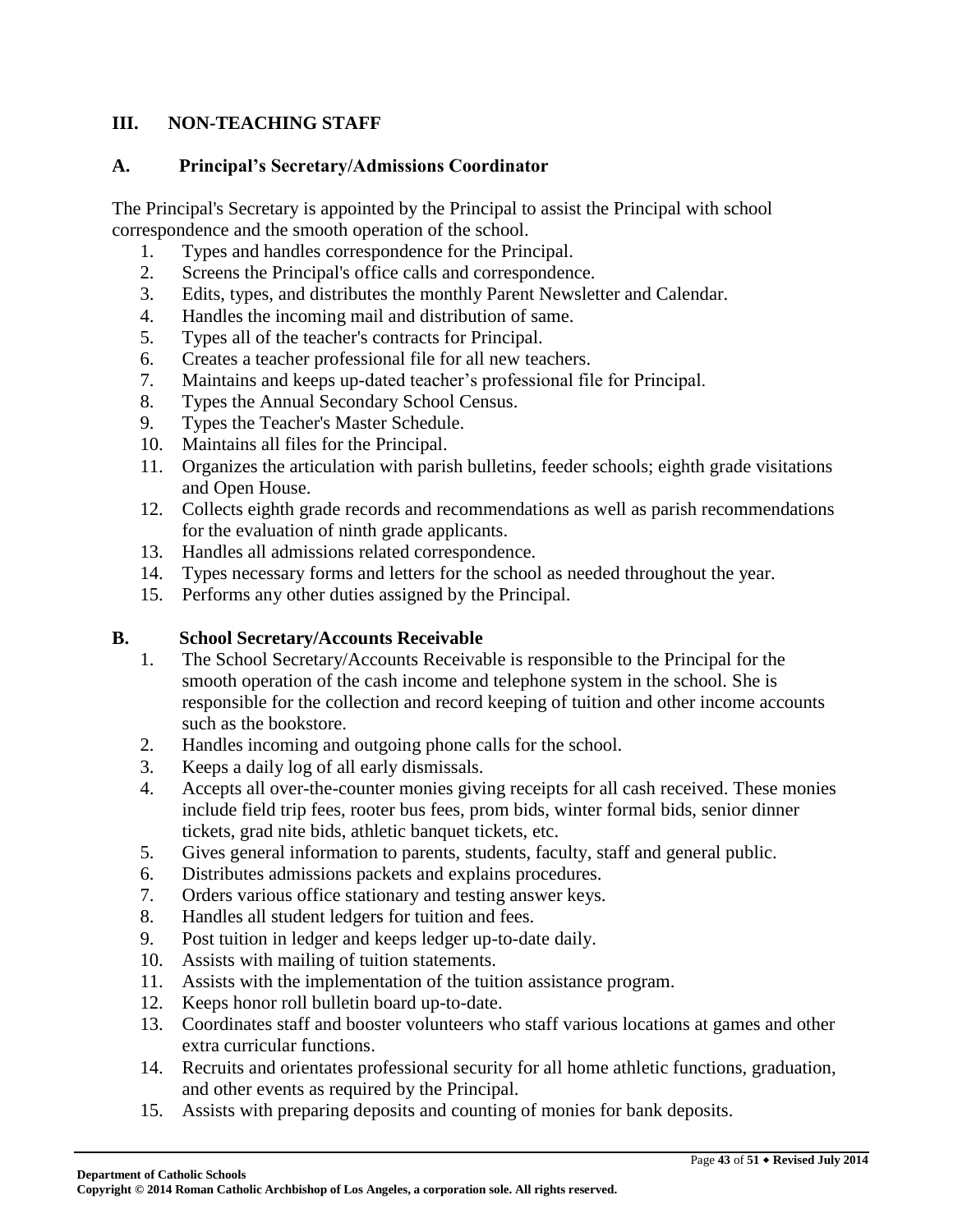- 16. Handles the maintenance and upkeep of all school duplication equipment.
- 17. Schedules substitute teachers in the absence of the vice principal.
- 18. Performs any other duties assigned by the Principal and Business Manager.

### **C. Librarian**

The Librarian is the administrator of the library and is responsible to the Vice Principal.

- 1. Establishes the policy of the library with the advice of the Vice-Principal.
- 2. Develops the library budget and submits it annually to the Vice Principal for approval.
- 3. Decides the selection of instructional materials, having consulted with the faculty through the department chairpersons.
- 4. Classifies and catalogs the instructional materials available through the library.
- 5. Provides group training in the use of the library through the 9th grade English classes; assists other departments in group training as necessary.
- 6. Maintains website bulletin board, teacher homework and calendar.
- 7. Supervises the use of the audio-visual equipment and materials and maintains an up-todate inventory.
- 8. Provides the faculty with information regarding the availability of services in the library.
- 9. Submits overdue book list to dean and business manager one week before final exams each semester.
- 10. Suspend daily newspaper subscriptions during vacations.
- 11. Provides backup clerical support for main office as directed by the Business Manager.
- 12. Performs any other duties assigned by the Principal.

# **D. Registrar**

The Registrar is responsible to the Vice Principal in assisting in the care and maintenance of the school records.

- 1. Issues all transcripts requested by students and other schools.
- 2. Prepares and maintains up-to-date permanent records and GPA sheets for every student.
- 3. Maintains a cumulative folder for each student including test scores, report cards, health records and emergency cards.
- 4. Transfers credit and grades from previous high schools and/or summer school to permanent record card and computer file.
- 5. Requests an official transcript from previous school for transferred students.
- 6. Keeps transcript verification from other schools on file.
- 7. Removes incomplete grades and makes grade changes on transcript and computer.
- 8. Assists Vice Principal in preparing grade reporting sheets.
- 9. Inputs and verifies grades for report cards.
- 10. Runs report cards and assists with preparation for mailing.
- 11. Prepares labels, student-info lists, grade sheets, verifying grade sheets, report cards for each quarter semester.
- 12. Keeps accurate records of students' additions and withdrawals during the school year and notifies appropriate school personnel.
- 13. Keeps accurate count of the school's enrollment.
- 14. Fills out "good student" insurance forms.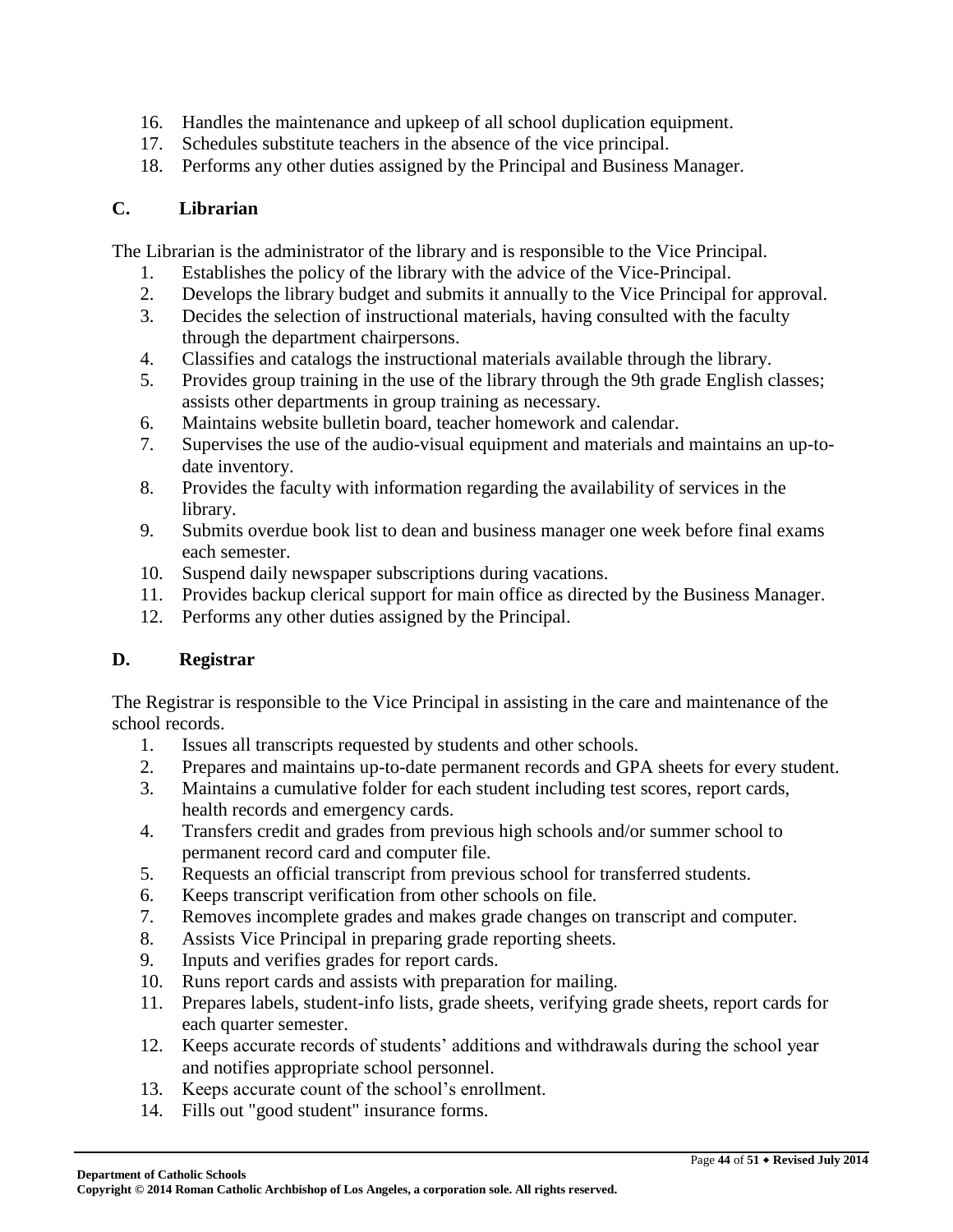15. Sets up files for incoming freshman and transfer students.

#### **Attendance**

- 1. Processes students returning from an absence of one day or more if the student has no parental note of clearance, when the Dean of Students is not available.
- 2. Serves as the Attendance Office receptionist by servicing the window clientele, as necessary, to readmit students and get clearance for student absence.
- 3. Checks on daily student absentees by telephoning the parents.
- 4. Refers students with truancies, unexcused absences, tardiness, and forged notes to the Dean of Students.
- 5. Refers student and parents to the Dean of Students in the event of long term medical absences or Authorized Family Absences.
- 6. Assists the Dean of Students in verifying and correlating student absent notes and actual absences.
- 7. Scans attendance sheets daily according to the established schedule and collects them when student office workers are absent.
- 8. Generates the daily Master Attendance Report including absent verification.
- 9. Makes readmit slips for absent students.
- 10. Provide attendance rosters/teacher folders to mailboxes at end of each day.
- 11. Generates weekly Excessive Absence Reports.
- 12. Tracks scan sheets, notifying Dean of Students of missing records.
- 13. Responsible for printing and maintaining current class rosters for faculty as needed.
- 14. Performs any other duties assigned by the Principal or Vice Principal.

### **E. Plant Manager**

The Plant Manager is appointed by the Principal to assist in the identification and resolution of plant maintenance problems. The Plant Manager is responsible to the Principal for approval of all plant enhancements.

- 1. Provides the faculty with a process of reporting maintenance concerns.
- 2. Supervises and works with the Maintenance Crew.
- 3. Provides for the general maintenance of the plant facility, making recommendations for major repairs where needed and handling minor repairs on a priority basis.
- 4. Assists with the financial control of the school in supervising the account expenditures of utilities, buildings and maintenance.
- 5. Maintains an inventory of all school equipment.
- 6. Performs any other duties assigned by the Principal.

### **F. Maintenance Crew**

The custodians, under the Plant Manager, shall be in charge of regular maintenance of the campus.

- 1. Upkeeps and provides for the cleanliness of all buildings and corridors on campus.
- 2. Cares for the lawns, hedges, and plants on the entire campus property.
- 3. Repairs the school buildings, classrooms and grounds.
- 4. Performs any other duties assigned by the Principal.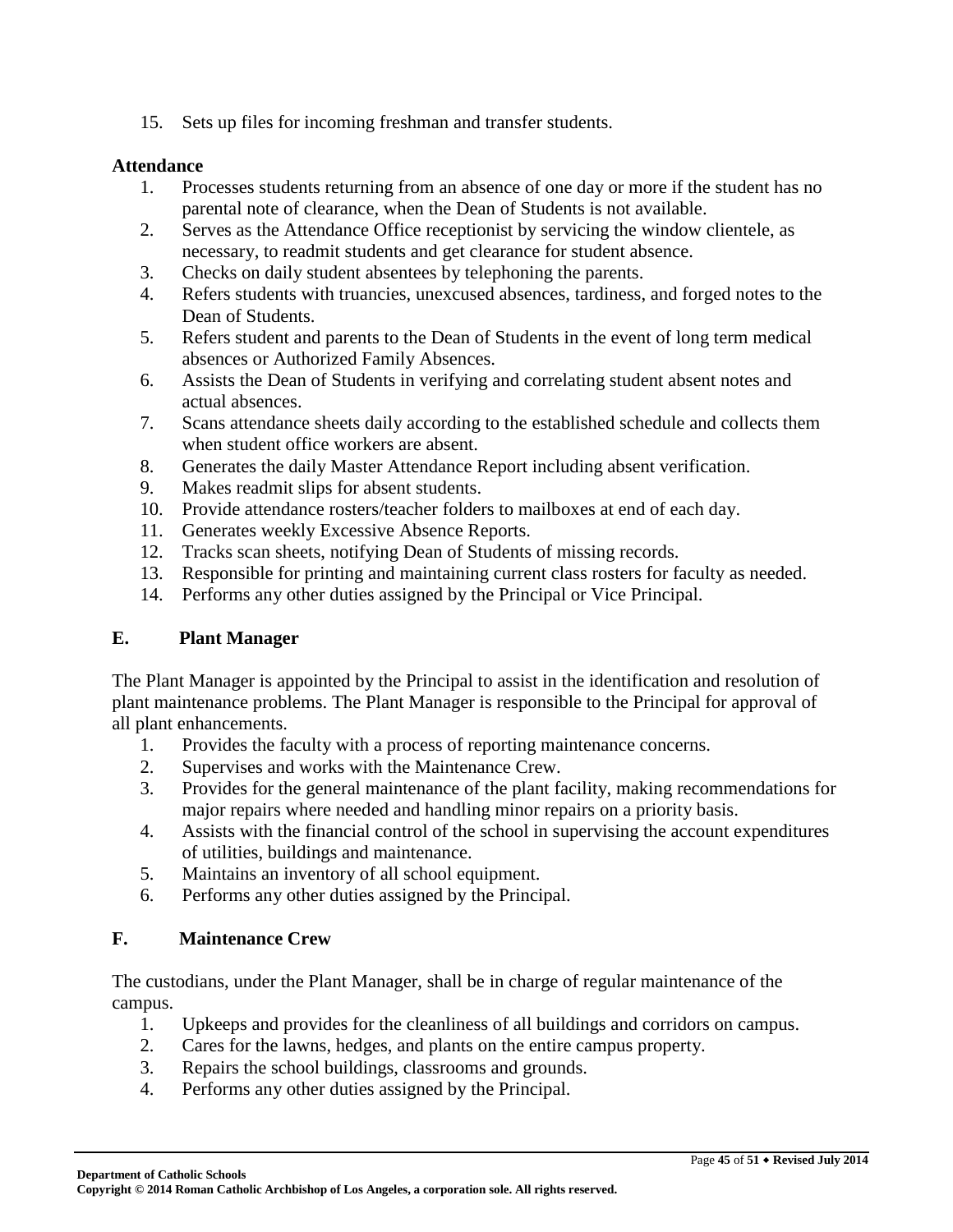# **IV. OTHER ATHLETIC JOB DESCRIPTIONS**

### **A. Assistant Athletic Director**

The assistant athletic director has a special responsibility to assist the athletic director to ensure that the athletic program is a clear reflection of the Catholic Christian philosophy of the school in all aspects. The assistant athletic director:

- 1. Carries out school policies in all athletic matters.
- 2. Reports directly to the athletic director.
- 3. Represents the athletic director in all aspects of the athletic program in his/her absence.
- 4. Performs any other duties assigned by the athletic director.

### **B. Coaching Duties**

All coaches have the responsibility to ensure that their part of the athletic program is a clear reflection of the Catholic Christian philosophy of the school. All coaches are responsible for fulfilling the following coaching duties. Each coach:

- 1. Upholds and implements the philosophy of the school and the athletic program.
- 2. Serves as a good Christian role model for his/her players.
- 3. Exhibits exemplary behavior and respect toward all involved in the school and athletic program.
- 4. Establishes a positive relationship with members of his/her team.
- 5. Avoids any form of physical or verbal abuse, including profanity.
- 6. Encourages teamwork and sportsmanship among athletes.
- 7. Meets with the principal at the beginning of each year.
- 8. Works with the athletic director for the best possible athletic program the school can offer.
- 9. Exercises prudence, courteousness and a positive spirit in his/her association with the game officials and opposing team coaches.
- 10. Attends all practices and games. Is punctual.
- 11. Insists that athletes conform to the discipline code of the school.
- 12. Insists that athletes dress in appropriate and modest practice and game attire.
- 13. Documents injuries/accidents which occur during practices/games.
- 14. Documents discipline infractions of athletes. Reports infractions to his/her respective head coach.
- 15. Maintains current first aid and CPR certification.
- 16. Passes a TB skin test.
- 17. Completes all paperwork (fingerprints, first aid and CPR certifications, child abuse reporting form, TB skin test, W-4 form, I-9 form, emergency medical card, coach signed agreement, employment agreement) prior to any coaching contact with athletes. Submits all paperwork to the athletic director.
- 18. Administers first aid in accordance with the training acquired.
- 19. Attends required league meetings.
- 20. Performs any other duties assigned by the athletic director.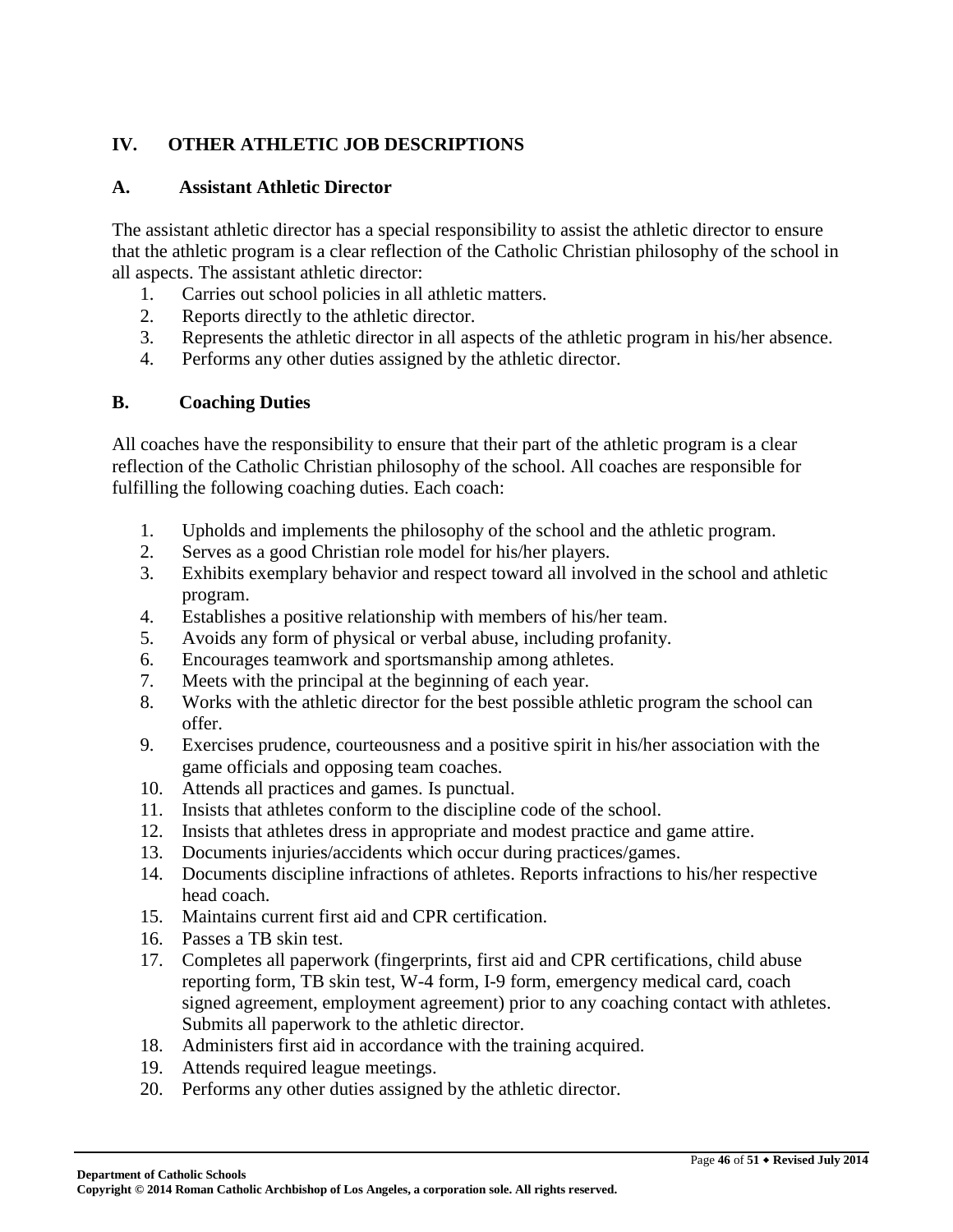### **C. Varsity Head Coach**

The varsity head coach has a special responsibility to ensure that all aspects of his/her team reflect the Catholic Christian philosophy of the school. The varsity head coach supervises the conduct of assistant coaches and team participants. The varsity head coach:

- 1. Strives to implement the philosophy of the school's athletic program.
- 2. Carries out school policies on his/her team.
- 3. Reports directly to the athletic director.
- 4. Supervises all assistant coaches as to professionalism, ethics, adherence to school, CIF, CAA, and league policies.
- 5. Exercises complete authority over the varsity system during the entire season of a sport.
- 6. Confers with the athletic director on a regular basis and on his/her advice, arranges for the details, procedures and mechanics of his entire varsity system so as to ensure that there will exist a uniform and definite policy for the proper functioning of that particular activity.
- 7. Delegates various tasks and assignments to assistant coaches and student managers.
- 8. Submits team rosters to the athletic director.
- 9. Maintains in safe and working order all equipment and facilities pertaining to his/her particular sport.
- 10. Makes certain that all facilities used by their teams are secured during and after all practices and games. They will be held liable for all resulting occurrences due to any violations.
- 11. Reports all defects in equipment and facilities to the athletic director.
- 12. Purchases and stores uniforms and equipment.
- 13. Exercises responsibility for the coaches' office, locker room, showers, and all other facilities in any way connected with his/her sport.
- 14. Assigns competent game staff (e.g. chain crew, scorers, timers) for varsity contests.
- 15. Collects paperwork (permission form, medical release, emergency card) from each athlete before allowing him/her to participate in any manner and forwards paperwork to athletic director.
- 16. Takes each athlete's emergency card to the practice/game site.
- 17. Is accountable for the conduct of players at all times, especially traveling to and from games.
- 18. Keeps a log in his/her office in which any and all injuries during practices and games are to be recorded. Fills out an injury report form (time, cause, extent of injuries, and action taken by the coach) to be turned into the business office.
- 19. Checks with the athletic director before allowing a transfer student to participate in a sport in order to verify eligibility.
- 20. Reports all dropouts from a sport to the athletic director, who in turn will notify the vice-principal.
- 21. Avoids running up scores.
- 22. Reports scores of all games and statistics to the Daily Breeze and LA Times in a timely manner.
- 23. Determines awards to be given at the end of the season.
- 24. Performs any other duties assigned by the athletic director.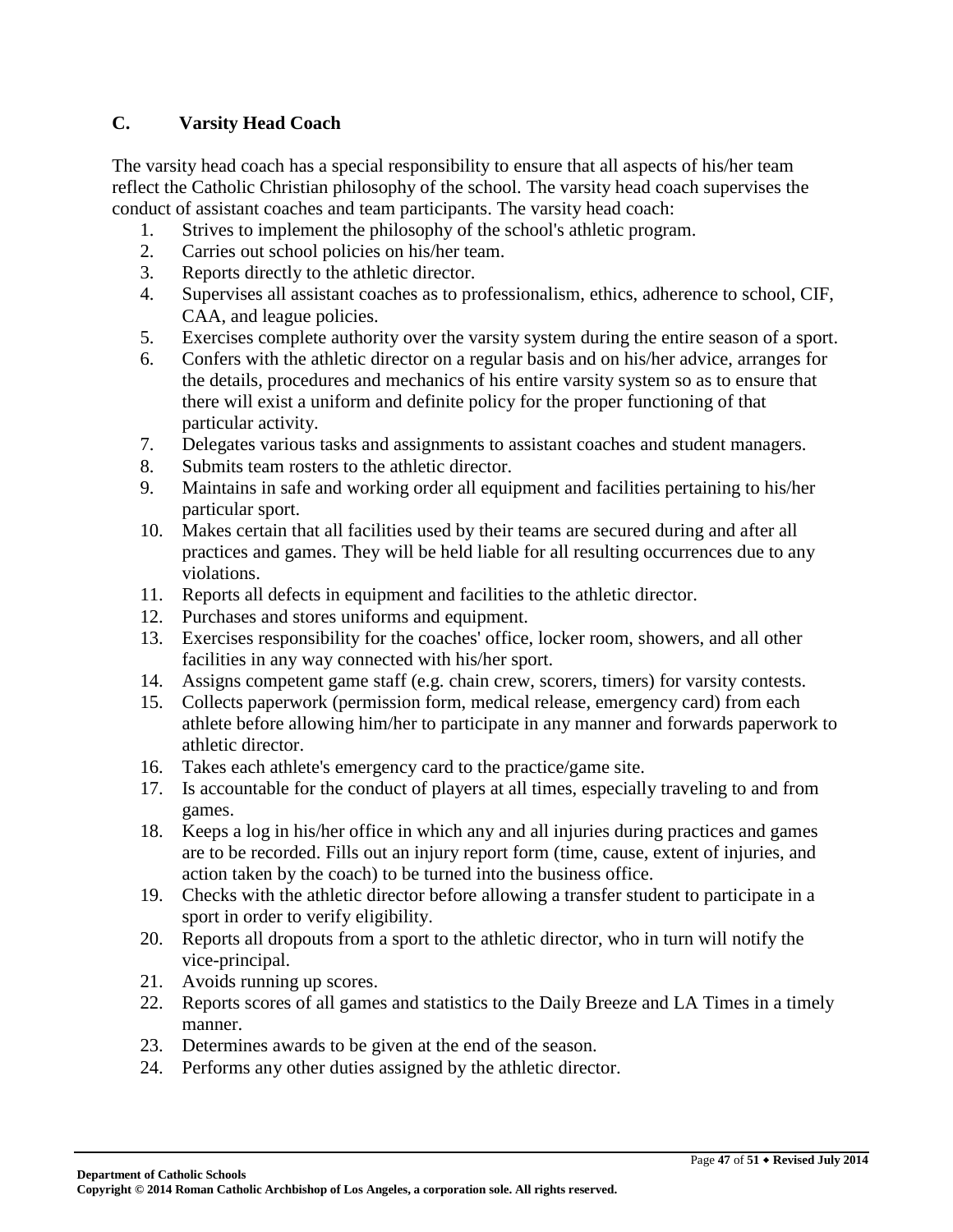### **D. JV/Frosh Head Coach**

The JV/frosh head coach has a special responsibility to ensure that all aspects of his/her team reflect the Catholic Christian philosophy of the school. The JV/frosh head coach supervises the conduct of assistant coaches and team participants. The JV/frosh head coach:

- 1. Strives to implement the philosophy of the school's athletic program.
- 2. Carries out school policies on his/her team.
- 3. Reports directly to his/her varsity head coach.
- 4. Supervises all assistant coaches as to professionalism, ethics, adherence to school, CIF, CAA, and league policies.
- 5. Confers with his/her varsity head coach on a regular basis.
- 6. Delegates various tasks and assignments to assistant coaches and student managers.
- 7. Maintains in safe and working order all equipment and facilities pertaining to his/her particular sport.
- 8. Reports all defects in equipment and facilities to his/her varsity head coach.
- 9. Assigns competent game staff for JV/frosh contests.
- 10. Takes each athlete's emergency card to the practice/game site.
- 11. Is accountable for the conduct of players at all times, especially traveling to and from games.
- 12. Avoids running up scores.
- 13. Determines awards to be given at the end of the season.
- 14. Performs any other duties assigned by his/her varsity head coach.

### **E. Assistant Coach**

The assistant coach has the responsibility to ensure that all aspects of his/her team reflect the Catholic Christian philosophy of the school. The assistant coach:

- 1. Strives to implement the philosophy of the school's athletic program.
- 2. Carries out school policies on his/her team.
- 3. Reports directly to his/her head coach.
- 4. Confers with his/her head coach on a regular basis.
- 5. Reports all observed injuries/accidents to the head coach.
- 6. Reports all defects in equipment and facilities to his/her head coach.
- 7. Performs any other duties assigned by his/her head coach.

# **V. BOARD AND COMMITTEES**

### **A. Administrative Board**

The Administrative Board acts as an advisory committee to the Principal, on policy changes and meets on alternate weeks to evaluate and facilitate the normal operation of the school. The members of the Administrative Board are:

- Principal (Chair)
- Vice Principal
- Assistant Principal
- Dean of Students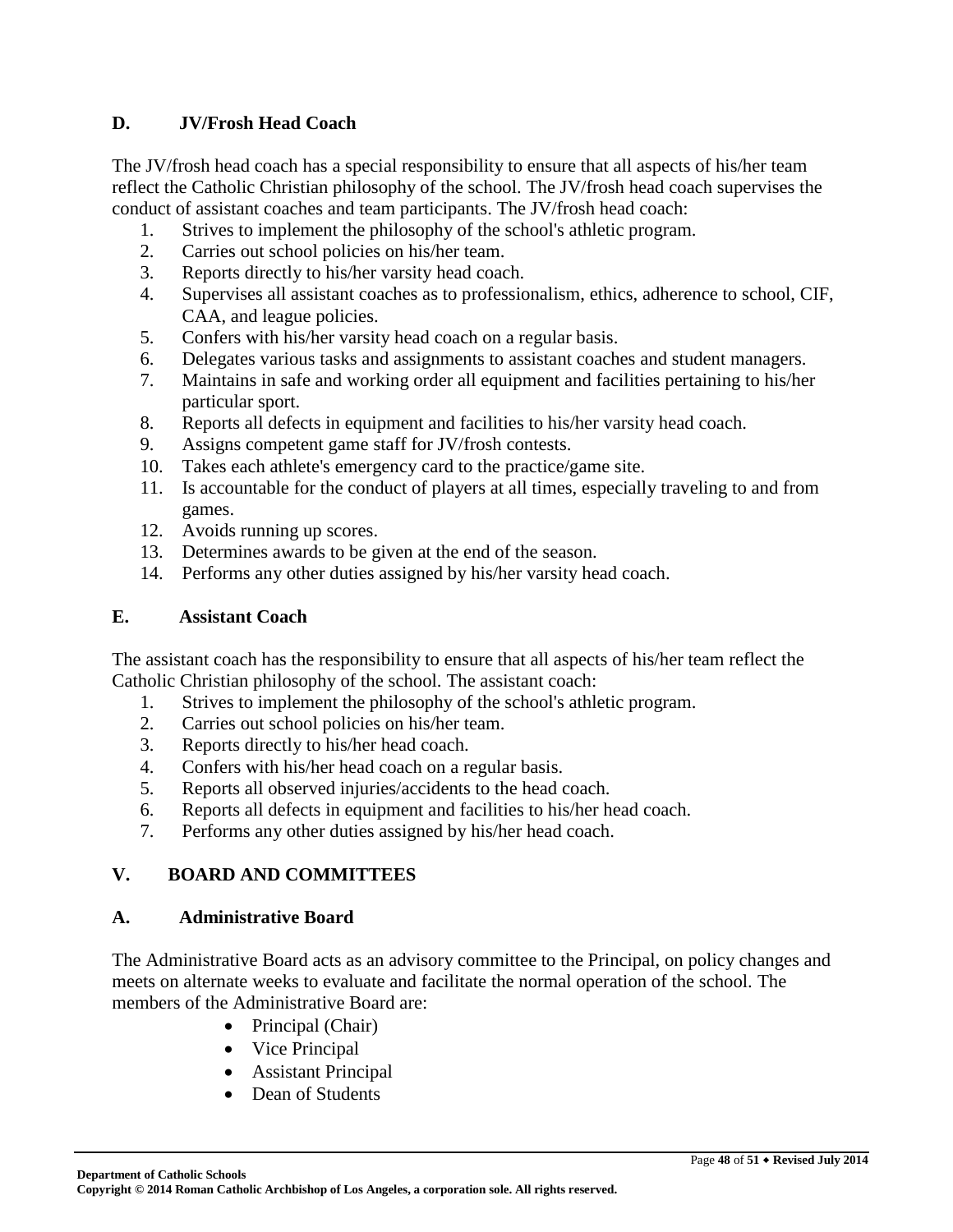### **B. Administrative Council**

The Administrative Council acts as an advisory body to the Principal and meets on alternate weeks to evaluate and facilitate the normal operation of the school. Members report on their areas of supervision. The members of the Administrative Council are:

- $\bullet$  Principal (Chair)
- Vice Principal
- Assistant Principal
- Dean of Students
- Campus Ministry/Christian Service Director
- Activities Director
- Athletics Director

# **C. Consultative School Board**

The Board is established to assist the President and Principal by providing advice and counsel particularly in the following areas:

- 1. Strategic Planning
	- a. To assist in formulating strategic goals for the long-term direction of the school;
	- b. To assist in formulating the school mission statement.
- 2. Policy Formulation
	- a. To provide advice and counsel with regard to policies in areas determined by the administrative officer.
- 3. Evaluation of plans, mission effectiveness, and Board self-evaluation.
- 4. Institutional Advancement/Development
	- a. To provide advice and assist with the establishment and maintenance of comprehensive programs of institutional advancement;
	- b. To provide advice, counsel and resources (e.g., donations, introductions to prospective funders such as foundations, benefactors, businesses, etc.) respective to identifying and securing funds;
	- c. To enhance the image, enrollment, and financial viability of the school.
- 5. Financial Planning and Financial Management
	- a. To provide advice and counsel with regard to long-range financial planning, annual budget development, budget monitoring, and financial reporting.
- 6. Communication and Mission Enhancement
	- a. To provide advice and counsel with regard to communicating school policies and activities to the various school constituencies;
	- b. To provide advice and counsel with regard to both mission effectiveness and mission enhancement.

The Board has no authority for formulating policies separate from the Superintendent and the school's administrative officer. The Board does not have responsibility for determining the amount of Archdiocesan financial support of the school and has no responsibility with regard to school curriculum, staff/personnel, or students.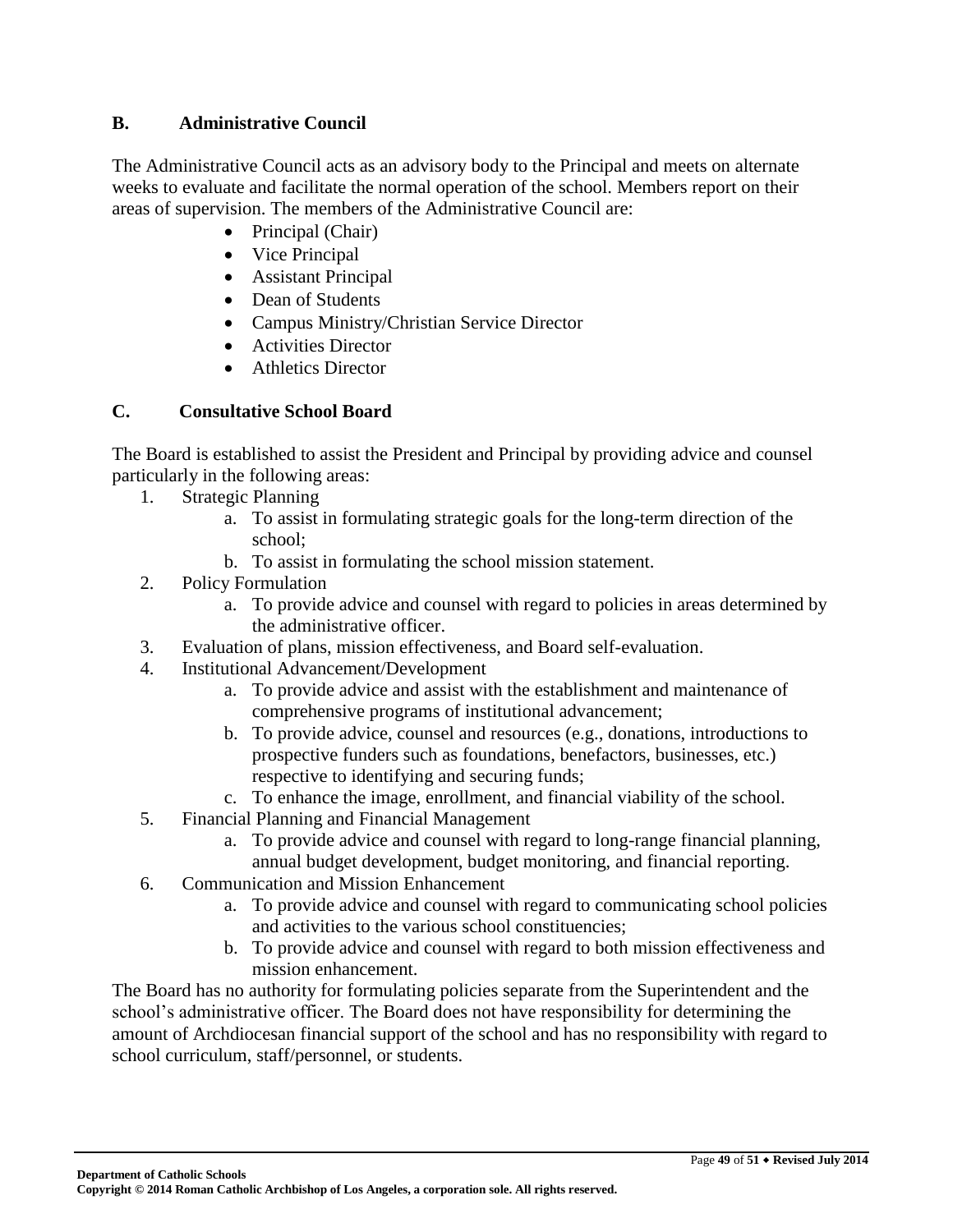### **D. Evaluative Council**

At the beginning of each school year, each school establishes an evaluative council which deliberates on the non-renewal of contracts for full-time teachers during and beyond their third year of employment. The evaluative council is composed of the following members:

- Principal (non-voting member);
- Vice-principal;
- One administrator appointed by the principal;
- One faculty member elected by the faculty;
- One alternate faculty member elected by the faculty.

The elected faculty member must have a minimum of three years' teaching experience at the school. Membership on the evaluative council is restricted to those who do not have family members on the certificated staff. If the non-renewal of the contract of any member of the evaluative council is subject to review, the principal will make an appropriate substitution for that member on the council. The names of the members of the evaluative council are to be sent to the Department of Catholic Schools together with the school census.

### **E. Curriculum Committee**

The Curriculum Committee is an advisory and consultative body to the Principal. The committee studies the needs of the school in the area of Curriculum Development. The members of the committee are:

- Vice Principal (Chair)
- Principal (Ex Officio)
- Assistant Principal
- Academic Counselor(s)
- Department Chairs

### **F. Admissions Board**

The Admissions Board reviews the applications of prospective students and enforces the admission policies. The members of the Admissions Board are:

- Principal (Ex Officio)
- Vice Principal (Chair)
- Counselor $(s)$
- Any Faculty Member appointed by the Principal

# **G. Discipline Board**

The Discipline Board reviews disciplinary cases of individual students. The members are:

- Vice Principal (Chair)
- Dean of Students, (advisor with no vote)
- Two permanent Faculty Members elected by the faculty (one alternate name must be on file)
- Faculty member appointed by the Principal